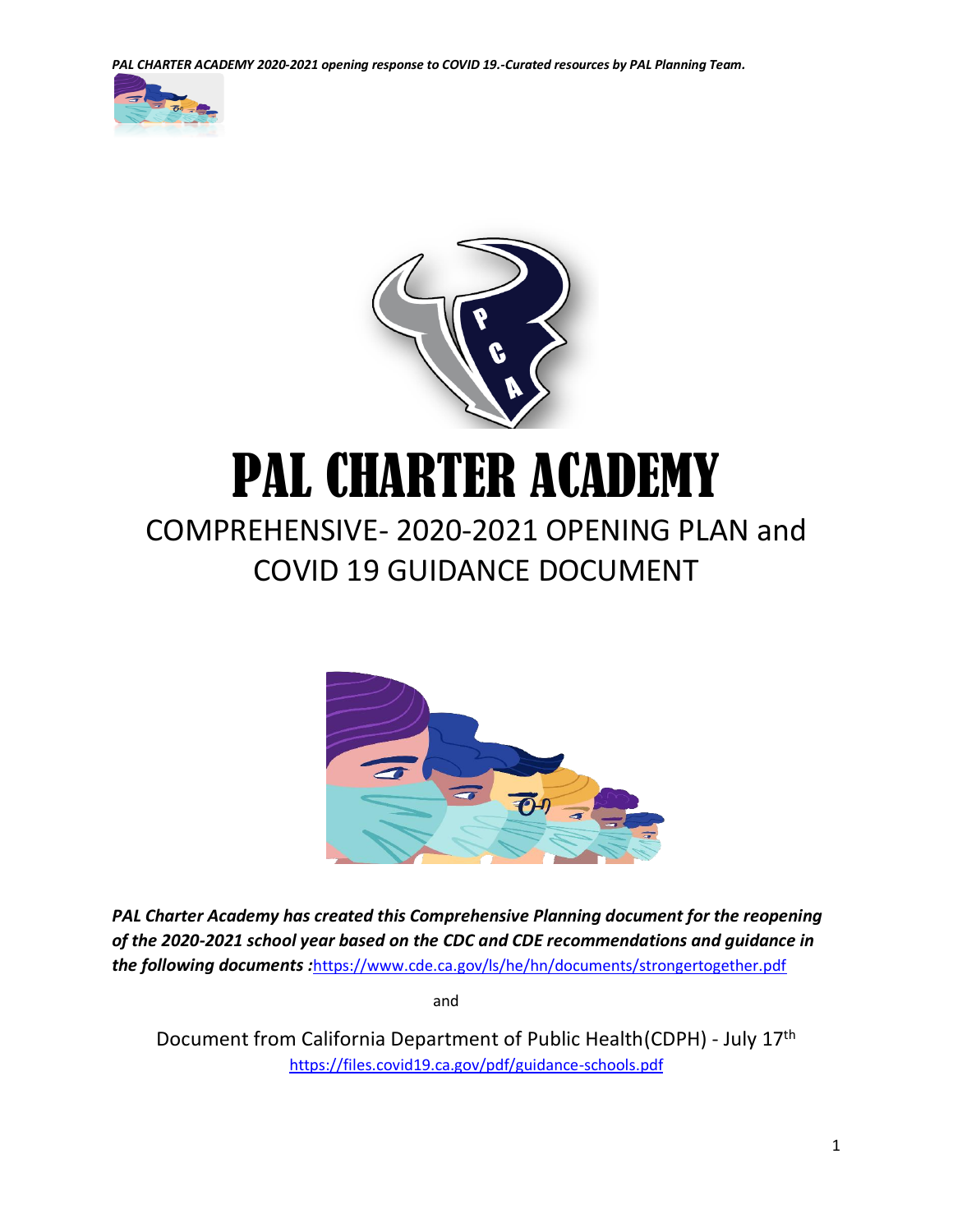

# Vocabulary Terms:

**Distance Learning: "**distance learning" means instruction in which the student and instructor are in different locations. *This may include interacting through the use of a computer and communications technology, as well as delivering instruction and check-in time with the teacher. Distance learning may include video or audio instruction in which the primary mode of communication between the student and instructor is online interaction, instructional television, video, telecourses, or other instruction that relies on computer or communications technology. It may also include the use of print materials incorporating assignments that are the subject of written or oral feedback.* 

**Asynchronous instruction**- A general term used to describe forms of education, instruction, and learning that do not occur in the same place or at the same time. Asynchronous learning occurs through online channels without real-time interaction.

**Synchronous instruction**- Synchronous learning is online or distance education that happens in real time.

**COVID-19**-In COVID-19, 'CO' stands for 'corona,' 'VI' for 'virus,' and 'D' for disease. Formerly, this disease was referred to as "2019 novel coronavirus" or "2019 nCoV". Possible first symptoms of the coronavirus disease**-**The virus can cause a range of symptoms, ranging from mild illness to pneumonia. Symptoms of the disease are fever, cough, sore throat and headaches. In severe cases difficulty in breathing and deaths can occur.

**Personal protective equipment (PPE) -**PPE prevents disease transmission by creating a barrier between the user and infectious organisms. Masks, gowns, gloves, goggles and face shields are all types of personal protective equipment.

**Learning Loss** -The term learning loss refers to any specific or general loss of knowledge and skills or to reversals in academic progress, most commonly due to extended gaps or discontinuities in a student's education.

**CDPH** -California Department of Public Health- SB County- Erin Gustafson, MD, MPH (Interim),351 N. Mountain View Ave., Room 303.San Bernardino, CA 92415-0010 [Erin.Gustafson@dph.sbcounty.gov,](mailto:Erin.Gustafson@dph.sbcounty.gov)909) 387-6218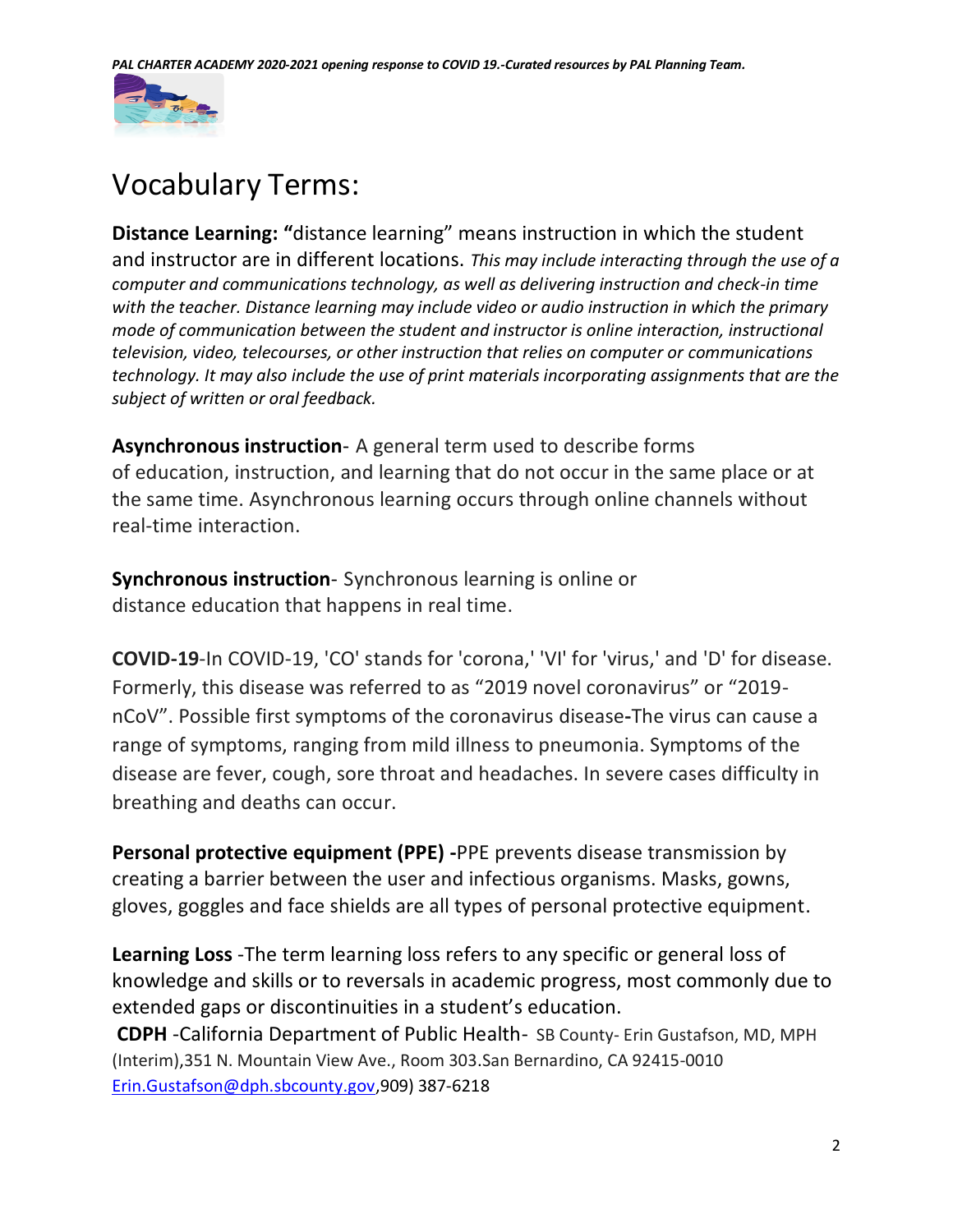

### Reopening schools Guidance by CDPH and CA Gov issued July17th,2020

# CDPH OVERVIEW

#### <https://files.covid19.ca.gov/pdf/guidance-schools.pdf>

*Communities across the state are preparing for the forthcoming school year. To assist with that planning process, the following guidelines and considerations are intended to help school and community leaders plan and prepare to resume in-person instruction.*

*This guidance is interim and subject to updates. These guidelines and considerations are based on the best available public health data at this time, international best practices currently employed, and the practical realities of managing school operations; as new data and practices emerge. Additionally, the guidelines and considerations do not reflect the full scope of issues that school communities will need to address, which range from day-to-day site-based logistics to the social and emotional well-being of students and staff. California public schools (traditional and charter), private schools (including nonpublic nonsectarian schools), school districts, and county offices of education, herein referred to as schools, will determine the most appropriate instructional model, taking into account the needs of their students and staff, and their available infrastructure. This guidance is not intended to prevent a school from adopting a distance learning, hybrid, or mixed-delivery instructional model to ensure safety. Schools are not required to seek out or receive approval from a state or local public health officer prior to adopting a distance-learning model.*

*Implementation of this guidance will depend on local public health conditions, including those listed here. Communities meeting those criteria, such as lower incidence of COVID-19 and adequate preparedness, may implement the guidance described below as part of a phased reopening. All decisions about following this guidance should be made in collaboration with local health officials and other authorities.*

*Implementation of this guidance should be tailored for each setting, including adequate consideration of instructional programs operating at each school site and the needs of students and families. School leaders should engage relevant stakeholders—including families, staff and labor partners in the school community—to formulate and implement plans that consider the following:*

*• Student, Family and Staff Population: Who are the student, family and staff populations who will be impacted by or can serve as partners in implementing any of the following measures?*

*• Ability to Implement or Adhere to Measures: Do staff, students and families have the tools, information, resources and ability to successfully adhere to or implement the new measures?*

*• Negative or Unintended Consequences: Are there any negative or unintended consequences to staff, students or families of implementing the measures and how can those consequences be mitigated?*

*This guidance is not intended to revoke or repeal any worker rights, either statutory, regulatory or collectively bargained, and is not exhaustive, as it does not include county health orders, nor is it a substitute for any existing safety and health-related regulatory requirements such as those of Cal/OSHA. Stay current on changes to public health guidance and state/local orders, as the COVID-19 situation continues.*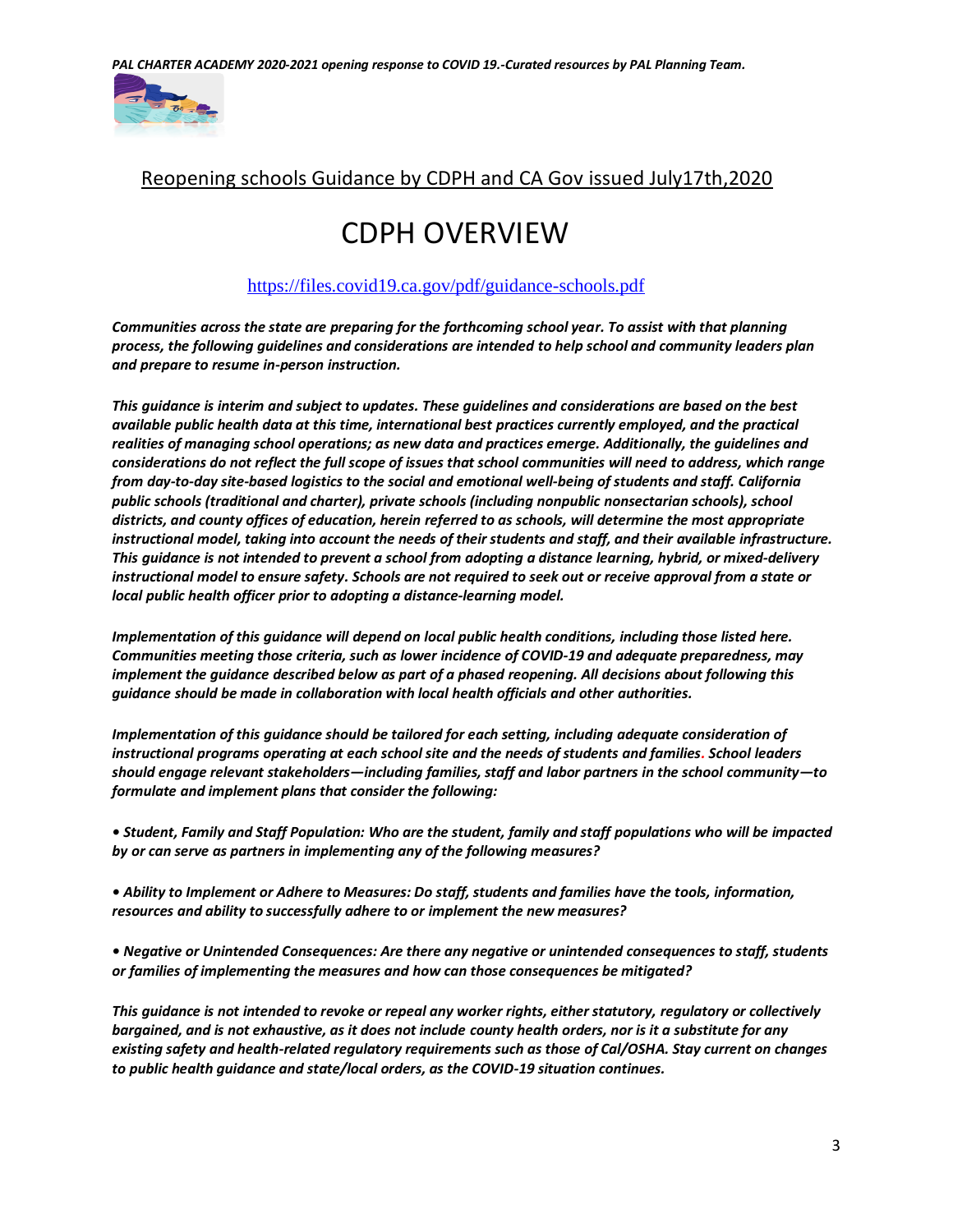*PAL CHARTER ACADEMY 2020-2021 opening response to COVID 19.-Curated resources by PAL Planning Team.*



# Table of Contents /Plan Sections

|  |                           | 1. REVIEW AND USE OF LOCAL CONDITIONS FEEDBACK PLAN. 6             |  |                             |    |    |    |    |
|--|---------------------------|--------------------------------------------------------------------|--|-----------------------------|----|----|----|----|
|  |                           | 2. EMERGENCY PLAN- POSITIVE COVID-19 CASES OR COMMUNITY SURGES. 10 |  |                             |    |    |    |    |
|  |                           | 3. ILLNESS PREVENTION PLAN UPDATE PLAN.                            |  |                             | 13 |    |    |    |
|  |                           | 4. CAMPUS ACCESS PLAN                                              |  | 16                          |    |    |    |    |
|  | 5. HYGIENE PLAN           |                                                                    |  |                             | 22 |    |    |    |
|  |                           | 6. PURCHASE AND USE OF PROTECTIVE EQUIPMENT PLAN.                  |  |                             |    | 25 |    |    |
|  |                           | 7. PHYSICAL DISTANCING PLANS.                                      |  |                             | 28 |    |    |    |
|  |                           | 8. CLEANING/DISINFECTING PLAN.                                     |  | $\overline{\phantom{1}}$ 33 |    |    |    |    |
|  |                           | 9. EMPLOYEE ISSUES / EDUCATION RELATED TO CORVID 19 PLAN.          |  |                             |    |    | 36 |    |
|  |                           | 10. COVID 19 COMMUNICATION POLICIES PLAN.                          |  |                             | 38 |    |    |    |
|  |                           | <b>11. INSTRUCTIONAL PROGRAMS</b>                                  |  |                             |    | 40 |    |    |
|  |                           | <b>12. PROFESSIONAL RELATIONSHIPS AND LEARNING</b>                 |  |                             |    |    | 43 |    |
|  |                           | <b>13. CONTINUITY OF RELATIONSHIPS AND LEARNING PLANS</b>          |  |                             |    |    |    | 44 |
|  |                           | <b>14. MENTAL HEALTH AND WELL-BEING OF ALL</b>                     |  |                             |    | 48 |    |    |
|  |                           | <b>15. COMMUNICATION AND COMMUNITY ENGAGEMENT</b>                  |  |                             |    |    |    | 49 |
|  | <b>16. SCHOOL SERVICE</b> |                                                                    |  |                             | 50 |    |    |    |
|  | <b>APPENDIX</b>           | (FAQ)                                                              |  |                             |    | 54 |    |    |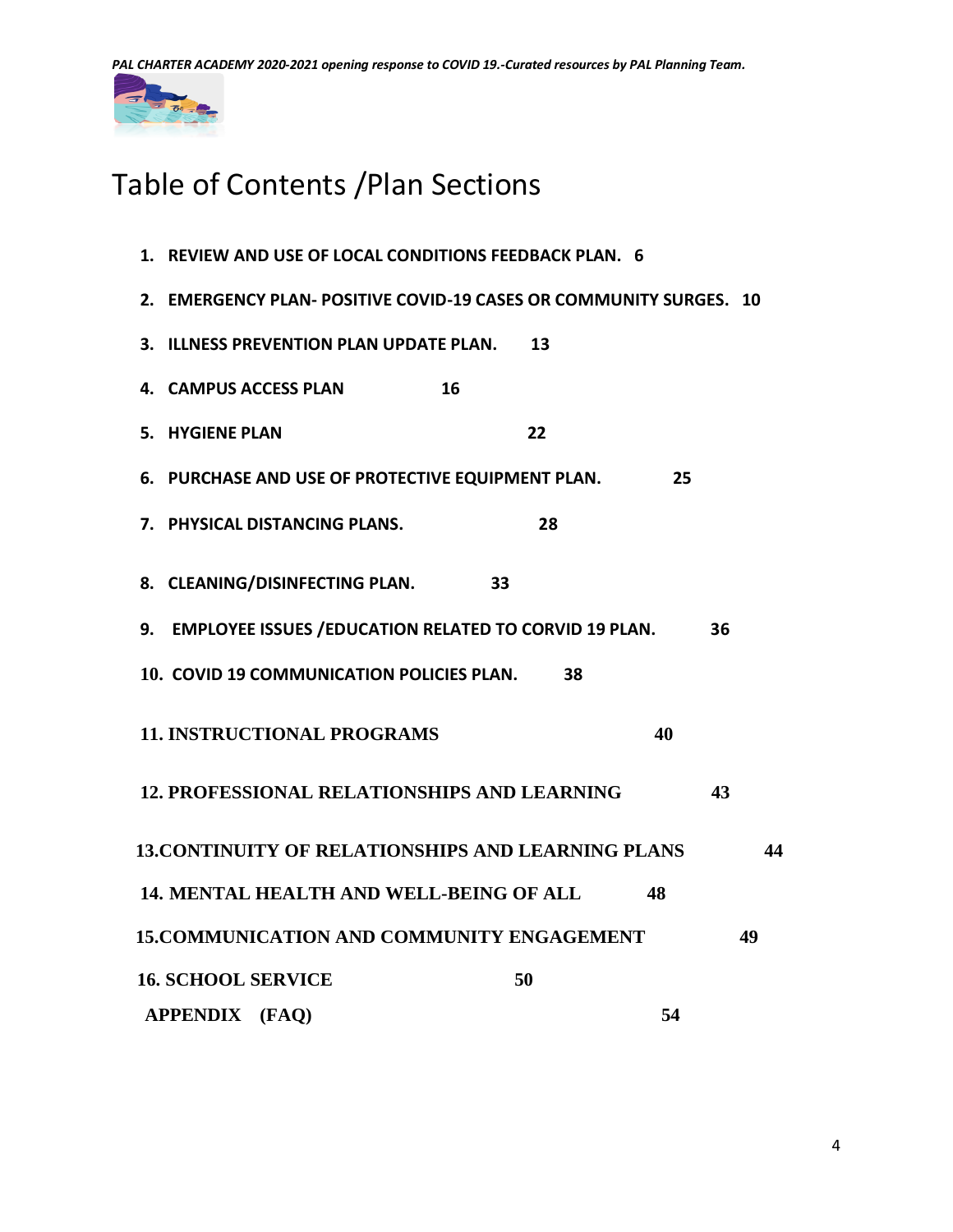

| Stage 1 (1 <sup>ST</sup> Trimester) | Stage 2 (2 <sup>nd</sup> Trimester) | Stage 3 (3 <sup>rd</sup> Trimester) |
|-------------------------------------|-------------------------------------|-------------------------------------|
| August 3rd-2020 to                  |                                     |                                     |
|                                     |                                     |                                     |
| <b>PCA REOPENS WITH</b>             | <b>PCA OPENS IN HYBRID</b>          | <b>PAL RETURNS TO</b>               |
| <b>DISTANCE LEARNING</b>            | <b>LEARNING MODEL</b>               | <b>INDEPENDENT STUDY ON</b>         |
| <b>MODEL</b>                        |                                     | <b>CAMPUS MODEL</b>                 |
| <b>Indicators</b>                   | <b>Indicators</b>                   | <b>Indicators</b>                   |
| <b>Parent Surveys</b>               | <b>Parent Surveys</b>               | <b>Parent Surveys</b>               |
| COVI9 19 Data                       | COVID 19 Data                       | COVID 19 Data                       |
| <b>Staff Surveys</b>                | <b>Staff Surveys</b>                | <b>Staff Surveys</b>                |

### **Surveys Questions informing planning Team:**

- $\circ$  What technology access and resources are available for PCA students and families?
- o What technology support resources are available for PCA students and families?
- o What technology platforms are needed to support our student learning and parent communication?
- o How does our survey of physical buildings and space inform the instructional schedule model decision and what physical changes will need to be made or what new policies will need to be implemented to deal with the COVID 19 realities?
- $\circ$  How will the PCA meet the various needs of staff and provide aligned professional learning?
- o How will all student needs be addressed within the selected instructional schedule model?
- o What instructional and social–emotional supports will PCA students and families need?
- $\circ$  How will PCA measure success and effectiveness of the chosen instructional model?
- $\circ$  What model are other schools in the area choosing and what consistent and coherent approaches to support families are they providing.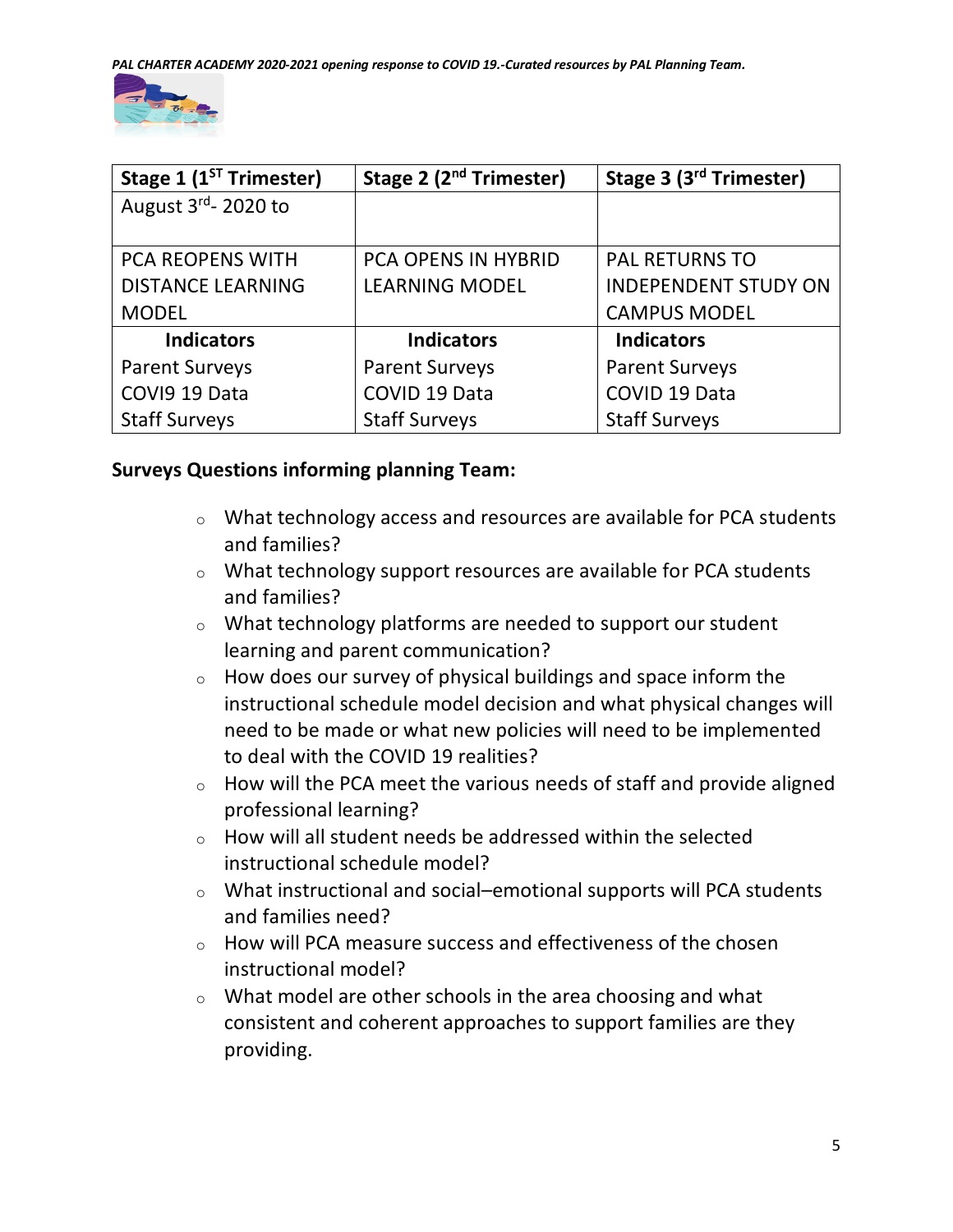

# **RESPONSIBILITY:** COVID 19 CAMPUS REOPENING PLANNING TEAM

# **1.RESPONSE PLAN FOR USE OF LOCAL CONDITIONS FEEDBACK DATA TO GUIDE PCA CAMPUS REOPENING AND ONGOING OPERATIONS.**

PAL Administration uses the CDE/CDC /State Guidance Checklists and Guidance Data/reports for making decisions to physically reopen and maintain on campus operations: "*This guidance is interim and subject to updates." CDPH*

**Goal**: To be aware of and responsive to Local, State and National Conditions of the COVID 19 pandemic.

Sources of review:

### **Access Guiding organizations and current data/reporting:**

CDC

California Department of Education -CDE- <https://www.cde.ca.gov/> <https://www.cde.ca.gov/ls/he/hn/coronavirus.asp>

STATE- <https://covid19.ca.gov/>

Flexibility or Lifting of State Stay-Home Order: <https://sbcovid19.com/> -*Has state lifted or relaxed the stay-home order to allow schools to physically reopen?*

*(Yes, as of 7/13/20)*

COUNTY- SAN BERNARDINO COUNTY Erin Gustafson, MD, MPH (Interim),351 N. Mountain View Ave., Room 303.San Bernardino, CA 92415-0010 [Erin.Gustafson@dph.sbcounty.gov,](mailto:Erin.Gustafson@dph.sbcounty.gov)909) 387- 6218

<https://covid19.ca.gov/roadmap-counties/>

<http://www.sbcounty.gov/main/default.aspx>

b. Flexibility or Lifting of County Stay-Home Order: *Has The county lifted or relaxed the stay-home or shelter-in-place order to allow schools to physically reopen.*

*(Yes, as of 7/13/20)*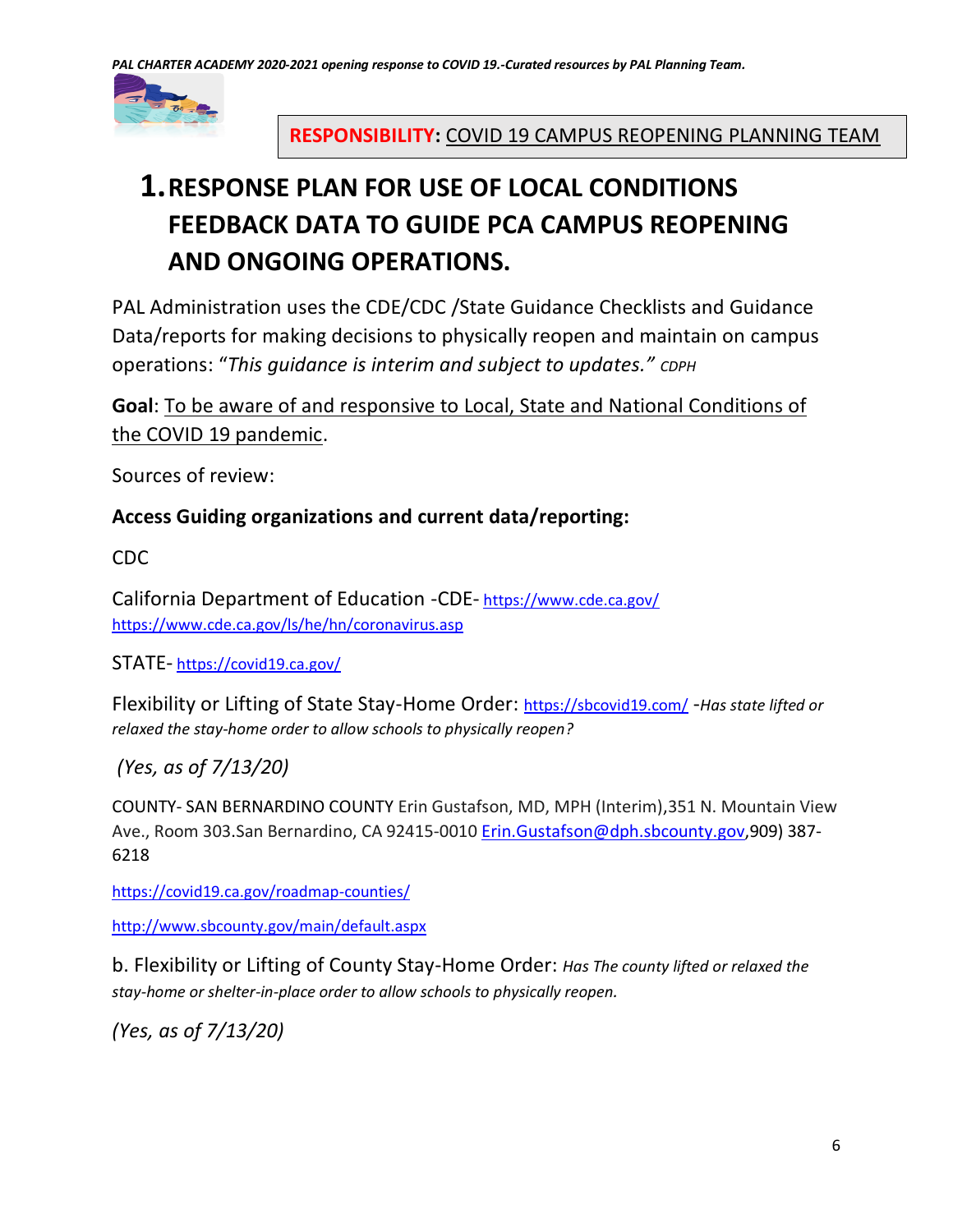*PAL CHARTER ACADEMY 2020-2021 opening response to COVID 19.-Curated resources by PAL Planning Team.*



# LOCAL -San Bernardino City Unified School District (SBCUSD)

https://sbcusd.com/district\_offices/business\_services\_division/safety\_emergency\_management/ready [sbcusd/covid-19#COVID19%20Virus%20Resources](https://sbcusd.com/district_offices/business_services_division/safety_emergency_management/ready_sbcusd/covid-19#COVID19%20Virus%20Resources)

### c. Local Public Health Clearance.

[https://www.cdph.ca.gov/Programs/CID/DCDC/CDPH%20Document%20Library/COVID-](https://www.cdph.ca.gov/Programs/CID/DCDC/CDPH%20Document%20Library/COVID-19/San_Bernardino_Attestation.pdf)[19/San\\_Bernardino\\_Attestation.pdf](https://www.cdph.ca.gov/Programs/CID/DCDC/CDPH%20Document%20Library/COVID-19/San_Bernardino_Attestation.pdf)

<https://sbcovid19.com/> -Availability. Local reports from public health officials ensure adequate tests and tracking/tracing resources are available for schools to reopen.



\*\*\*\*\*The above data is subject to change based on each Agency's COVID-19 reporting data

*PAL Administration will monitor County and Local area data on above areas weekly.*

*As of 7/13/20, The Governor has assured that this surge capacity exists in local hospitals.*

# **COVID 19 - Testing and Tracking:**

- A. PAL encourages employees to be tested and will provide time off to access COVID-19 testing at regular and ongoing intervals.
- B. Any staff or student who has COVID 19 symptoms will be subject to quarantine guidelines and testing before returning to work.

# **Equipment Availability**:

**Goal:** to acquire sufficient protective equipment to comply with California Department of Public Health (CDPH) guidance for students and staff appropriate for each classification or duty, as well as relevant California Division of Occupational Safety and Health Administration (CAL/OSHA) requirements and a plan for an ongoing supply of protective equipment.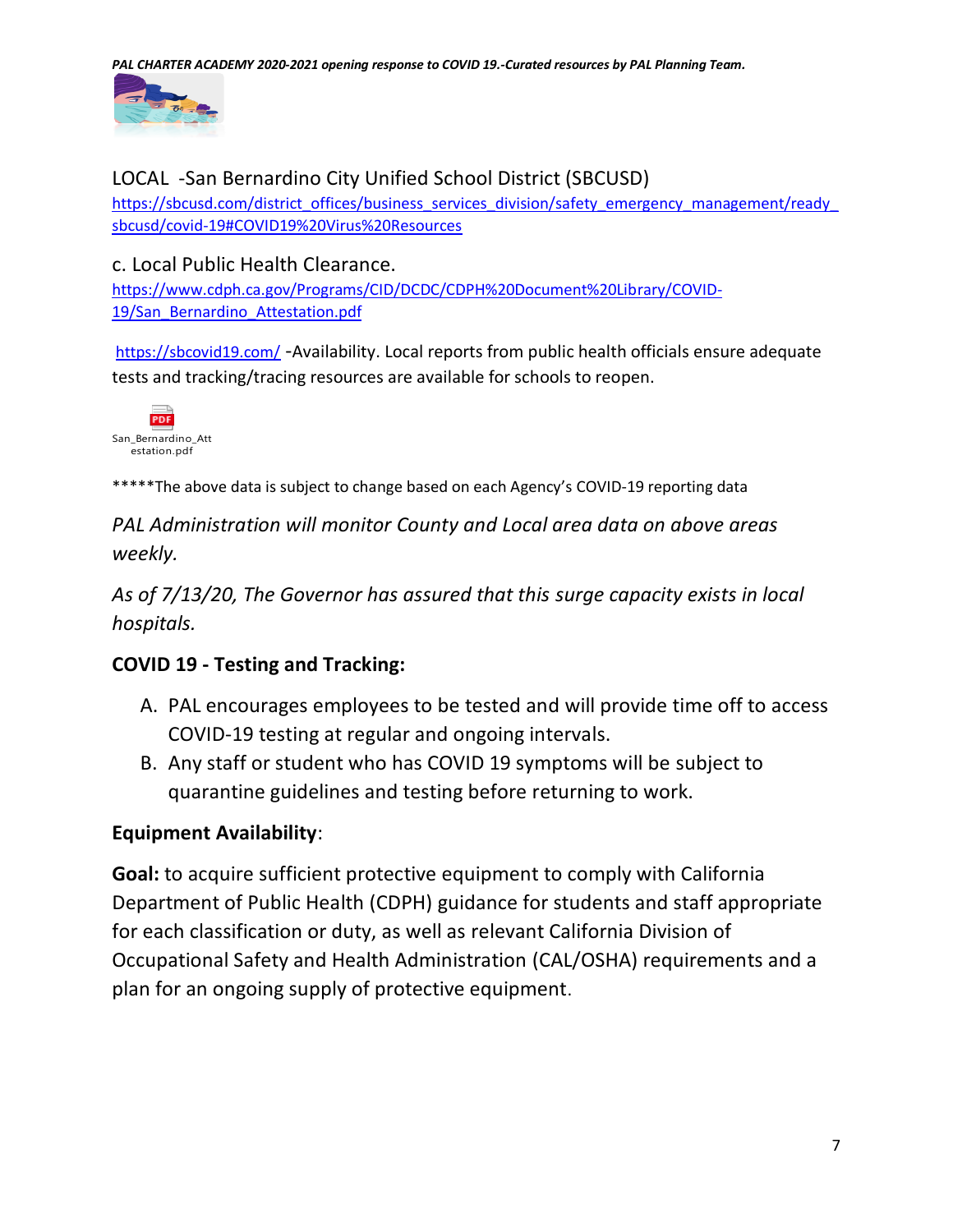

### **PPE PLAN ACQUISITION ELEMENTS**

### **Budget:**

PAL Charter Academy has budgeted for and will make an initial purchase or acquire from available sources before start of school year the following items:

Personal protective Gear

#\_\_\_\_\_\_\_\_\_\_\_\_\_\_Masks

#\_\_\_\_\_\_\_\_\_\_\_\_\_\_Gloves

#\_\_\_\_\_\_\_\_\_\_\_\_\_\_Face Shields

### **Screening Equipment**

#\_\_\_\_\_\_\_\_\_\_\_\_\_\_\_no-touch thermal scan thermometers for symptom screenings.

#\_\_\_\_\_\_\_\_\_\_\_\_ Sanitizing Stations

#\_\_\_\_\_\_\_\_\_\_\_\_\_\_Plexi Glass Shields for Classrooms or offices

#\_\_\_\_\_\_\_\_\_\_\_\_\_Classroom/Tissue boxes

#\_\_\_\_\_\_\_\_\_\_\_\_\_\_Cleaning Sanitizing Agents or supplies for bathrooms/desks used in between sessions by designated staff and students

#\_\_\_\_\_\_\_\_\_\_\_\_\_\_\_\_Other (Identify any special Purchase of PPE/EPG for the differing populations of students with disabilities or needs (asthma, allergies, bronchial problems etc.)

# **Cleaning Supply Availability**

GOAL- Have enough school-appropriate cleaning supplies to continuously disinfect the school site in accordance with CDPH guidance. <https://files.covid19.ca.gov/pdf/guidance-schools.pdf>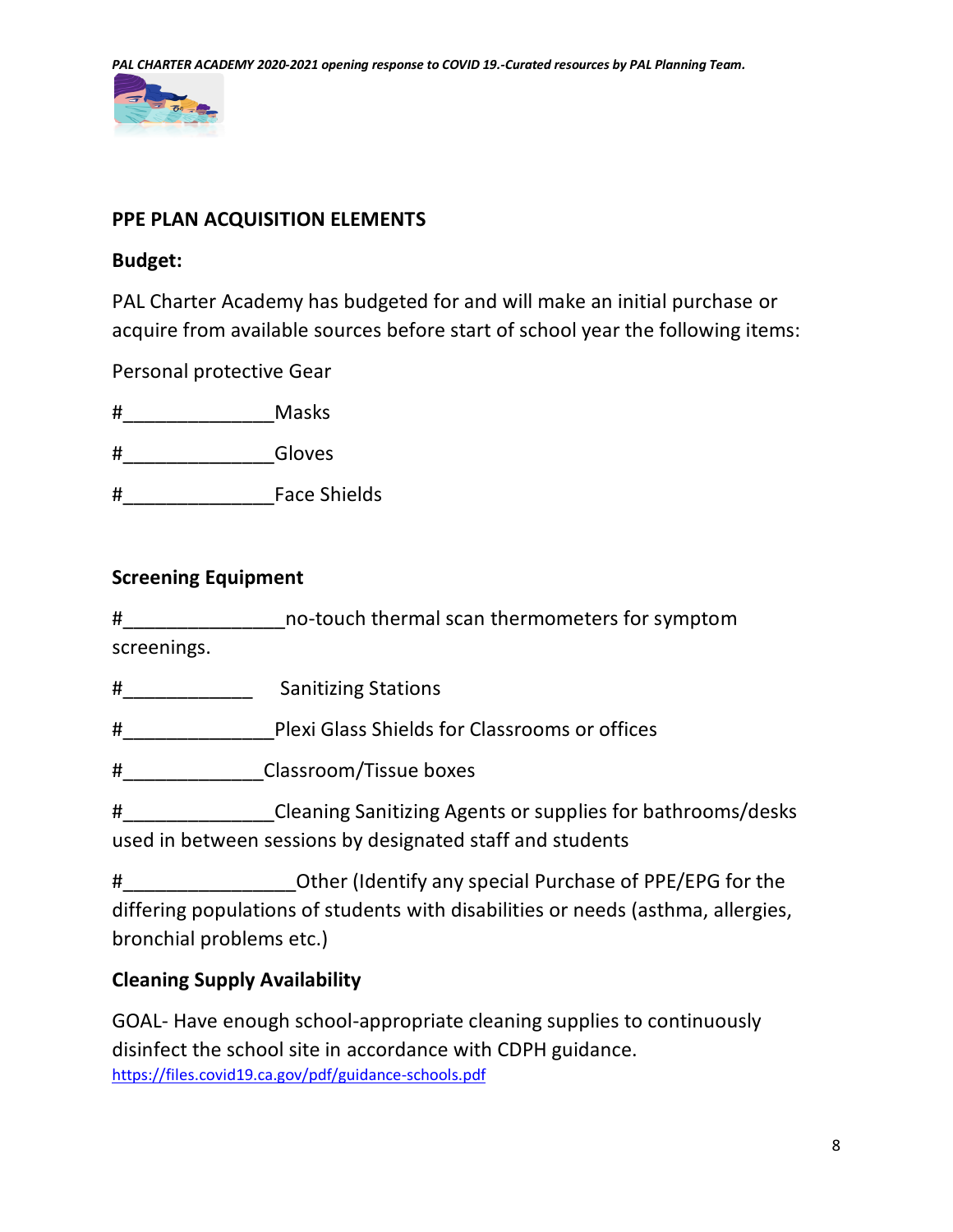

**GOAL** -Ensure sufficient supplies of hand sanitizers, soap, handwashing stations, tissues, no-touch trash cans, and paper towels.

*PAL maintenance department will budget for and maintains purchases of required equipment (e.g. sanitizing stations) to meet the identified need at each campus for sanitization to meet the CDPH guidance requirement*.

# **Maintenance plan for COVID 19 Purchasing of PPE Plan elements:**

- 1. Review Campus needs
- 2. Create detailed Daily/weekly/other cleaning and sanitizing plan
- 3. Submit list of needed equipment and cost\_\_\_\_\_\_\_\_\_\_
- 4. Locate and Purchase needed items
- 5. Follow Implementation plan\_\_\_\_\_\_\_\_\_

 **RESPONSIBILITY: CEO /BOARD**

# **2.RESPONSE PLAN FOR POSITIVE COVID-19 CASES OR COMMUNITY SURGES.**

**GOAI:** Prevent/Limit COVID19 spread on PAL CHARTER ACADEMY campuses.

# A. Community Surge

PAL will, upon order of the CEO/BOARD, close campus access for physical attendance of students and staff, if necessary, based on public health guidance and in coordination with local public health officials or because of on campus infection concerns. [https://www.cdc.gov/coronavirus/2019-ncov/community/schools](https://www.cdc.gov/coronavirus/2019-ncov/community/schools-childcare/guidance-for-schools.html#confirmed-case)[childcare/guidance-for-schools.html#confirmed-case](https://www.cdc.gov/coronavirus/2019-ncov/community/schools-childcare/guidance-for-schools.html#confirmed-case)

B. Plan for physical closure of the pal campuses or individual offices or classrooms due to staff or student COVID 19 infection or exposure: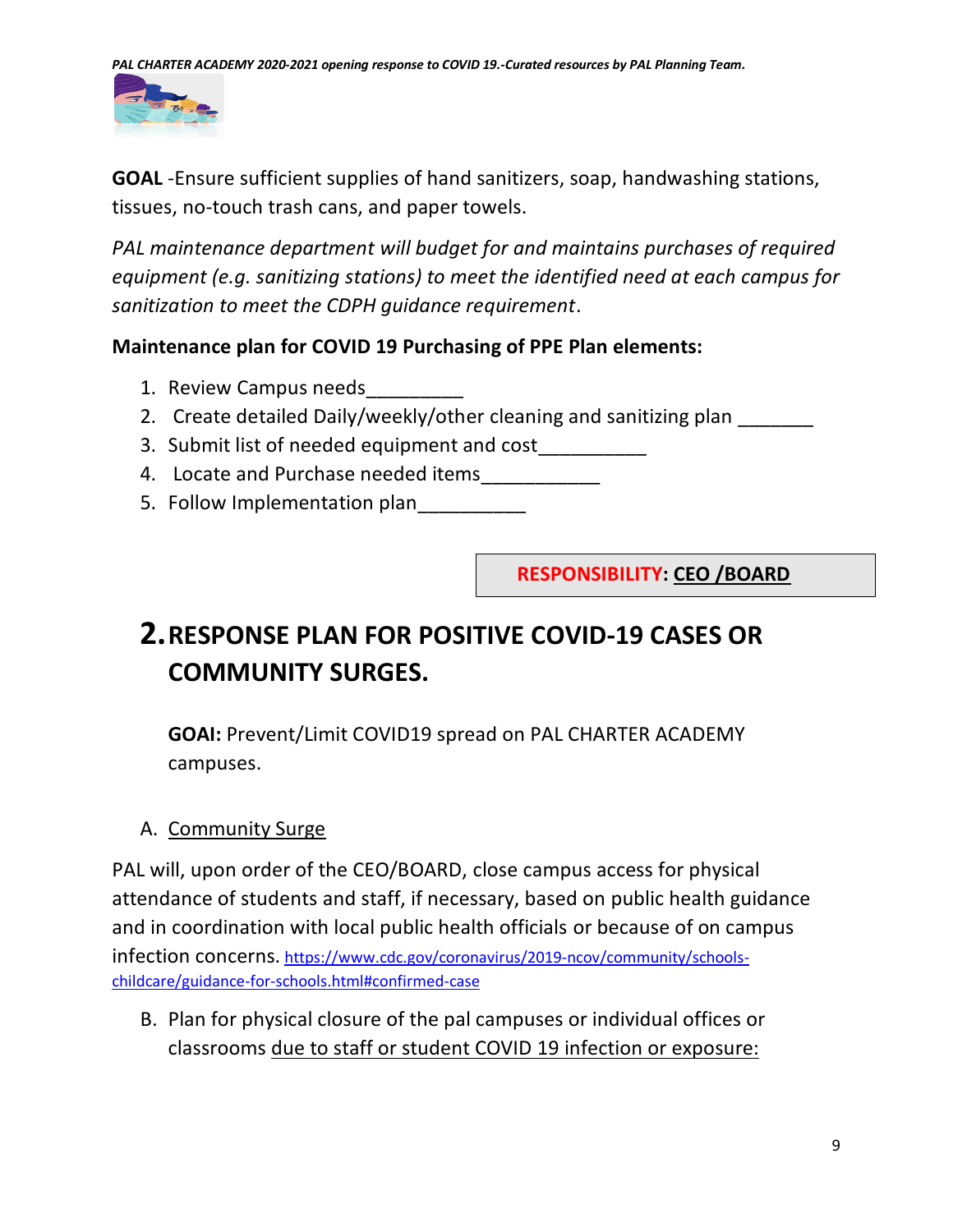

*In accordance with CDPH guidance, when it is determined that a student, teacher, staff or a member of their household tests positive for COVID-19 and has exposed others at the school the following steps will be immediately implemented:*

- *1.* School Administration is to be immediately notified, followed up by a written incident report.
- *2.* If the COVID 19 positive, Student, Teacher or staff member is on campus, the school's isolation protocols will immediately be put in place.
- *3.* In consultation with the San Bernardino County Public Health Officials, Erin Gustafson, MD, MPH (Interim) office)@ (909) 387-6218 [Erin.Gustafson@dph.sbcounty.gov,](mailto:Erin.Gustafson@dph.sbcounty.gov) the CEO/Board will determine whether school closure is warranted and the length of time based on the risk level within the community.
- *4.* PCA, in following standard Health Department guidance for isolation at home after close contact, will temporarily close the classroom or office where the COVID-19-positive individual was based as affected students or staff isolate and a plan for sanitizing the room or facility is implemented.
- *5.* Designated PCA staff will implement tracing and contact attempts to notify additional close contacts at school or outside of the classroom to inform them of the need to also isolate at home.
- *6.* PCA will Identify areas of the school visited by the COVID-19-positive individual and a review will be conducted by the CEO to decide on closing temporarily for cleaning and disinfection.
- *7.* If the campus closes, PCA's 2019-2020 COVID 19 Emergency plan for **continuity of education, medical, student, social services, and meal programs** will be implemented by all Departments under direction of CEO.
- *C.* The following CDPH recommended monitoring procedures will be followed by PCA to maintain healthy operations:

# Do's for all department heads/Teachers

• Monitor staff absenteeism and have a roster of trained back-up staff where available*.*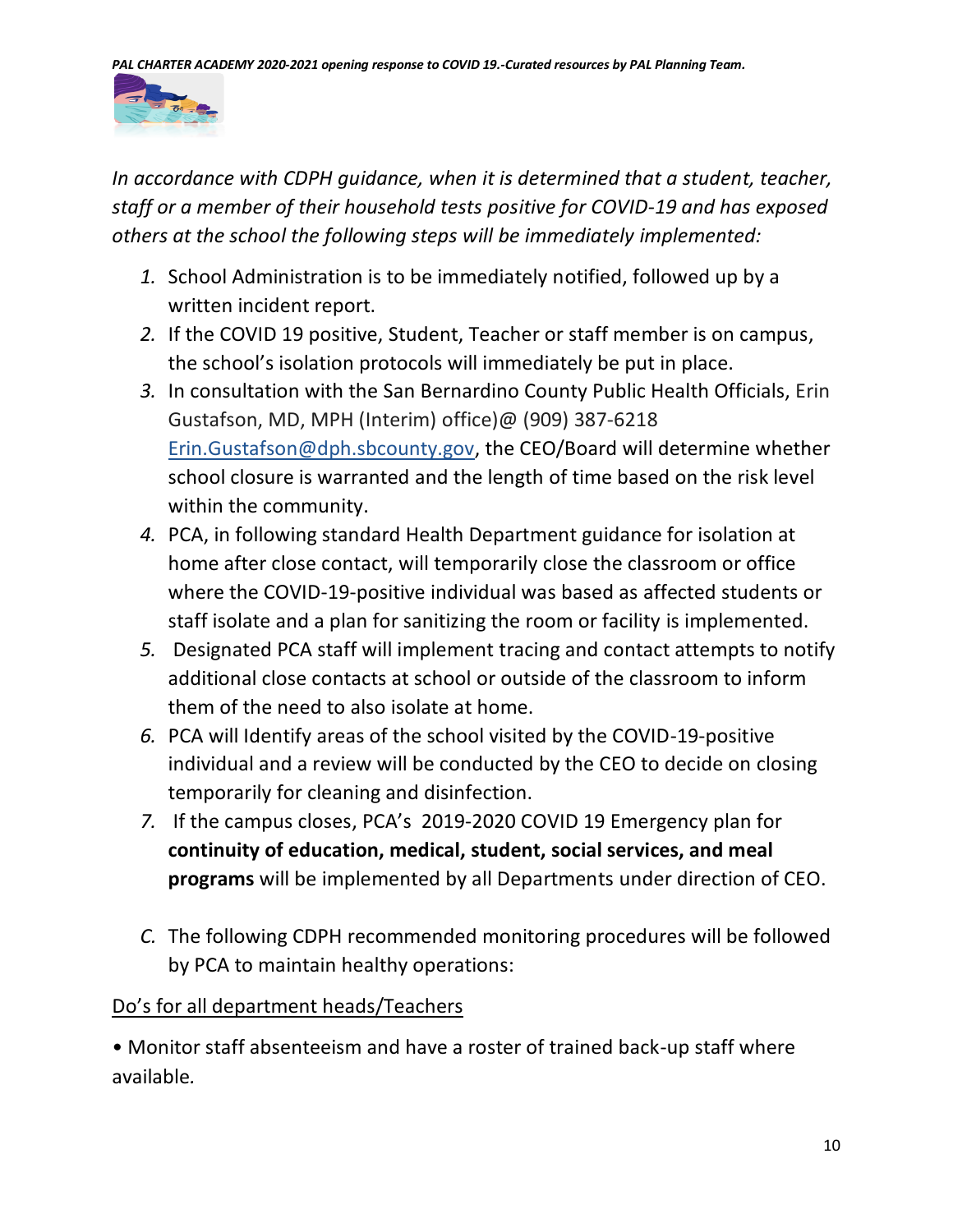

• Monitor the types of illnesses and symptoms among your students and staff to help isolate them promptly as needed. Student Services, under the guidance of Head of Schools or CEO, will follow PCA procedures to arrange for any student's safe transport home or to a healthcare facility, as appropriate, when an individual is exhibiting the following possible COVID-19 symptoms:

- o Fever
- o Cough
- o Shortness of breath or difficulty breathing
- o Chills
- o Repeated shaking with chills
- o Fatigue
- o Muscle pain
- o Headache
- o Sore throat
- o Congestion or runny nose
- o Nausea or vomiting
- o Diarrhea
- o New loss of taste or smell

• The HR department (Ms. Tammy) is the designated staff liaison to be responsible for responding to COVID-19 concerns. She can be contacted at 909 887-7002 or by email [tjackson@palcenter.org.](mailto:tjackson@palcenter.org) The HR department will coordinate the documentation and tracking of possible exposure and notify local health officials, staff and families in a prompt and responsible manner.

• A link on the PAL website will be set up to allow staff and families to self-report symptoms and receive prompt notifications of exposures and closures, while maintaining confidentiality, as required by FERPA and *state Law.*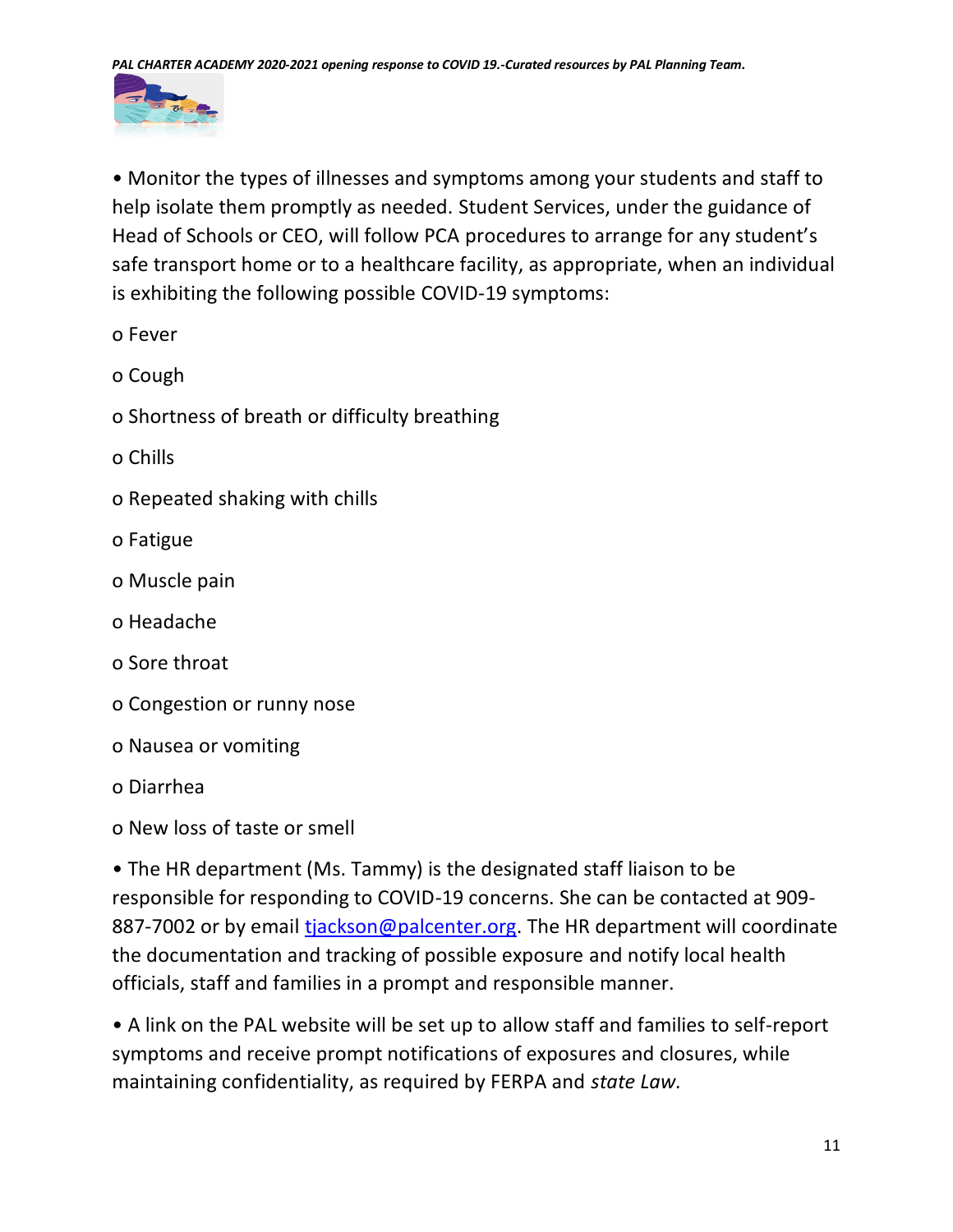

• PCA is not yet requiring mandatory routine testing of staff or students for COVID-19, but reserves the right to implement this practice in consultation with health officials if the pandemic crisis necessitates these measures.

*•* If on campus attendance is required PCA will provide support to students who are at higher risk for severe illness or who cannot safely distance from household contacts at higher risk, by providing flexible options such as virtual learning or enrollment it PCA's many flexible options.

**RESPONSIBILITY:** HR Department

# **3.INJURY AND ILLNESS PREVENTION PROGRAM (IIPP) PLAN.**

**Goal**: Update PCA's IIPP to address unique circumstances during the COVID-19 crisis and make updated information accessible to employees and parents. Reference: [https://www.betterseed.org/wp-content/uploads/AgSafe-Sample-IIPP-COVID-19-](https://www.betterseed.org/wp-content/uploads/AgSafe-Sample-IIPP-COVID-19-Addendum.pdf) [Addendum.pdf](https://www.betterseed.org/wp-content/uploads/AgSafe-Sample-IIPP-COVID-19-Addendum.pdf)

<https://www.labor.ca.gov/coronavirus2019/#chart>

(By way of background, California Labor Code  $\frac{6}{5}$  6401.7 requires that every employer have a written program that, among other things, identifies workplace hazards and trains employees on how to address them. It also requires that employers update their plans when new hazards emerge.) May 19, 2020 – Alerts by Jeffrey D. Polsky

# **Pal charter school IIPP update for employees:**

In response to the COVID-19 pandemic, the California Occupational Health and Safety Administration (Cal/OSHA) has issued [Interim General Guidelines on](https://www.dir.ca.gov/dosh/coronavirus/General-Industry.html)  [Protecting Workers from COVID-19.](https://www.dir.ca.gov/dosh/coronavirus/General-Industry.html) The guidelines first discuss which employers must comply with Cal/OSHA's more stringent Aerosol Transmissible Diseases (ATD) Standard (California Code of Regulations, title 8, [section 5199\)](https://www.dir.ca.gov/title8/5199.html). The ATD Standard applies to hospitals, correctional facilities, homeless shelters and other workplaces that are deemed particularly vulnerable. But every employer, regardless of whether they're subject to the ATD Standard, should have a section of their IIPP that addresses COVID-19 and includes the following items: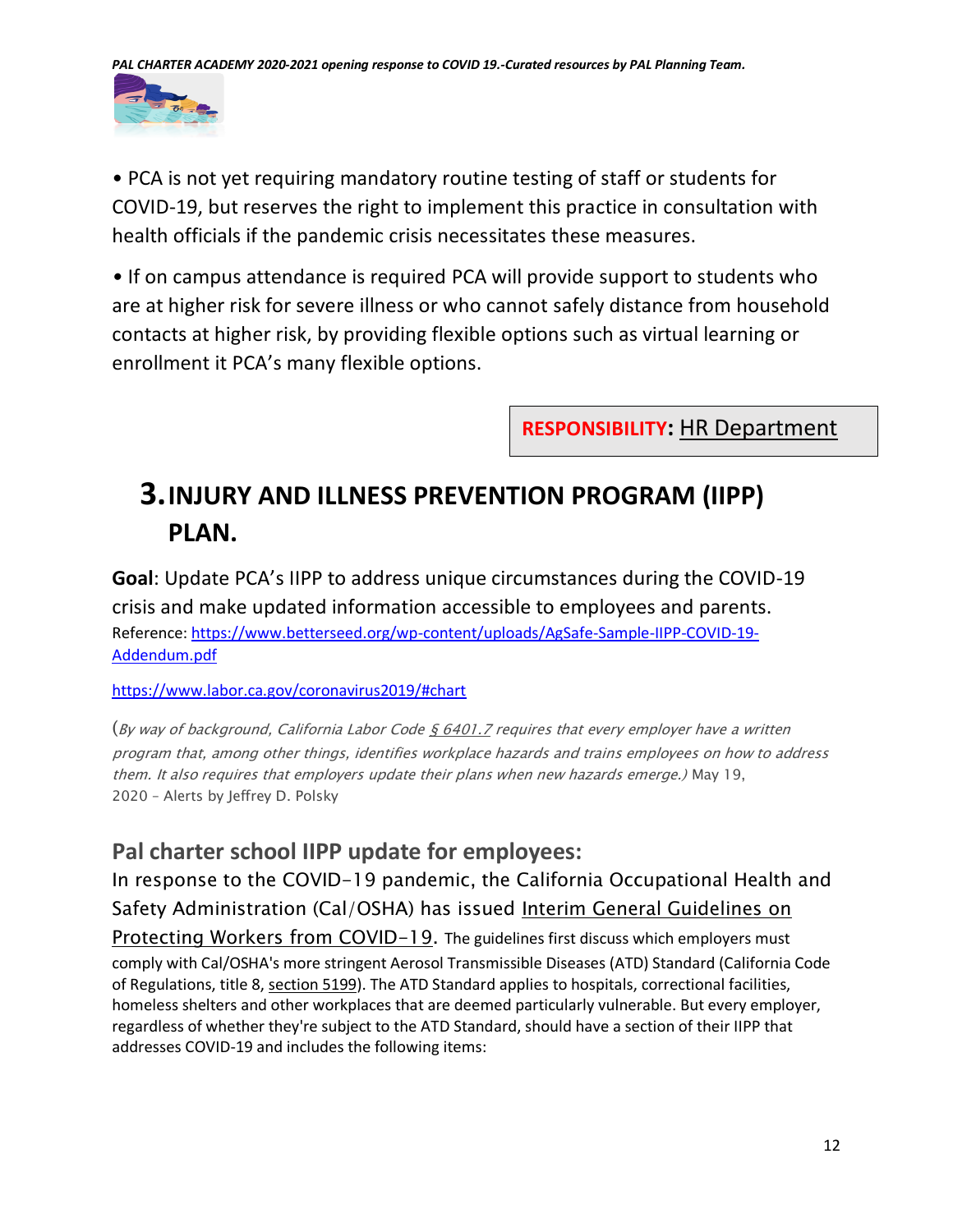

The following COVID 19 updates should be added to the Employee handbook to cover the Cal/OSHA requirements re the IIPP. The purpose of the following COVID 19 related policies are preventative in nature to stop the spread of COV19:

- Sick employees are advised to stay home.
- Any employee who becomes sick a work will be immediately released to go home or to medical care.
- •Any employees who are out ill with fever or acute respiratory symptoms are not return to work until they've:
	- a. Had no fever (without the use of fever-reducing drugs) and no acute respiratory illness symptoms for at least three days; *and*
	- b. At least 10 days have passed since the symptoms first appeared.
- •PCA will provide all qualified employees with paid sick leave or expanded family and medical leave for specified reasons related to COVID-19 if required to by the [Families First Coronavirus Response Act,](https://www.dol.gov/agencies/whd/pandemic/ffcra-employee-paid-leave) Family and Medical Leave Act (FMLA), California Family Rights Act (CFRA) or other similar laws.
- •Employees who return to work following an illness must promptly report any recurrence of symptoms.
- •Qualified employees may be approved by the CEO to telework from home when possible.
- •PCA will practice physical distancing by using video or telephonic meetings and maintaining a distance of at least six feet between persons at the workplace when possible.
- •PCA will provide employees with cloth face covers or employees must utilize their own face covers for use whenever in workplaces with other persons.
- •All employees are to avoid shared workspaces (desks, offices and cubicles) and work items (phones, computers other work tools and equipment) when possible. If they must be shared, please clean and disinfect shared workspaces and work items before and after use.
- •PCA has mandated procedures in place to routinely clean and disinfect commonly touched objects and surfaces such as, handrails, copy machines, faucets and doorknobs.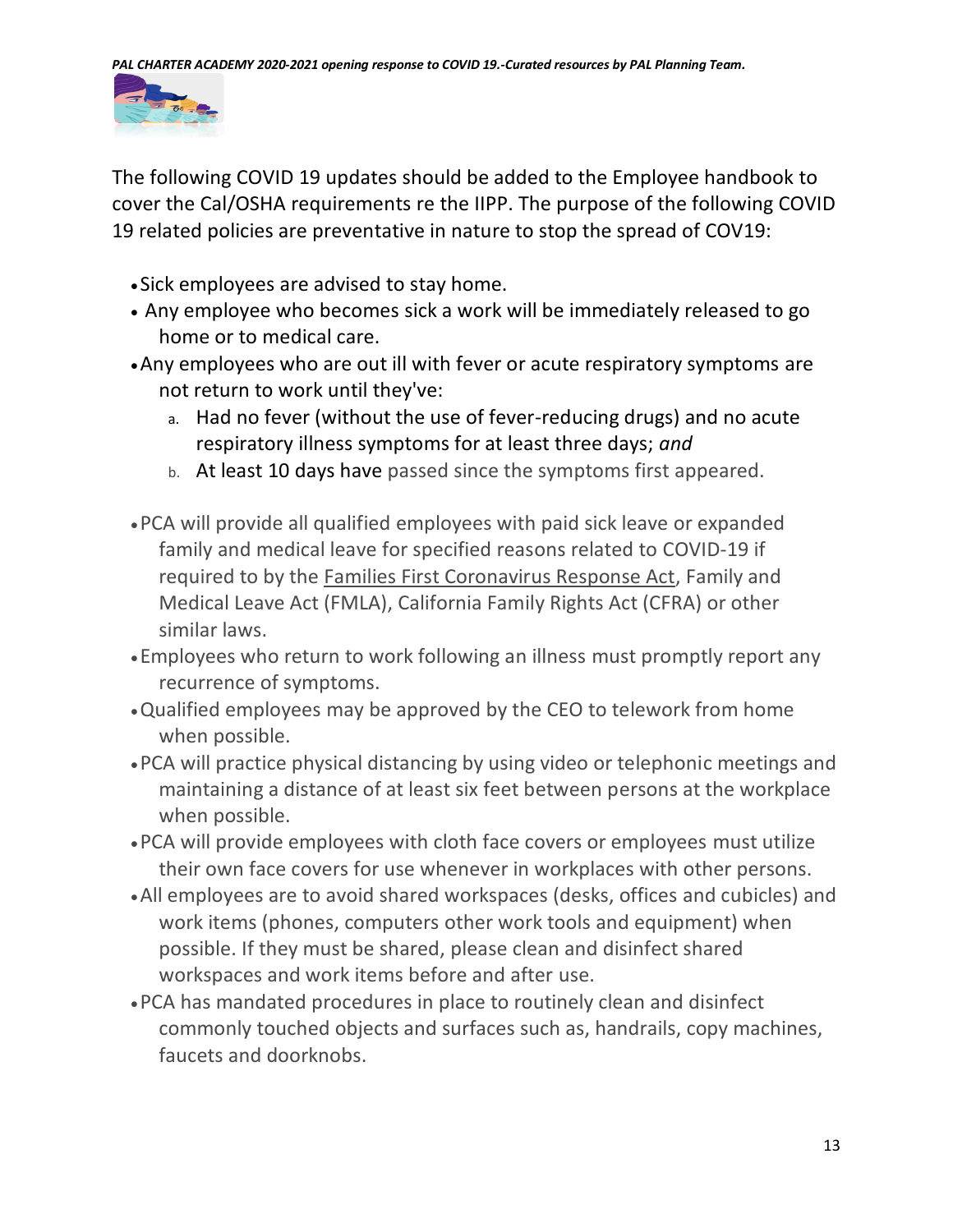

### **Updated Communication policies to respond to:**

### • If an employee is confirmed to have COVID-19 infection:

- a. Employees will be promptly be informed of their possible exposure to an infected employee with COVID-19 in the workplace. Confidentiality of the infected employee will be maintained as required by the Americans with Disabilities Act.
- b. PCA will enact a temporary closure of the general area where the infected employee worked until cleaning is completed.
- c. PCA will carry out its emergency procedure for deep cleaning of the entire general area where the infected employee worked and may have been, including break rooms, restrooms and travel areas, with a cleaning agent approved for use by the US. Environmental Protection Agency against coronavirus. The person doing the cleaning will be equipped with proper Personal Protective Equipment (PPE).

### **Travel**

• In the interest of prevention of the COVID 19 spread and following the Health Department guidance, employees are advised to avoid nonessential travel if possible, especially travel to areas of the country where the virus is surging.

# EMPLOYEE TRAINING AROUND COVID 19 PROTECTIONS

Employee Orientation and Training for the 2020-2021 school year will include:

- A general description of COVID-19, symptoms, when to seek medical attention, how to prevent its spread and the employer's procedures for preventing its spread at the workplace.
- How an infected person can spread COVID-19 to others even if they are not sick.
- How to prevent the spread of COVID-19 by using cloth face covers.
- Cough and sneeze etiquette.
- Washing hands with soap and water for at least 20 seconds after interacting with other persons and after contacting shared surfaces or objects.
- Avoiding touching eyes, nose and mouth with unwashed hands.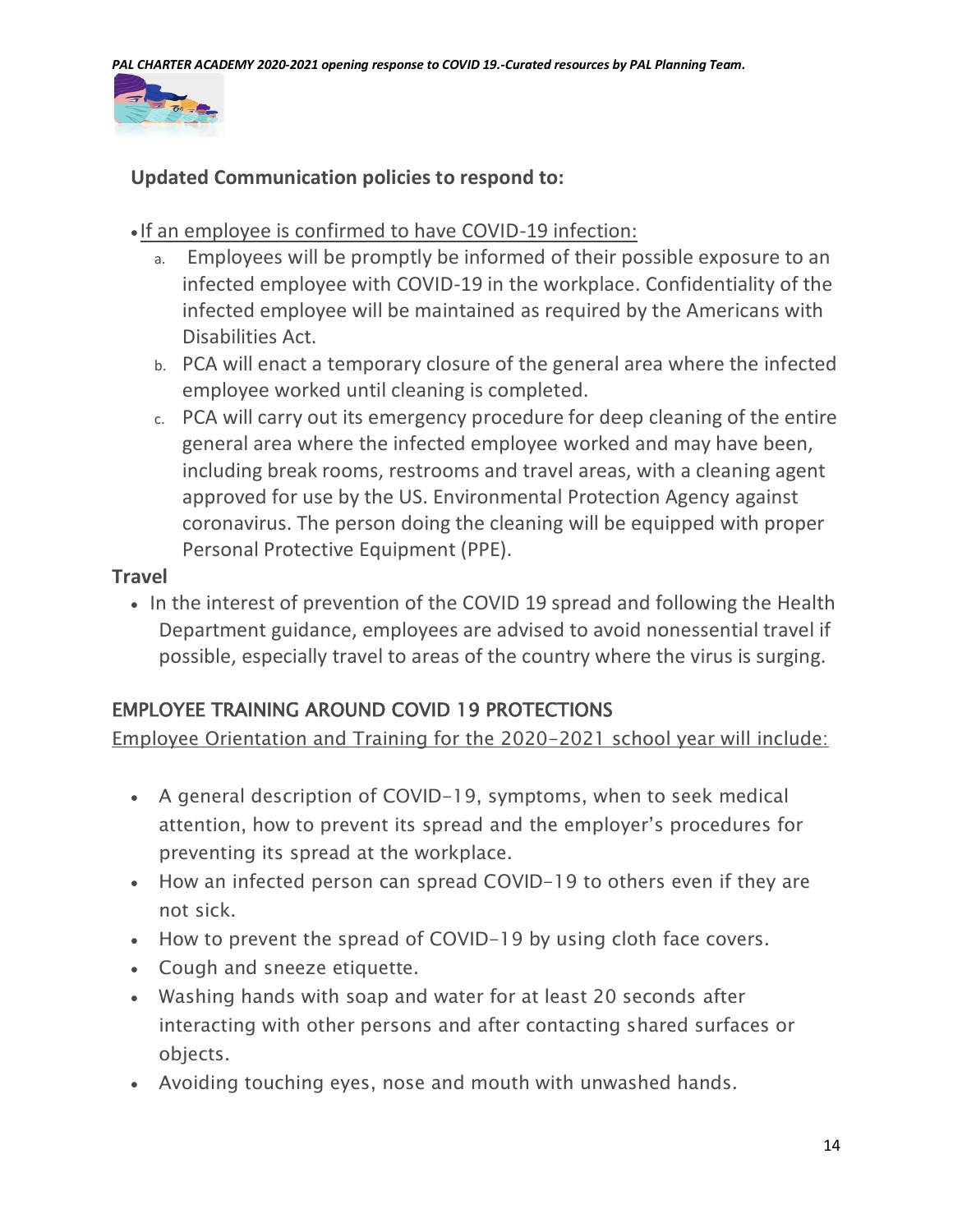

- Avoiding sharing personal items with co-workers (i.e., dishes, cups, utensils, towels).
- Use of tissues, no-touch disposal trash cans and hand sanitizer
- Safely using cleaners and disinfectants, which includes:
	- $\circ$  The hazards of the cleaners and disinfectants used at the worksite.
	- o Wearing PPE (such as gloves).
	- o Ensuring cleaners and disinfectants are used in a manner that does not endanger employees.

**RESPONSIBILITY:** Security Team and All Departments

# **4.CAMPUS ACCESS DURING COVID 19 PANDEMIC PLAN**

**Goal:** To minimize access to campus, and limit nonessential visitors, facility use permits, and volunteers.

<https://www.cdc.gov/coronavirus/2019-ncov/prevent-getting-sick/diy-cloth-face-coverings.html>

### **GUIDANCE PLAN FOR POLICIES TO BE DEVELOPED BY EACH DEPARTMENT**

a. Any student, parent, caregiver, visitor, or staff showing symptoms of COVID-19 (reference CDC and CDPH guidelines for COVID-19 symptoms) will be excluded from coming on campus.

b. Both staff and students will be monitored throughout the day for signs of illness.

C. At the present time, all students, staff, visitors will be required to wear a mask in compliance with the County/State order in place. PAL Administration also requires the continued wearing of masks for on campus access, to prevent the COVID 19 spread per CDC guidelines.

# **STUDENTS—ENTERING CAMPUSES PROTOCOL:**

**A. Passive Screening**. – At beginning of school year, and ongoing, in anticipation of students and families being on campus for any portion of time ,parents will be informed to screen themselves and their students before leaving/arriving on campus (check temperature to ensure temperatures below 100.4 degrees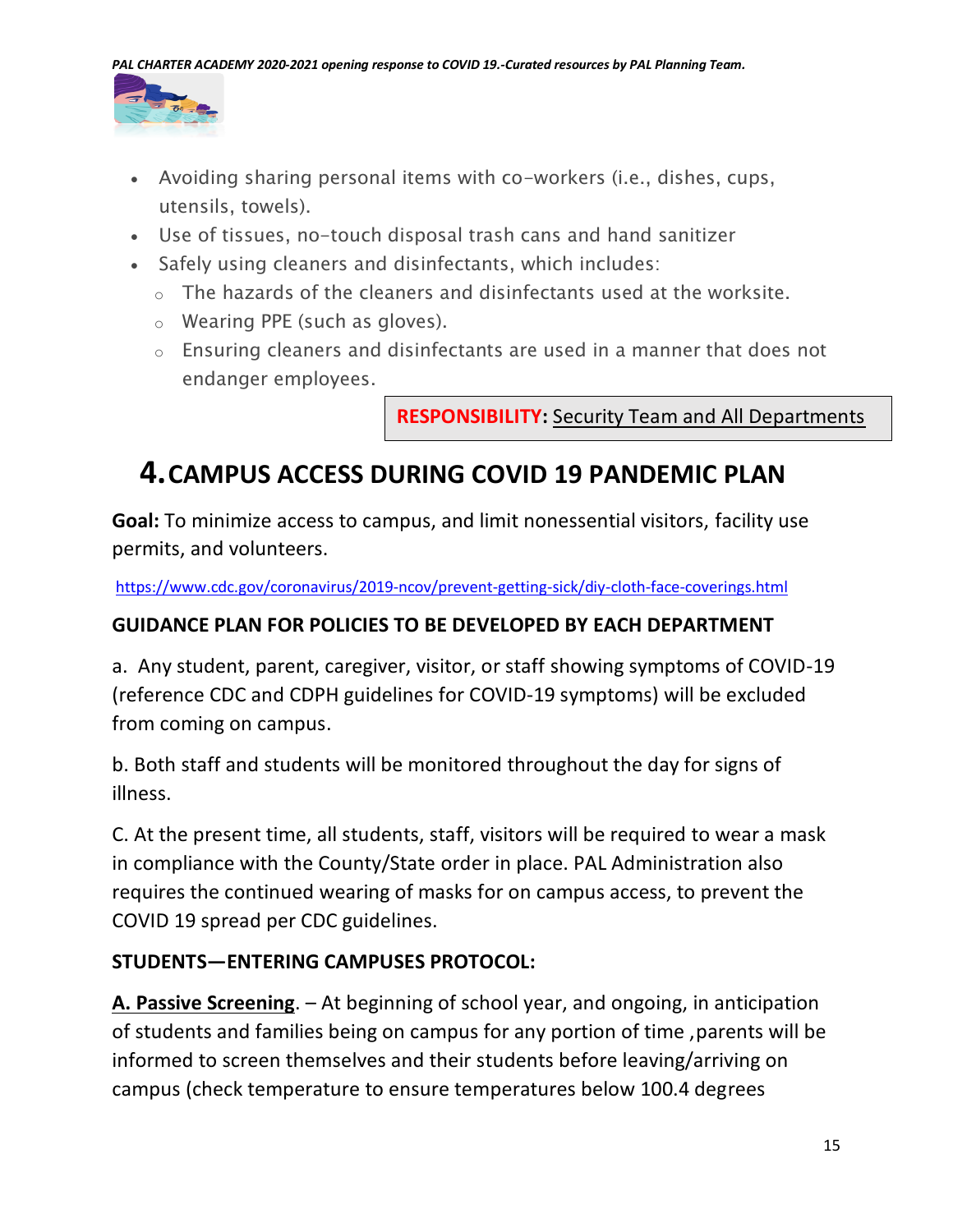

Fahrenheit, observe for symptoms outlined by public health officials) and to stay at home/keep students at home if they have symptoms consistent with COVID-19 or if they have had close contact with a person diagnosed with COVID-19.

**B. Active Screening**-. The security guard/PCA personnel will do a symptom screening as students enter campus and buses, consistent with public health guidance. This includes:

- A visual wellness checks
- A temperature check with no-touch thermometers.
- Access is to only be provided to those whose temperatures are below 100.4 degrees Fahrenheit.
- All students/visitors may be asked about COVID-19 symptoms within the last 24 hours and whether anyone in their home has had COVID-19 symptoms or a positive test.

[https://docs.google.com/forms/d/e/1FAIpQLSeyrUCRHqyCdwTpnH0OXDkRhAPqS4zzJrPkgCATy](https://docs.google.com/forms/d/e/1FAIpQLSeyrUCRHqyCdwTpnH0OXDkRhAPqS4zzJrPkgCATyzQL5BxNEA/viewform) [zQL5BxNEA/viewform](https://docs.google.com/forms/d/e/1FAIpQLSeyrUCRHqyCdwTpnH0OXDkRhAPqS4zzJrPkgCATyzQL5BxNEA/viewform)

### **Additional Preventative measures related to screenings.**

1. If a thermometer requiring a touch method (under the tongue or arm, forehead, etc.) is the only type available, it will only be used when a fever is suspected and caution is taken by temperature screeners, such as by wearing gloves, eye protection, and a mask.

2. Thermometers must be properly cleaned and disinfected after each use.

3. All students must wash or sanitize hands using personal or PCA provided sanitizing stations/access as they enter campuses and buses.

4. All campus visitors, students will follow the mandated, supervised points of access signs and practice social distancing to avoid larger gatherings.

5. All visitors, students or staff will follow PAL guidelines for staying behind installed privacy boards or clear screens at access points when directed.

**Plan for a student identified as symptomatic while entering campus or during the school day:** [https://drive.google.com/file/d/1nG1aGYEhvIgaLpR2iBaL\\_o0hdptTeHWu/view](https://drive.google.com/file/d/1nG1aGYEhvIgaLpR2iBaL_o0hdptTeHWu/view)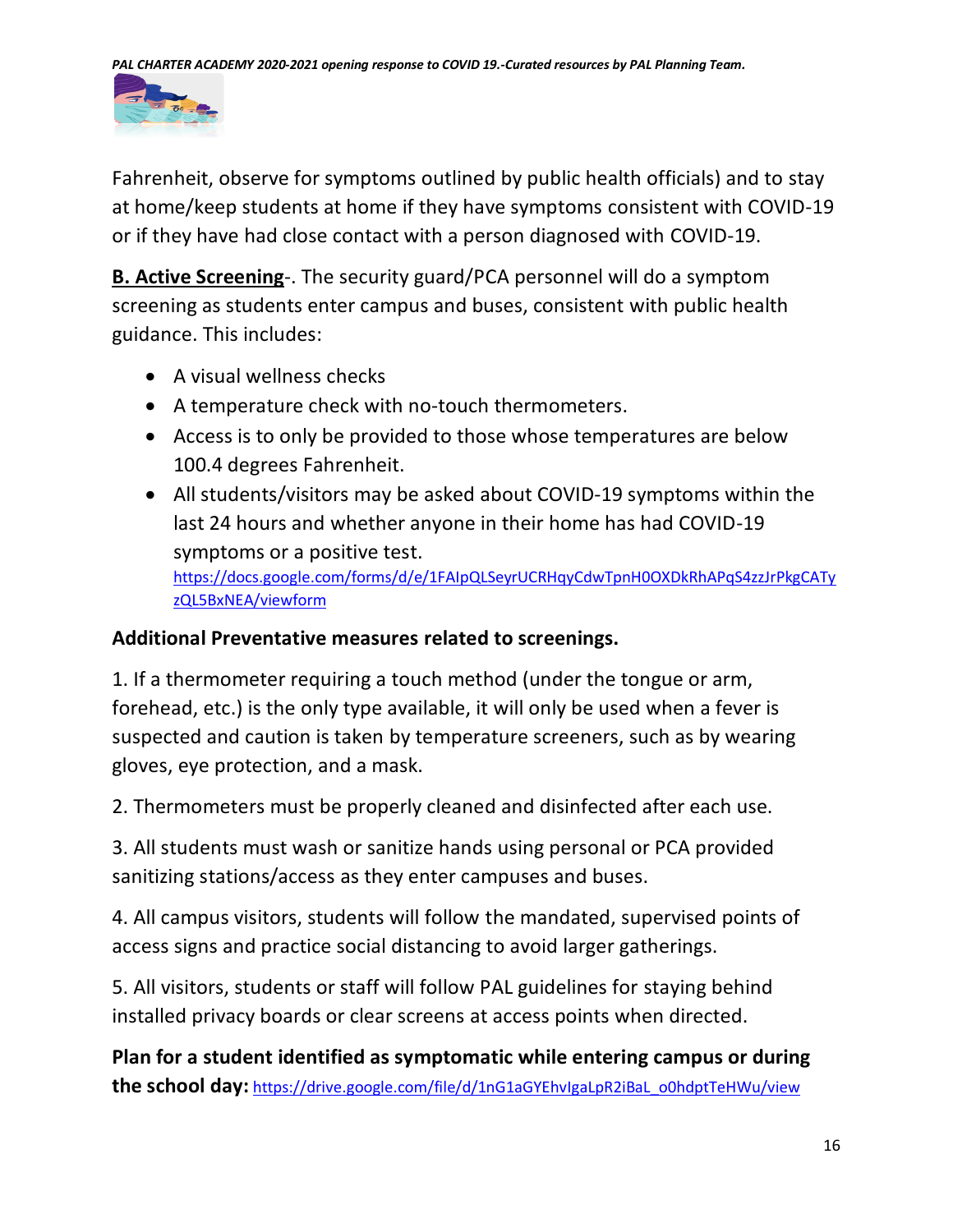

1. Students who develop symptoms of illness while at school will be separated from others right away, and asked to go to the designated isolation rooms, which will be located in an area through which others do not enter or pass. If more than one student is in the designated isolation area, physical distancing will be practiced.

2. Any student or staff exhibiting symptoms is required to follow staff direction while continuing to wear a face mask, practice social distancing and wait in the designated isolation area until they can be picked up or transported home or to a health care facility. Students will remain in isolation with continued supervision and care until picked up by an authorized adult.

4.PCA staff will follow established guidelines for triaging students in the health office, recognizing not all symptoms are COVID-19 related.

5. Parents of sick students will be advised that students are not to return until they have met CDC criteria and PAL Academy return policies to discontinue home isolation.

6. If students are symptomatic when boarding the bus (when /if Transportation is provided by PAL) the PCA bus driver will follow PCA protocols in allowing /denying students bus access.

7. Any students wishing to participate in on campus activities, identified by parent reporting, self-reporting or Aeries records, who are at higher risk for severe illness (medical conditions that the CDC says may have increased risks) or who cannot safely distance from household contacts at higher risk will be provided access to and encouraged or mandated to participate in options such as virtual learning or our flexible independent study options.

# **STAFF ENTERING CAMPUSES PROTOCOL**

A. **Passive Screening**: All Staff will be instructed to self-screen before leaving for work (check temperature to ensure temperatures below 100.4 degrees Fahrenheit, check for symptoms outlined by public health officials) and to stay home if they have symptoms consistent with COVID-19 or if they have had close contact with a person diagnosed with COVID-19.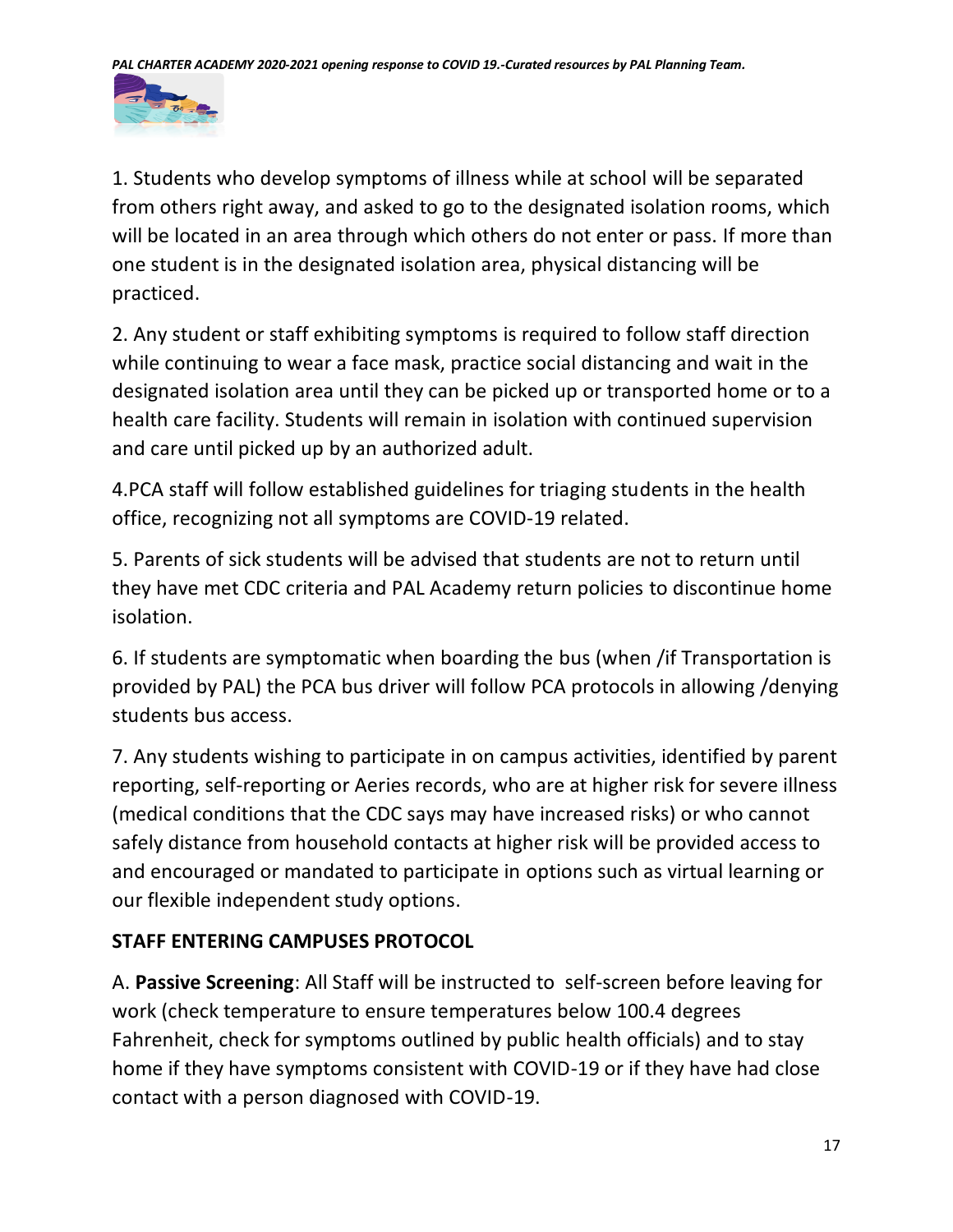

B. **Active Screening**: The Security guard will provide symptom screening as staff enter worksites, consistent with public health guidance to include:

- Visual wellness checks.
- Temperature checks with no-touch thermometers.
- Access will only be allowed to those with temperatures below 100.4 degrees Fahrenheit.
- Staff may be asked about COVID-19 symptoms within the last 24 hours and whether anyone in their home has had COVID-19 symptoms or a positive test.

[https://docs.google.com/forms/d/e/1FAIpQLSfEws3LS6eTtNjZUMvHzg18idWQHFRjXMTWFskM](https://docs.google.com/forms/d/e/1FAIpQLSfEws3LS6eTtNjZUMvHzg18idWQHFRjXMTWFskMYoHxeAnM9Q/viewform) [YoHxeAnM9Q/viewform](https://docs.google.com/forms/d/e/1FAIpQLSfEws3LS6eTtNjZUMvHzg18idWQHFRjXMTWFskMYoHxeAnM9Q/viewform)

- 1. All staff must wash or sanitize hands as they enter worksites.
- 2. Employees exhibiting symptoms will not be allowed entry on campus.

3. Staff members who develop symptoms of illness will be sent to or asked to access medical care. In this event school emergency substitute plans will be carried out.

4. All exclusions or denial of on campus access will immediately be documented and reported to HR for immediate follow up with the employee.

5. HR, based on school policies/procedures will advise sick staff members not to return until they have met CDC criteria to discontinue home isolation and or provide doctor's clearance or COVID 19 test results.

# **OUTSIDE VISITORS AND GROUPS PROTOCOLS**

1.Access to the campus will be limited to approved parents and other visitors per the school policies procedures for COVID 19 established by the CEO/SCHOOL BOARD.

2. Any external use of the campus will be evaluated from a COVID19 safety guideline as to whether and to what extent external community organizations can safely utilize the site and campus resources. If allowed all external community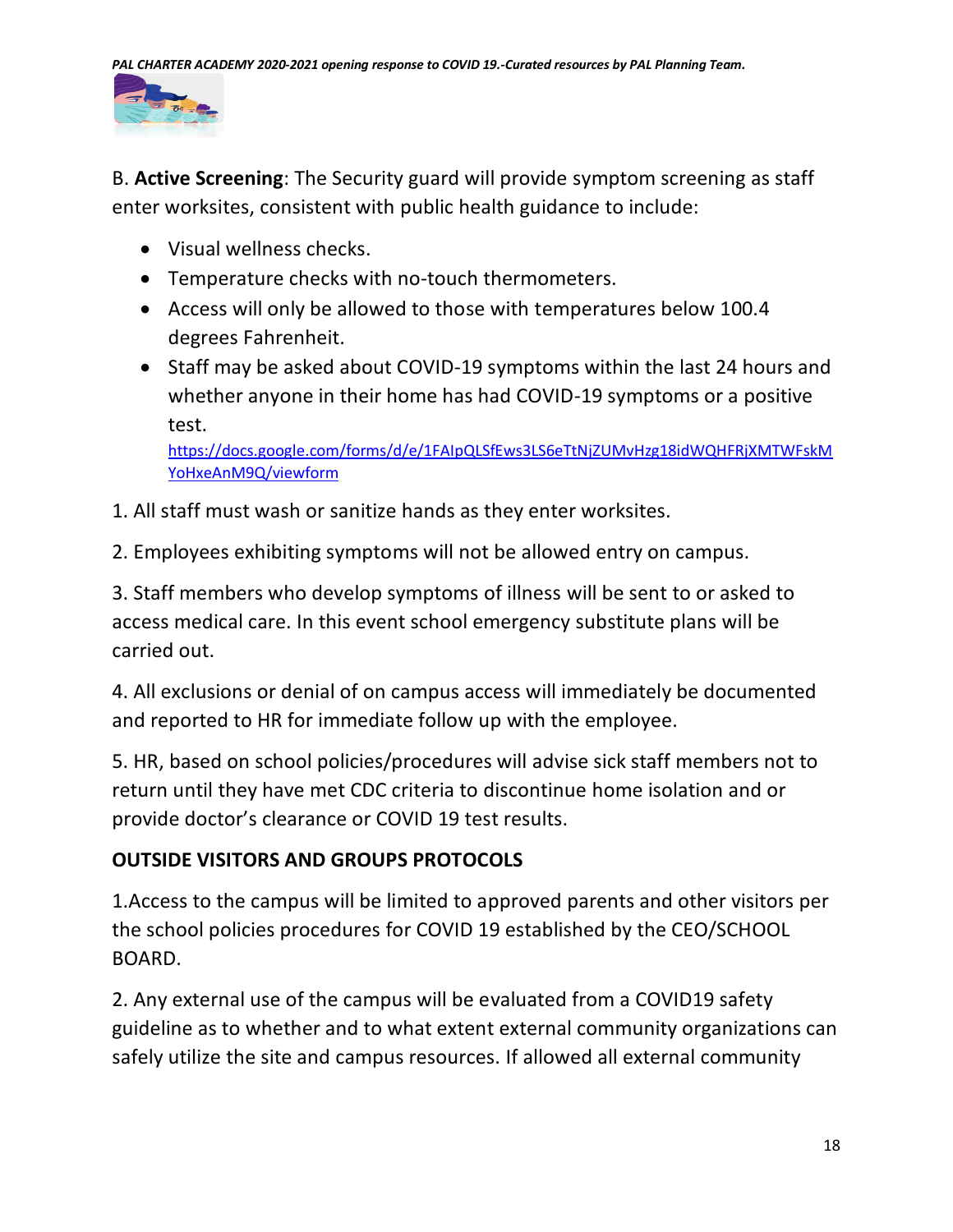

organizations that use the facilities will also follow the school's health and safety plans and CDPH guidance. The CEO must approve any external campus use.

3. All deliveries will follow established COVID 19 and other school safety protocols for accepting deliveries.

### **PAL CHARTER ACADEMY CO-LOCATIONS**

- 1. For the purpose of this Comprehensive Reopening Plan, all PAL campus locations will follow the guidelines as detailed. Any unique circumstances at a campus location will be addressed in a separate addendum to this document to address the unique circumstances of that campus during the COVID-19 crisis.
- 2. In the case of sharing the site with another organization, the sharing organization will be asked to follow the school protocols or to enact appropriate CDC protocols to ensure that both organizations using the same facility have agreed to the same understandings about how to operate in a healthy and safe way. Please document and report any concerns to the CEO. Any site concerns regarding health and safety issues that arise during the pandemic will be handled in a collaborative way to meet the needs of all stakeholders.

### **COVID 19 STUDENT POLICIES AND PROCEEDURES**

### **Responsibility: Student Services, Teachers, Counsellors**

The following policies and procedures, but not limited to only those listed here, will be adhered to by students and may be part of the student Master Agreement or Orientation for on campus participation for the 2020-2021 school year:

- All students will be required to wear face coverings while on campus. (Specific exceptions will be made for students with disabilities if expressed in their education plans).
- Students sharing food or drink is not allowed.
- Students will be required to socially distance during lunch service.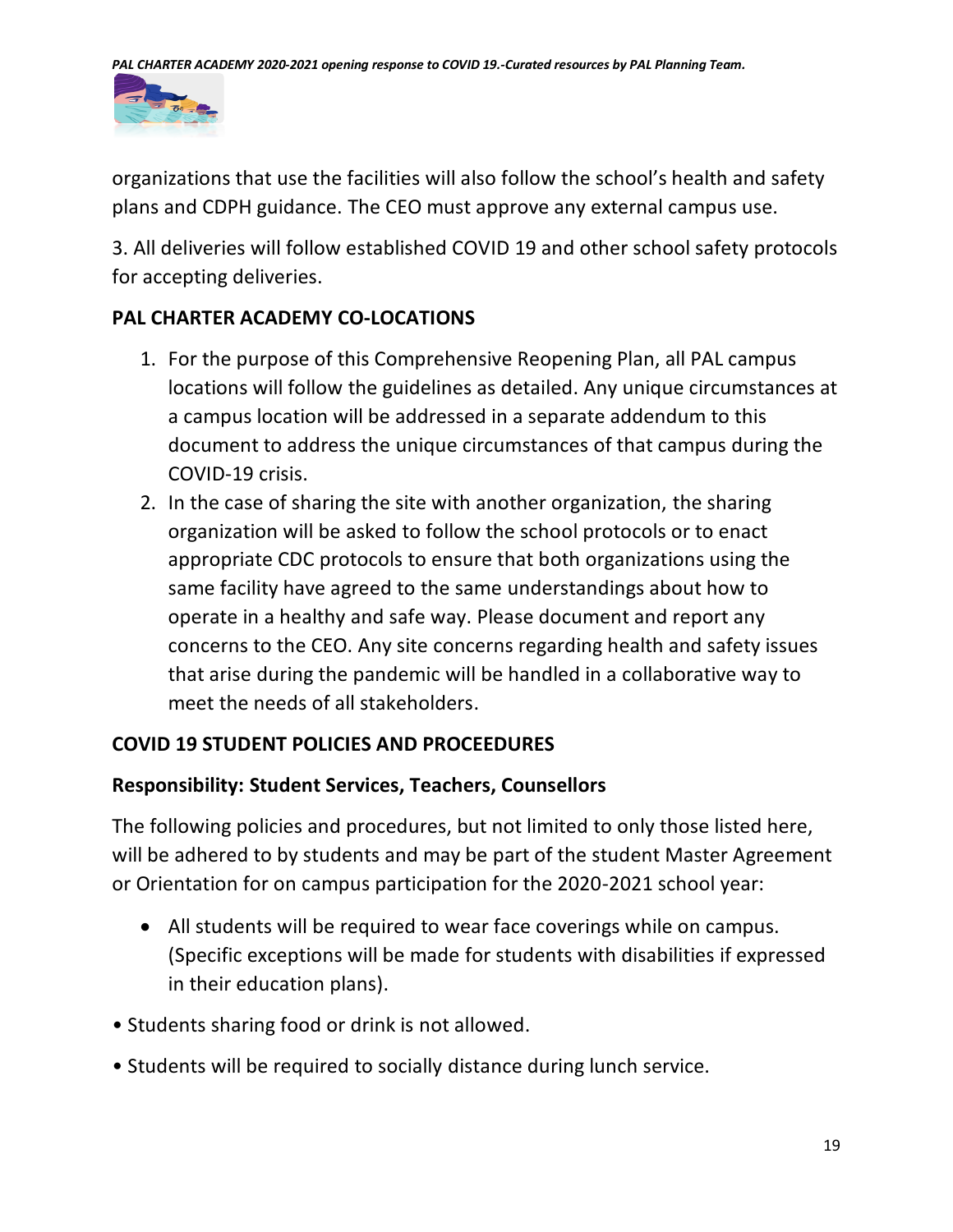

• All campuses will have signage to promote social distancing to include classroom and queuing markers that indicate 6 feet of separation.

• Students will wait to enter classrooms at 6-foot intervals which will be clearly identified.

• Students will not be allowed on campus outside of attending workshops or classes or by appointment.

• Parents and visitors will not be allowed on campus except by appointment. All visitors/parents must remain in their vehicles for student pick up or drop off.

•Agree to participate in full implementation of no contact campus attendance using temperature checks at all campuses.

• Classroom capacity will be minimized with desktops being sanitized between workshops/classes by the workshop teacher or cleaning team. Each classroom will be redesigned to maximize the distance(6ft) between students during instruction.

• Classroom teachers will instruct students from a required distance of 6 feet or beyond.

• Bathroom sanitation intervals will be increased based on the need.

• Assemblies or mass gatherings of students or staff will not be allowed.

• Student will not be allowed to wait or congregate in rooms or classrooms during non-classroom or meeting times.

• College dual enrollment courses will continue. Our college partner has chosen to continue to offer the courses via distance learning.

• PCA encourages self-monitoring by all staff and students to increase hand washing, coughing in elbow, etc.

• Any student presenting flu-like symptoms will not be allowed on campus. Campus return will be based on a medical clearance or completion of a 14 calendar day home quarantine. During this time students are still expected to complete all assignments via our distance learning platforms unless you have a doctor's note prohibiting such or have active COVID19 symptoms.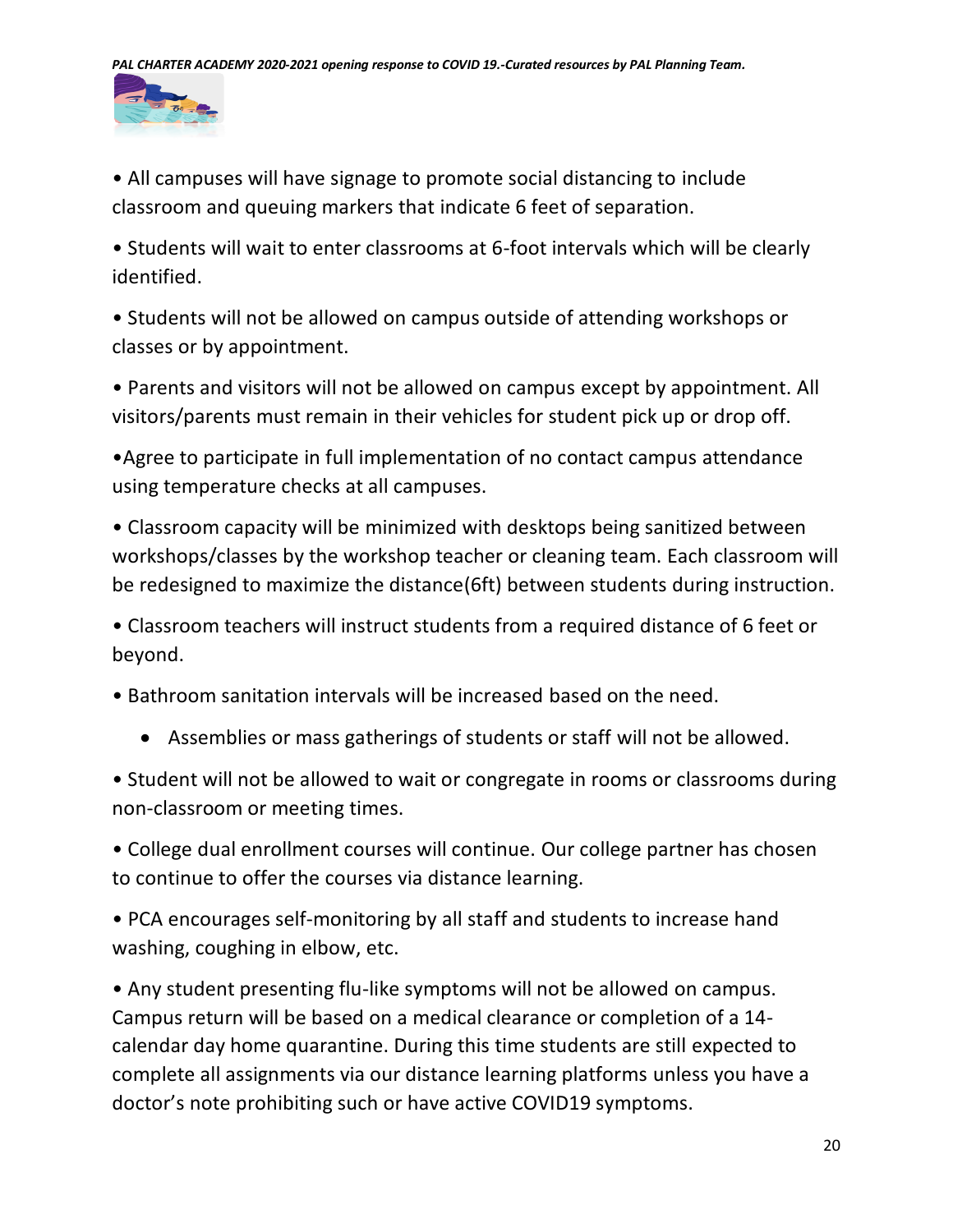

**RESPONSIBILITY:** Student Services, Teachers, Orientation Team

# **5.ON CAMPUS HYGIENE PLAN**

**Goal:** To address hygiene practices to ensure personal health and safety in school facilities and vehicles.

<https://www.cdc.gov/coronavirus/2019-ncov/downloads/stop-the-spread-of-germs.pdf> <https://www.cdc.gov/coronavirus/2019-ncov/prevent-getting-sick/prevention.htm> [https://www.cdc.gov/handwashing/posters.html#posters-general](https://www.cdc.gov/handwashing/posters.html#posters-general-public)[public](https://www.cdc.gov/handwashing/posters.html#posters-general-public)<https://www.translationservices.com/covid-19> <https://www.who.int/gpsc/5may/resources/posters/en/>

### **1.Handwashing.**

*In accordance with CDPH and Cal/OSHA guidance and in consultation with local public health officials, PAL's plan for handwashing is:*

- A. Staff and students receive daily reminders and scheduled opportunities to meet the handwashing frequency guidance from the CDC.
- B. All classrooms have CDC Guidance posters prominently displayed.
- C. Each classroom has a handwashing and /or a sanitizer station. Portable handwashing stations (if needed) will be located throughout the campus and near classrooms to minimize movement and congregations in bathrooms.
- D. All PAL staff and students are trained on proper handwashing techniques and PPE/EPG use, to include the following best practices:
- Scrub with soap for at least 20 seconds or use hand sanitizer if soap and water are not accessible. Staff and students should use paper towels (or single use cloth towels) to dry hands thoroughly.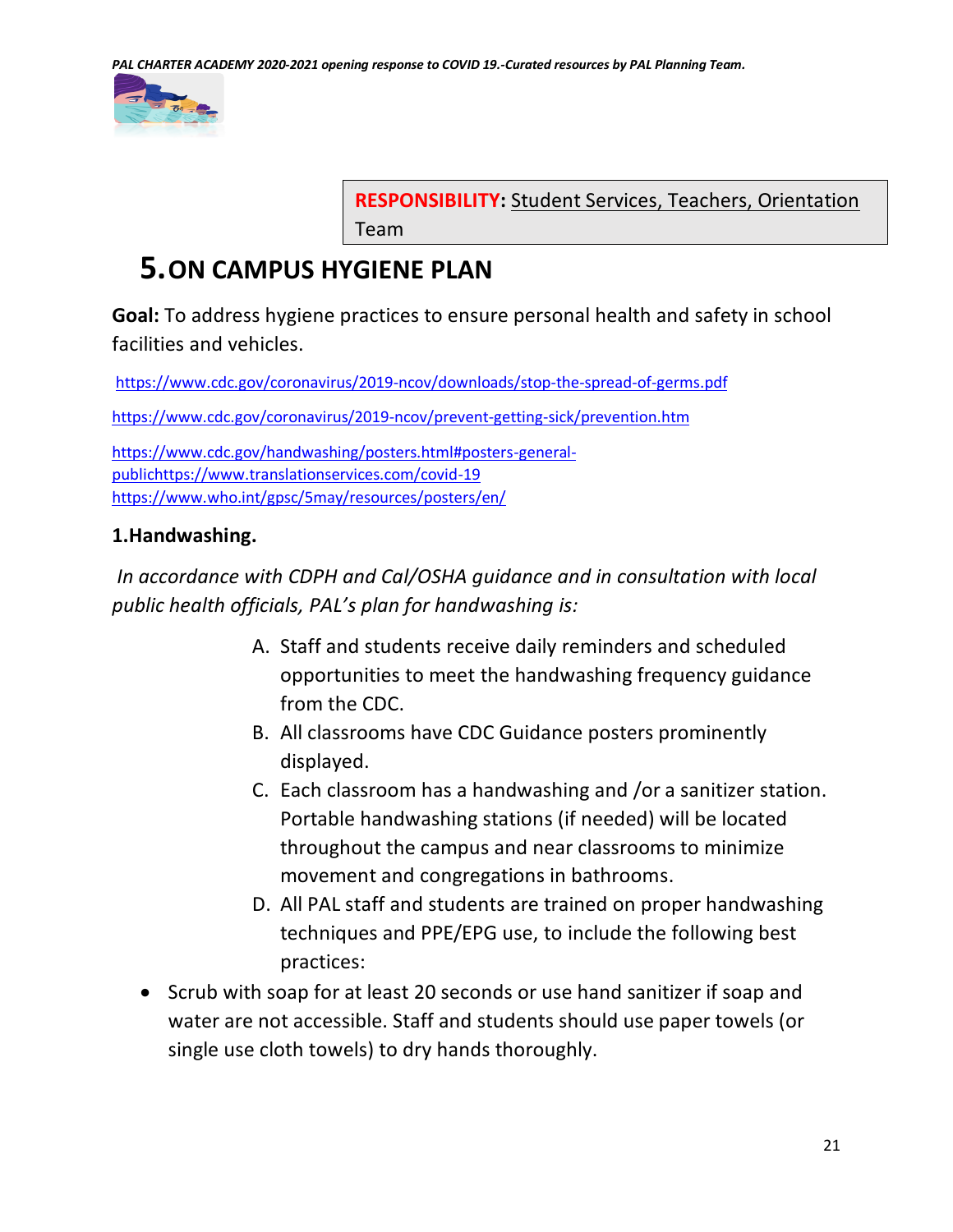

• Wash hands when: arriving and leaving home; arriving at and leaving school; after playing outside; after having close contact with others; after using shared surfaces or tools; before and after using restroom; after blowing nose, coughing, and sneezing; and before and after eating and preparing foods.

### **2.Proper use of PPE:**

### What is a cloth face covering?

"A cloth face covering is a material that covers the nose and mouth. It can be secured to the head with ties or straps or simply wrapped around the lower face. It can be made of a variety of materials, such as cotton, silk, or linen. A cloth face covering may be factory-made or sewn by hand, or can be improvised from household items such as scarfs, T-shirts, sweatshirts, or towels." (CDPH)

- A. PAL Charter Academy follows CDC /CDPH guidance on proper PPE use by reminding staff and students to:
	- a. Wear a face covering at school
	- b. Use tissue to wipe the nose and cough and sneeze inside the tissue.
	- c. Not touch the face or face covering.

### **CDHP Guidance**

By the order of the Governor, people in California must wear face coverings when they are in the high-risk situations listed below:

• Inside of, or in line to enter, any indoor public space;

• Obtaining services from the healthcare sector in settings including, but not limited to, a hospital, pharmacy, medical clinic, laboratory, physician or dental office, veterinary clinic, or blood bank;

• Waiting for or riding on public transportation or paratransit or while in a taxi, private car service, or ride-sharing vehicle;

• Engaged in work, whether at the workplace or performing work off-site, when: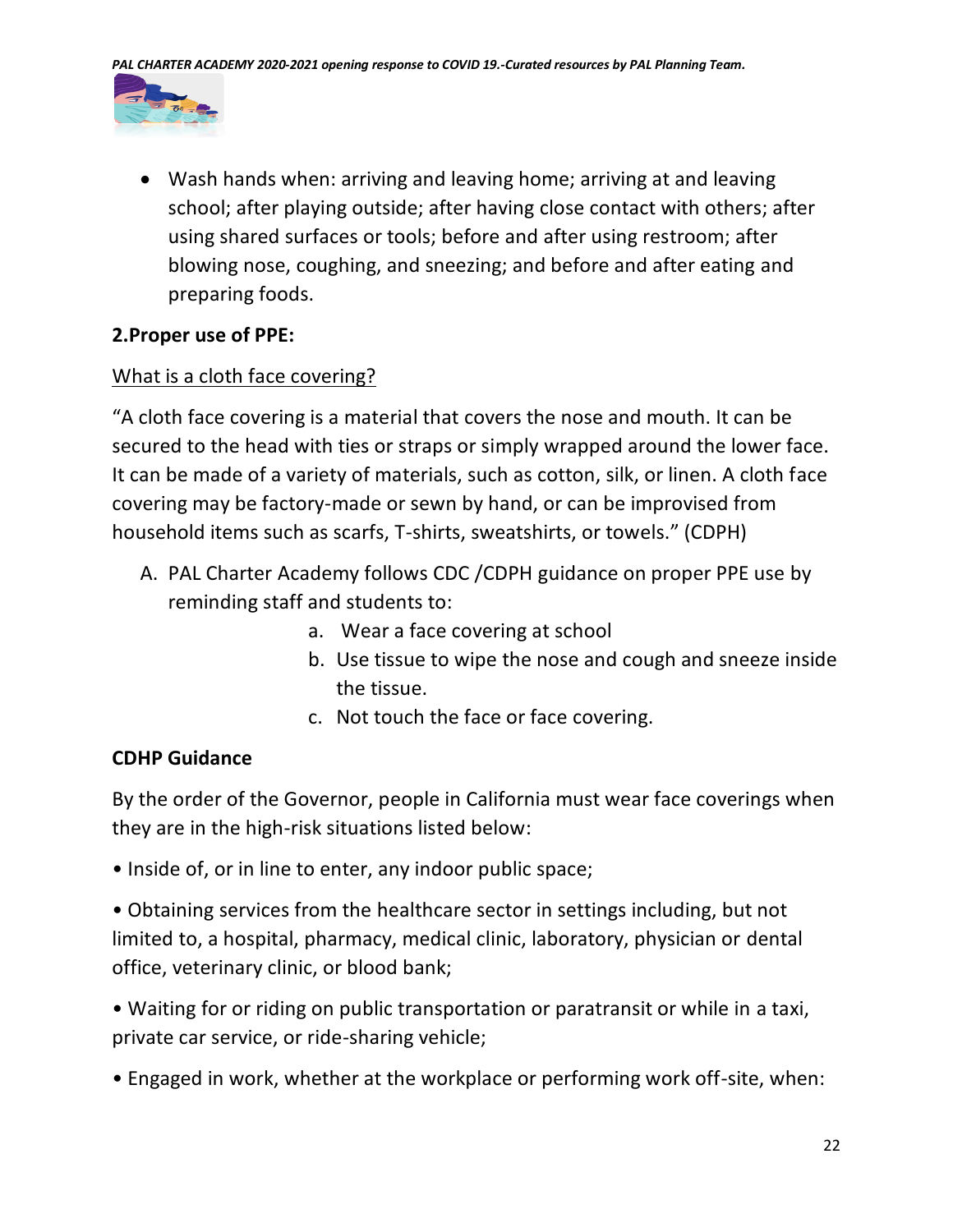

• Interacting in-person with any member of the public;

• Working in any space visited by members of the public, regardless of whether anyone from the public is present at the time;

• Working in any space where food is prepared or packaged for sale or distribution to others;

• Working in or walking through common areas, such as hallways, stairways, elevators, and parking facilities;

• In any room or enclosed area where other people (except for members of the person's own household or residence) are present when unable to physically distance.

• Driving or operating any public transportation or paratransit vehicle, taxi, or private car service or ride-sharing vehicle when passengers are present. When no passengers are present, face coverings are strongly recommended.

• While outdoors in public spaces when maintaining a physical distance of 6 feet from persons who are not members of the same household or residence is not feasible.

*PCA requires that anyone coming on its campuses to follow the Governor's order for wearing facemasks in all of the above locations and also when on campus at PCA.*

**RESPONSIBILITY:** CEO/OPERATIONS

# **6.PROTECTIVE EQUIPMENT PLAN**

**GOAL:** to address protective equipment needs to ensure personal health and safety in school facilities and vehicles.

Wearing Masks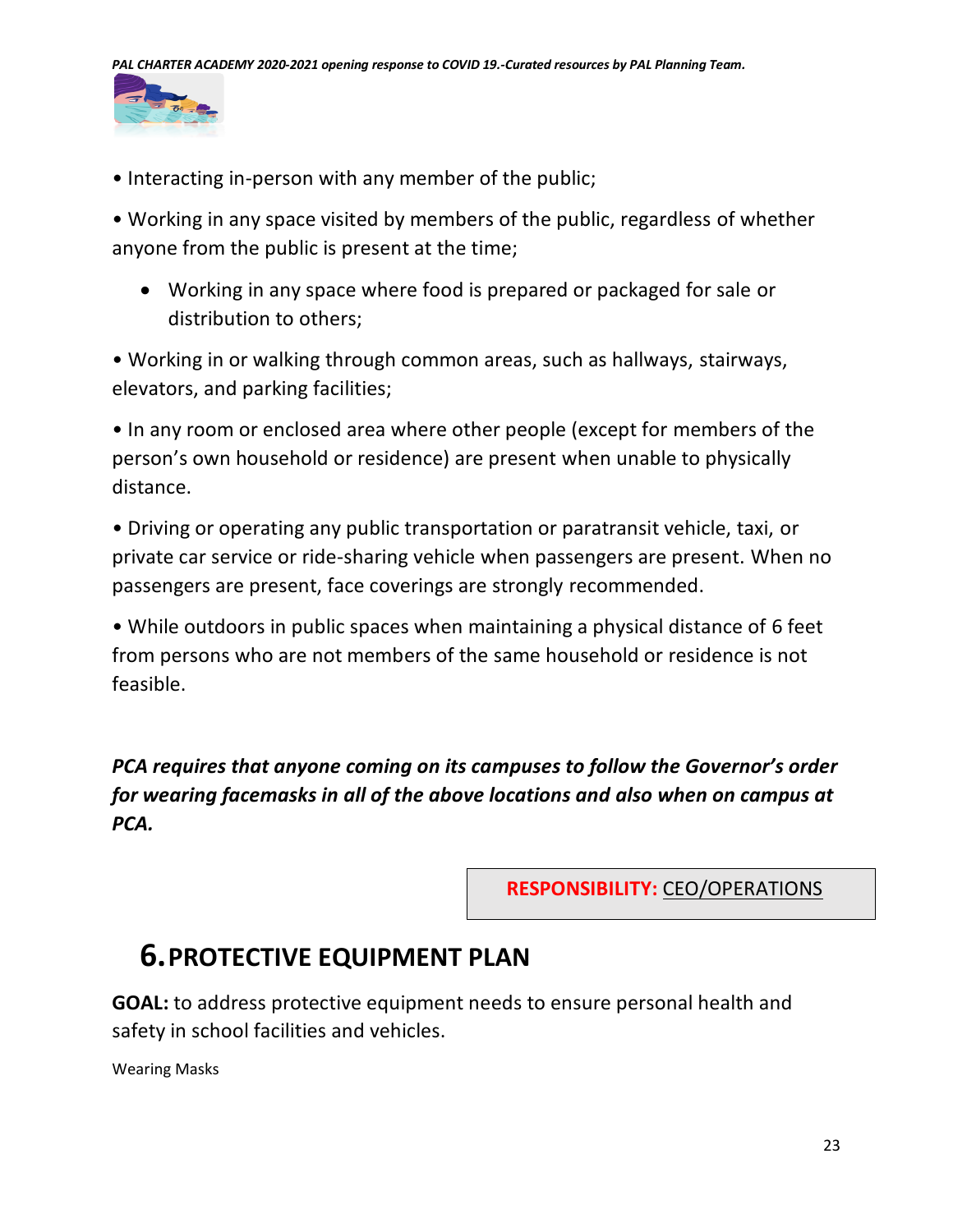

[https://covid19.ca.gov/masks-and](https://covid19.ca.gov/masks-and-ppe/)[ppe/](https://covid19.ca.gov/masks-and-ppe/)[https://www.cdph.ca.gov/Programs/CID/DCDC/CDPH%20Document%20Library/COVID-](https://www.cdph.ca.gov/Programs/CID/DCDC/CDPH%20Document%20Library/COVID-19/Guidance-for-Face-Coverings_06-18-2020.pdf)[19/Guidance-for-Face-Coverings\\_06-18-2020.pdf](https://www.cdph.ca.gov/Programs/CID/DCDC/CDPH%20Document%20Library/COVID-19/Guidance-for-Face-Coverings_06-18-2020.pdf)

<https://www.dir.ca.gov/dosh/coronavirus/Face-coverings-poster.pdf>

<https://toolkit.covid19.ca.gov/>

### **A. CDC guidance to be shared:**

- Orientation and daily reminders and information will be provided to staff and students on proper use, removal, and washing of cloth face coverings.
- Face coverings are not recommended for anyone who has trouble breathing or is unconscious, incapacitated, or otherwise unable to remove the covering without assistance. PAL will make reasonable accommodations such as a face shield with a cloth drape for those who are unable to wear face coverings for medical reasons. Per Cal/OSHA, considerations for face shields will include a cloth drape attached across the bottom and tucked into shirt.
- Cloth face coverings are meant to protect other people in case the wearer is unknowingly infected (many people carry COVID-19 but do not have symptoms). Cloth face coverings are not surgical masks, respirators, or personal protective equipment.

### B. **Staff Protective Equipment**

1. As recommended by the CDC and State directives, all on campus staff will wear face coverings. Per CDPH guidance, teachers may use face shields, which enable students to see their faces and to avoid potential barriers to phonological instruction.

2. PAL Charter school will provide masks if the employee does not have a clean face covering and any needed other protective equipment, as appropriate for work assignments, to include the following:

a. For employees engaging in symptom screening, surgical masks, face shields, and disposable gloves.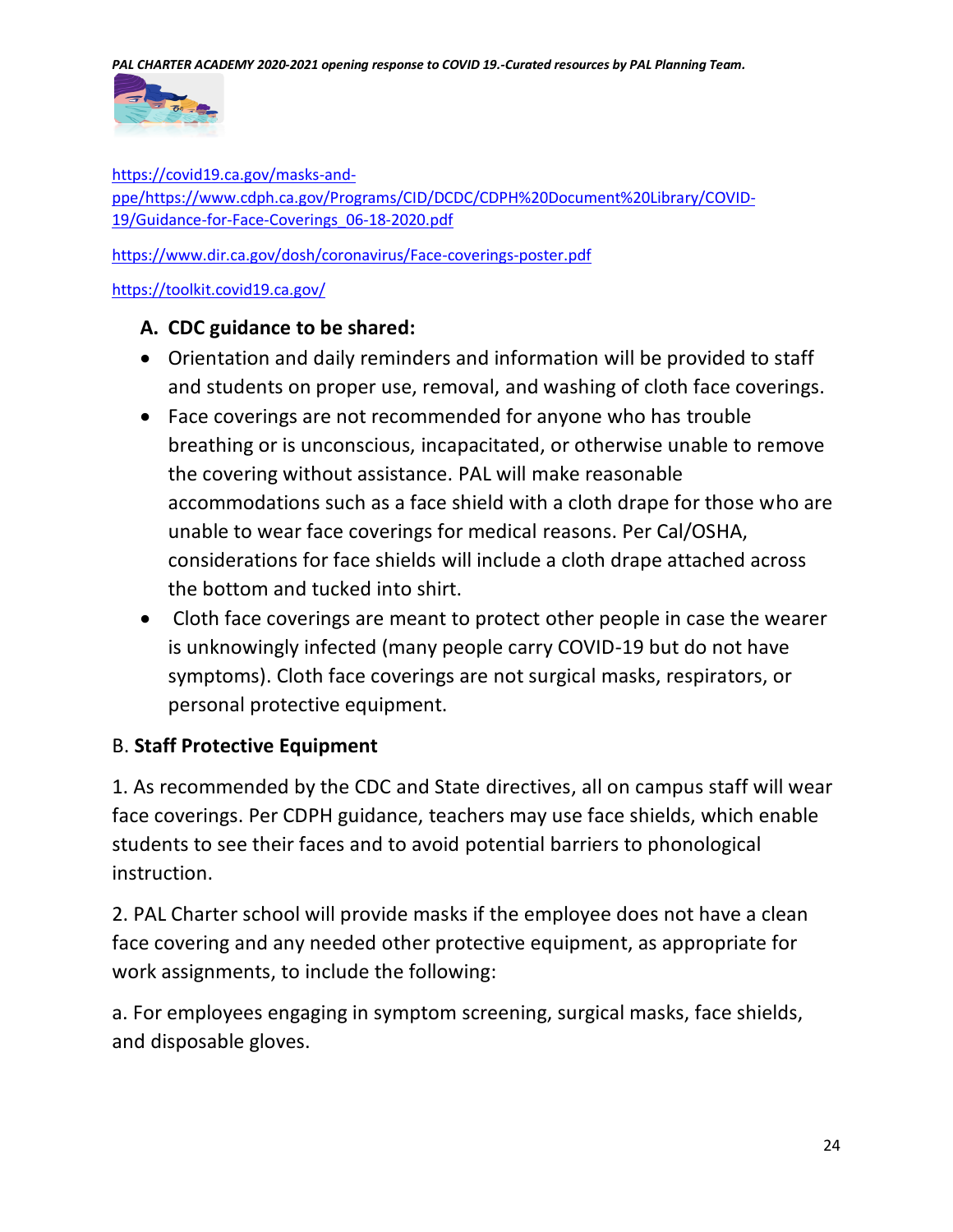

b. For front office and food service employees, face coverings and disposable gloves.

c. For custodial staff, equipment and PPE for cleaning and disinfecting, including:

d. For regular surface cleaning, gloves appropriate for all cleaning and disinfecting.

e. If any classified staff or certificated staff is engaged in deep cleaning and disinfecting, they will be equipped with proper PPE for COVID-19 disinfection (disposable gown, gloves, eye protection, and mask or respirator) in addition to PPE as required by product instructions. All products will be kept out of student's reach and stored in a space with restricted access.

3.PAL Charter Academy will follow Cal/OSHA requirements that PPE be provided and worn to effectively protect employees from the hazards of the cleaning products used and training be provided to staff on the hazards of chemicals.

# **Student Protective Equipment**

Students should use cloth face coverings, especially in circumstances when physical distancing cannot be maintained. Per CDE guidance that" If an LEA requires students to wear face coverings, then the LEA must provide face coverings to be used" PAL Charter Academy will make face coverings available to all students. Students with disabilities who refuse or are not able to wear masks will be given alternative face coverings (shield, different type of face coverings or will be recommended for off campus learning (virtual for safety reasons).

# **Without exception while the Face Covering rule is in place, PCA requires that face coverings will be worn:**

- 1. While waiting to enter the school campus.
- 2. While on school grounds (except when eating or drinking).
- 3. While leaving school.

4. While on a school bus. The Bus Driver will have access to surplus masks to provide to students who are on the bus.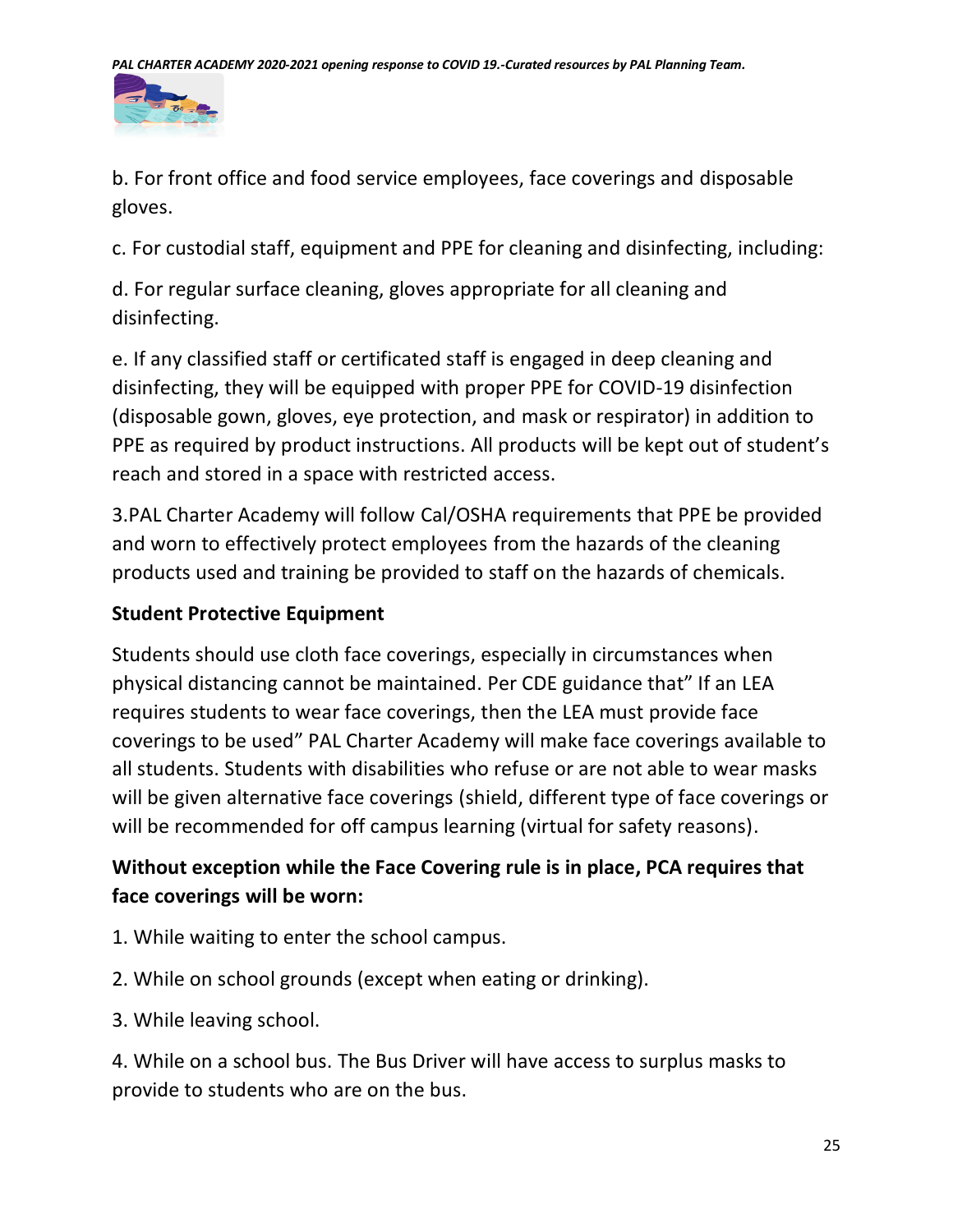

**RESPONSIBILITY**: Department Heads

# **7.PHYSICAL DISTANCING PLAN**

### **Goal: To meet physical distancing standards in school facilities and vehicles.**

### **1. School Goals**:

- d. Each department head will create (or follow PAL CHARTER ACADEMY's physical distancing plan) a department plan to honor physical distancing recommendations, yet meet student medical, personal, or support needs.
- e. This plan will indicate how space and facilities is to be utilized to maintain health and safety of students and staff per Health guidelines.

### 2. **Methodology:**

*a.* Per CDC guidelines, the number of people in all campus spaces will be limited to the number that can be reasonably accommodated while maintaining a minimum of 6 feet of distance between individuals. *(6 feet is the current minimum recommendation for physical distancing from the CDC, unless changed by them)*

b. Smaller student/ educator cohort strategies will be used to minimize the mixing of student groups throughout the day. Movement of students, educators, and staff through these strategies will be minimized by moving teachers rather than students and by students having lunch or activities in the same classrooms/cohorts.

c. If Transportation is provided and in a circumstance where sufficient physical distancing is difficult or impossible, such as when students enter or exit a school bus in proximity to the bus driver, all individuals, including staff and students, shall wear face coverings that cover the mouth and nose consistent with public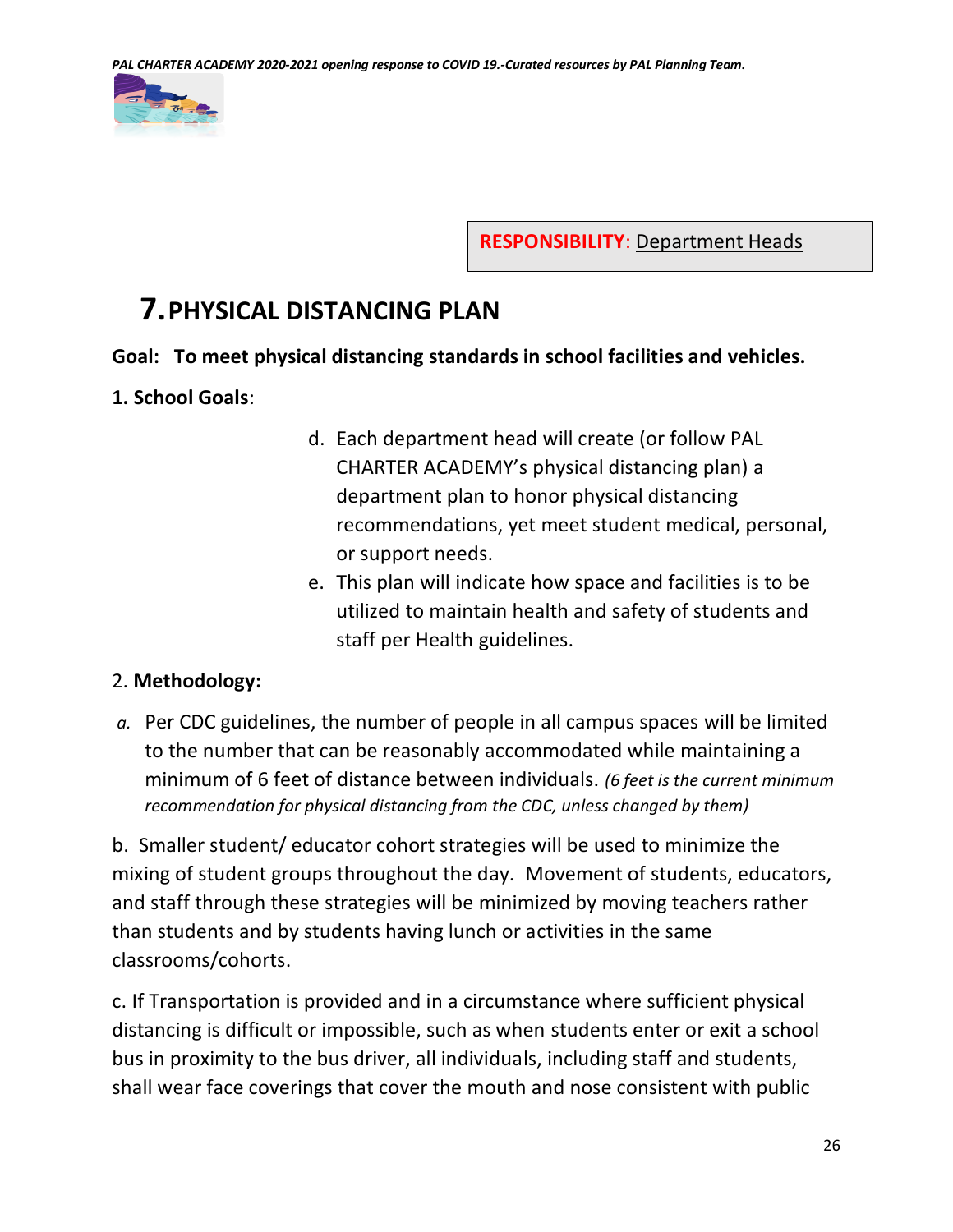

health guidance. To be clear, face coverings are not a replacement for physical distancing, but they should be especially used to mitigate virus spread when physical distancing is not feasible.

# 3. **Creation of Student Physical Distancing Plans and Policies**

The goal of the PCA classroom or whole school social distancing plan is to:

a. Limit number of students physically reporting to school, if needed to maintain physical distancing.

b. Determine student and staff capacity of each school while meeting 6-foot physical distancing objectives.

# 4. **Implementation of various strategies outlined in the Instructional Program Models in the guidance document, (Stronger together) such as early/late start times and blended learning models such as:**

a. Field trips- The CDC recommends virtual activities in lieu of field trips and intergroup events.

b. PAL Charter Academy will implement the safety strategy of posting signage and installing barriers where applicable to direct traffic around campus.

# 5. **Transportation - When in use- Buses**

A maximum capacity safety strategy based on CDC guidelines of each vehicle while meeting 6-foot physical distancing objectives will be implemented according to the following guidelines:

a. Creation of a plan for seating based on maximum capacity determined above, and development of a plan for bus routes that accommodates the capacity limitations. Mark or block seats that must be left vacant. Sample seating options:

- Option 1: Seat one student to a bench on both sides of the bus, skipping every other row.
- Option 2: Seat one student to a bench, alternating rows on each side to create a zigzag pattern on the bus.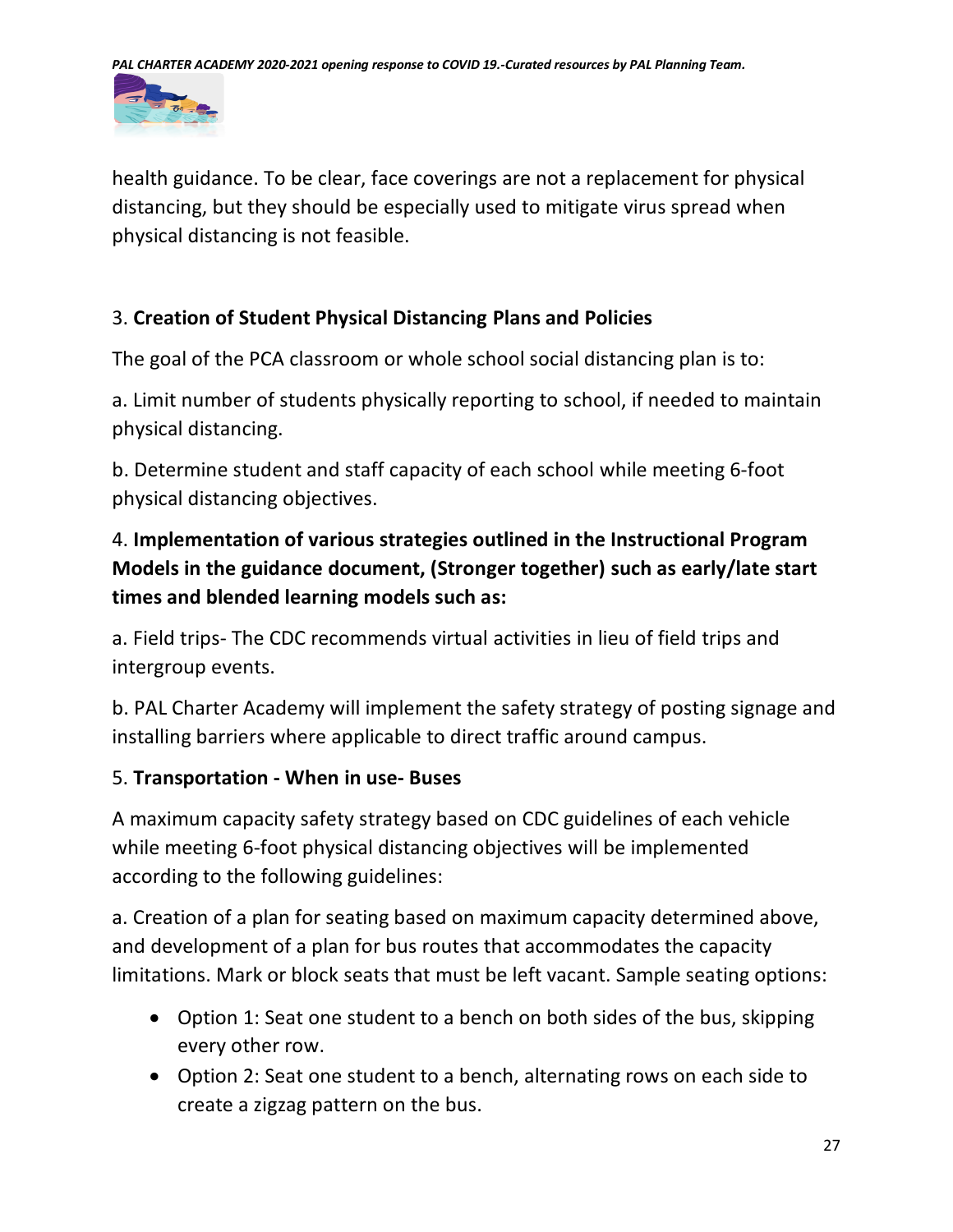

- Students and parents will be Instructed to maintain 6-foot distancing at bus stops and while loading and unloading.
- Seat students from the rear of the bus forward to prevent students from walking past each other. To prevent students from walking past one another, afternoon runs should be boarded based on the order in which students will be dropped off. (Students who get off first should board last and sit in the front.)

### 6. **Students and staff should wear face coverings at bus stops and on buses.**

Playgrounds/Outside Spaces/Athletics

a. There will be increased supervision to ensure physical distancing.

b. Physical education (PE) and intramural/interscholastic athletics, if permitted, will be limited to activities that do not involve physical contact with other students or equipment until advised otherwise by state/local public health officials.

# **7. Classrooms**

a. The maximum capacity for students of each classroom must meet the 6-foot physical distancing objectives.

b. In accordance with CDC and CDPH guidance, desks will be a minimum of 6 feet apart and arranged in a way that minimizes face-to-face contact.

c. If possible, PAL will utilize other campus spaces for instructional activities (e.g., lecture halls, gyms, auditoriums, cafeterias, outdoors).

c. PCA may use technology to broadcast to other classrooms and students distance learning at home.

d. If applicable PAL will increase staffing to ensure physical distancing for certain students and students with special needs.

e. PAL will strategically arrange activities/LABS for smaller group activities and rearrange furniture and spaces to maintain 6 feet separation, when possible.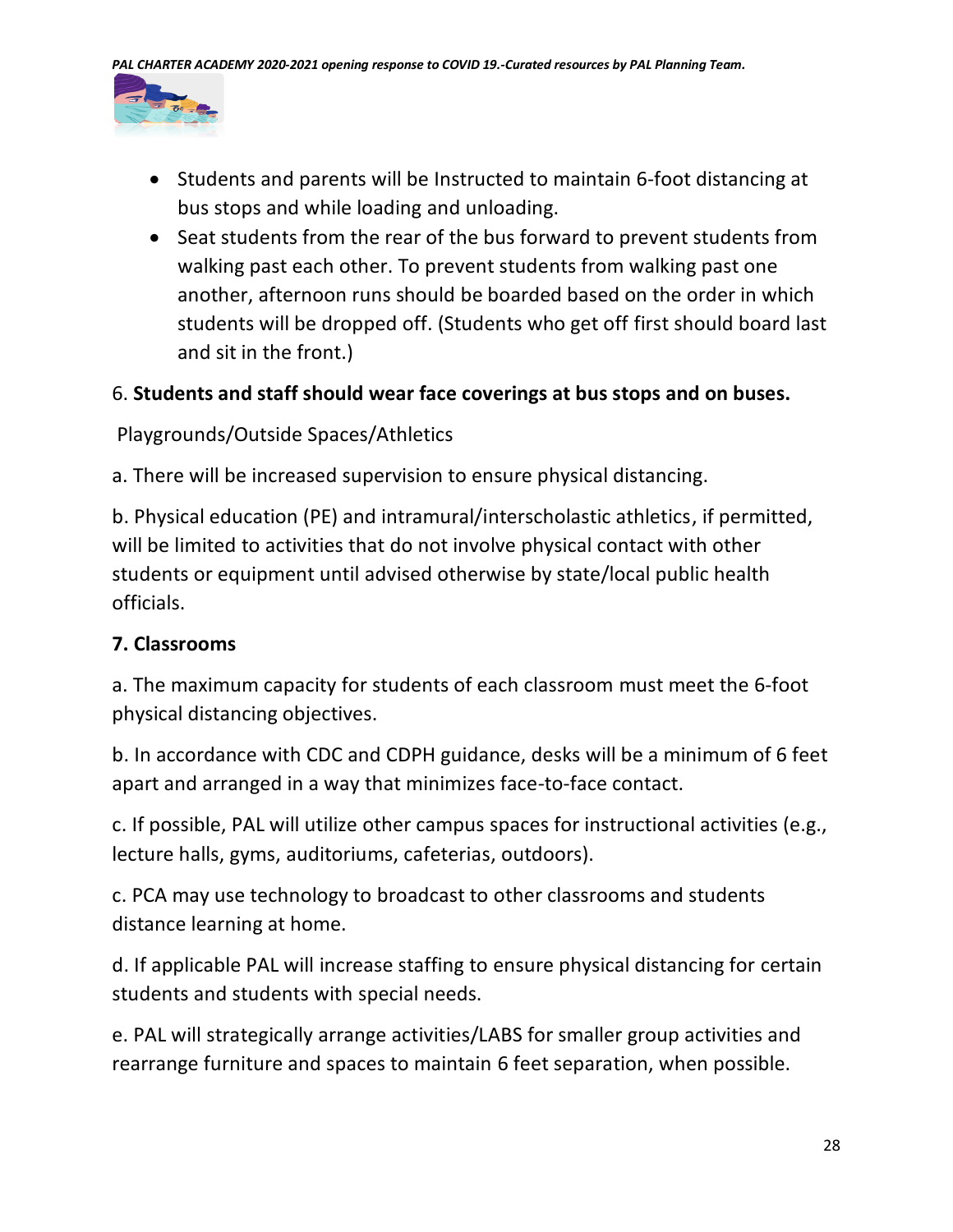

f. All staff will follow the physical distancing objectives/plan as students move between classrooms.

g. PCA staff will ensure that physical distancing rules will not result in unintended segregation of students with disabilities on campuses away from peers without disabilities.

# **8. Food Service**

a. To limit physical interaction during meal preparation and meal service staff will serve meals in classrooms by staggering cafeteria meals as determined by daily needs.

b. There will be no student access to share tables and self-service buffets for food and condiments.

c. If necessary/applicable physical barriers, such as sneeze guards and partitions will be put in place to protect essential staff serving food in any areas where maintaining physical distance of 6 feet is difficult.

d. If applicable Grab and Go meals will be available for off campus students quarantined or in a home-based cohort.

e. If providing meal service in classrooms, there must be a plan for cleaning, sanitizing and trash removal.

# **8. Staff**

a. All staff will practice physical distancing among each other in their work environment to reduce spread of the virus that includes:

b. Avoiding staff congregation in work environments, break rooms, staff rooms, and bathrooms.

c. Avoiding grouping staff together for training or staff development. Training will be conducted virtually or, if in-person, ensure distancing is maintained.

d. If necessary, Staff schedules will be adjusted to accommodate new student schedules and physical distancing strategies.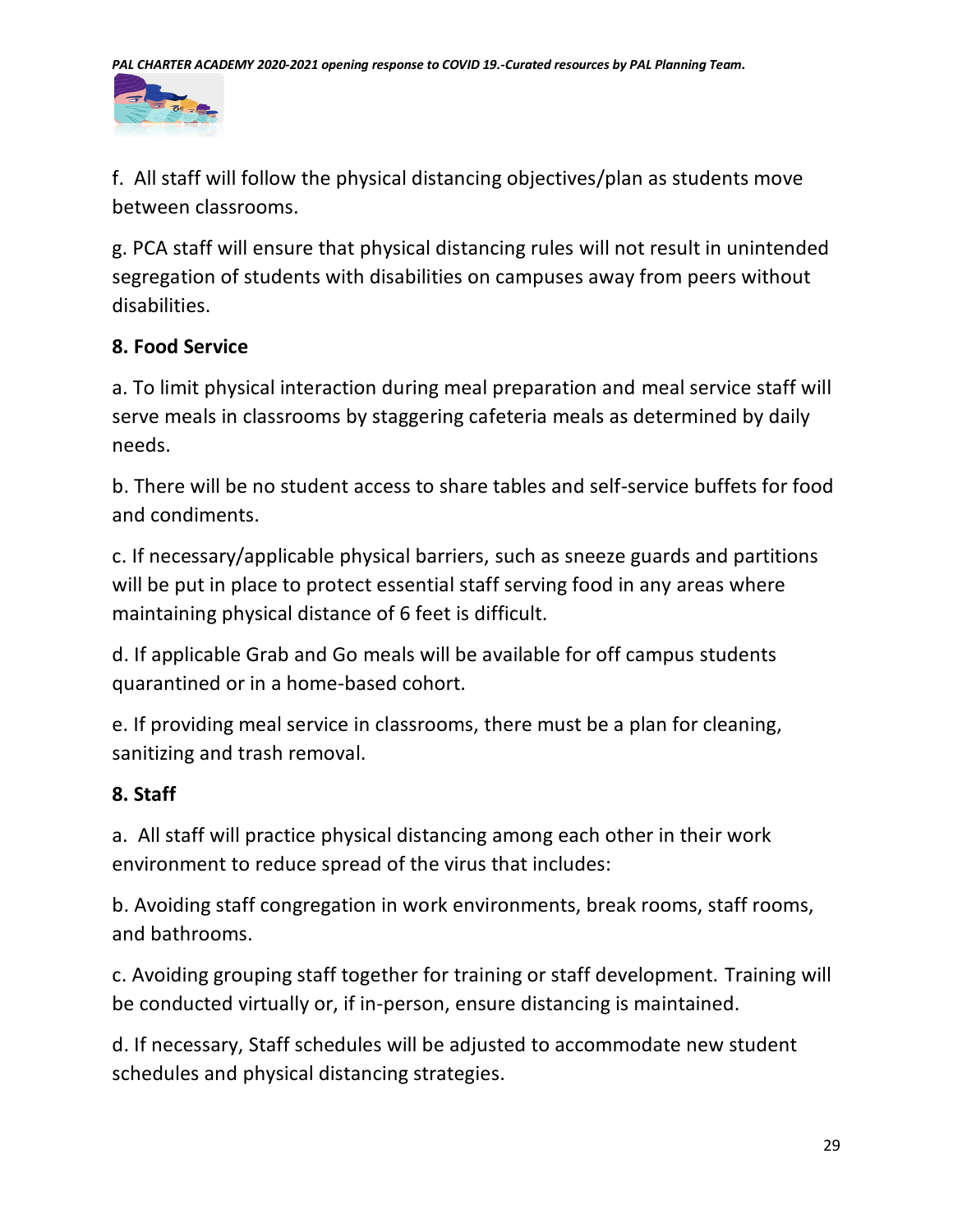

e. In accordance with Cal/OSHA regulations and guidance, PAL Charter Academy will conduct a site evaluation of all workspaces to ensure that employees can maintain physical distancing to the extent possible.

f. Where possible, workspaces will be arranged to incorporate a minimum of 6 feet between employees and students.

g. If physical distancing between workspaces or between employees and students and visitors is not possible, physical barriers that cannot be moved to separate workspaces will be added.

**RESPONSIBILITY:** Maintenance department, Cleaning teams.

# **8.CLEANING AND DISINFECTING PLAN**

# **GOAL: to meet cleanliness and disinfecting standards in school facilities and vehicles.**

<https://www.epa.gov/sites/production/files/2020-04/documents/disinfectants-onepager.pdf>

[https://www.cdc.gov/coronavirus/2019-ncov/community/pdf/reopening\\_america\\_guidance.pdf](https://www.cdc.gov/coronavirus/2019-ncov/community/pdf/reopening_america_guidance.pdf) [https://www.epa.gov/pesticide-registration/list-n-disinfectants-use-against-sars-cov-2-covid-](https://www.epa.gov/pesticide-registration/list-n-disinfectants-use-against-sars-cov-2-covid-19)[19](https://www.epa.gov/pesticide-registration/list-n-disinfectants-use-against-sars-cov-2-covid-19)<https://www.cdc.gov/coronavirus/2019-ncov/php/building-water-system.html> [https://www.cdpr.ca.gov/docs/schoolipm/pubs/reminders\\_for\\_using\\_disinfectants.pdf](https://www.cdpr.ca.gov/docs/schoolipm/pubs/reminders_for_using_disinfectants.pdf)

**A. Overall Cleanliness Standards**. "*Schools must meet high cleanliness standards prior to reopening and maintain a high level during the school year."* [https://www.cdpr.ca.gov/docs/pestmgt/pubs/hsa\\_factsheet.pdf](https://www.cdpr.ca.gov/docs/pestmgt/pubs/hsa_factsheet.pdf)

- In accordance with CDC guidance, sharing of electronic devices, books, and other resources or learning aids will be prohibited.
- Any resources that are difficult to clean and sanitize will not be used.
- In accordance with CDC and California Department of Pesticide Regulation (CDPR) guidance, and in consultation with local public health officials, the COVID19 maintenance and Sanitizing a plan is to have: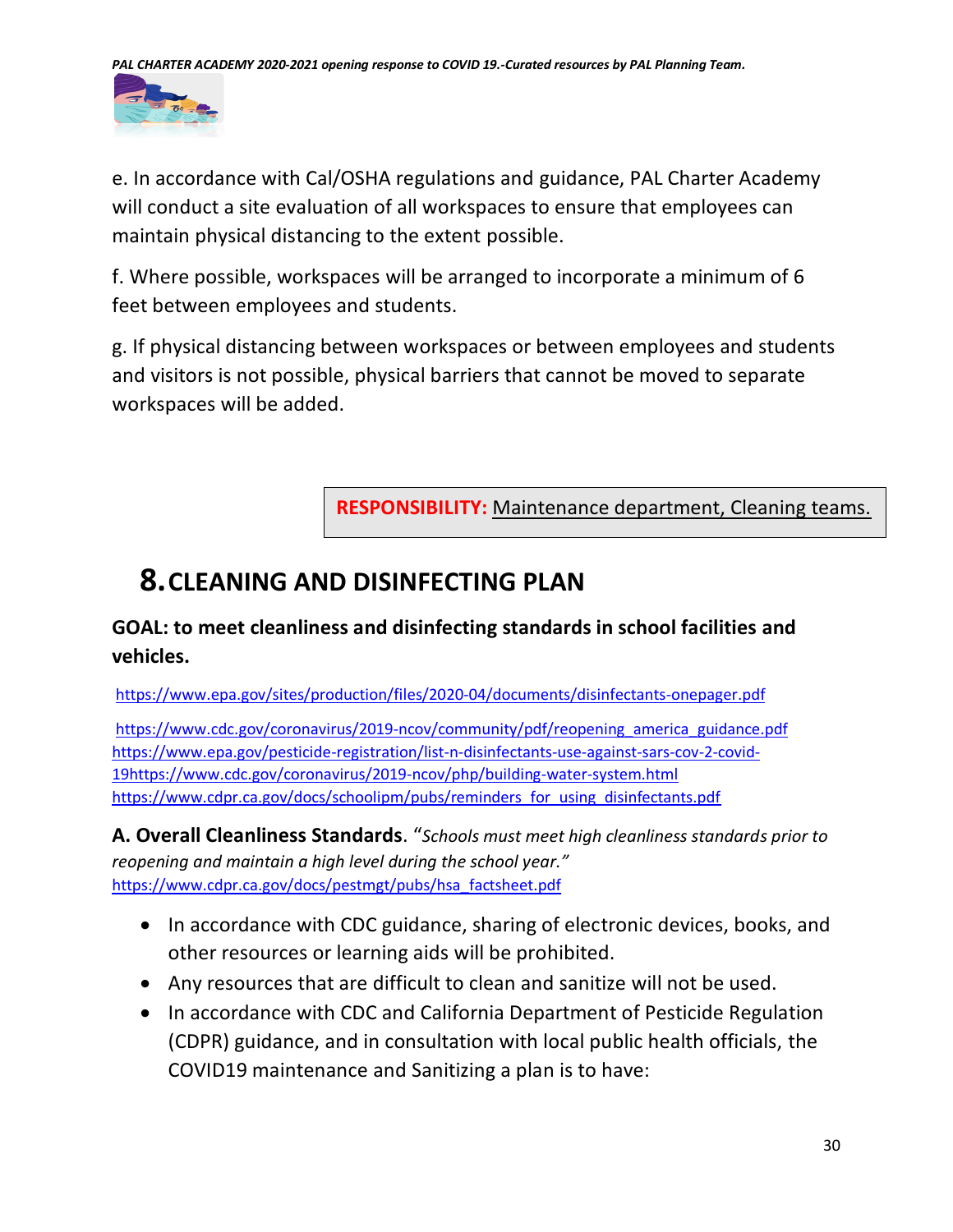

# B. **A safe and correct application of disinfectants using personal protective equipment and ventilation recommended for cleaning with the following scheduled procedures:**

- Disinfecting surfaces between uses, such as:
- 1. Desks and tables
- 2. Chairs
- 3. Seats on bus
- 4. Keyboards, phones, headsets, copy machines
	- Disinfecting at daily—high-touch surfaces, such as:
- 1. Door handles
- 2. Handrails
- 3. Drinking fountains
- 4. Restroom surfaces
- 5. Supplies, instructional materials
- 6. Outside equipment

C. **Choice and purchase of disinfecting products, will be for products approved for use against COVID-19 on the Environmental Protection Agency (EPA) List N: Disinfectants for Use Against SARS-CoV-2 and product instructions will be followed by maintenance staff or vendors.**

• Purchasing Guidelines:

The following protocols will be followed to mitigate safety issues:

1. To the extent available and to reduce the risk of asthma related to disinfecting, disinfectant products on the EPA List N with asthma-safer ingredients (hydrogen peroxide, citric acid, or lactic acid) will be selected by PCA maintenance staff/vendors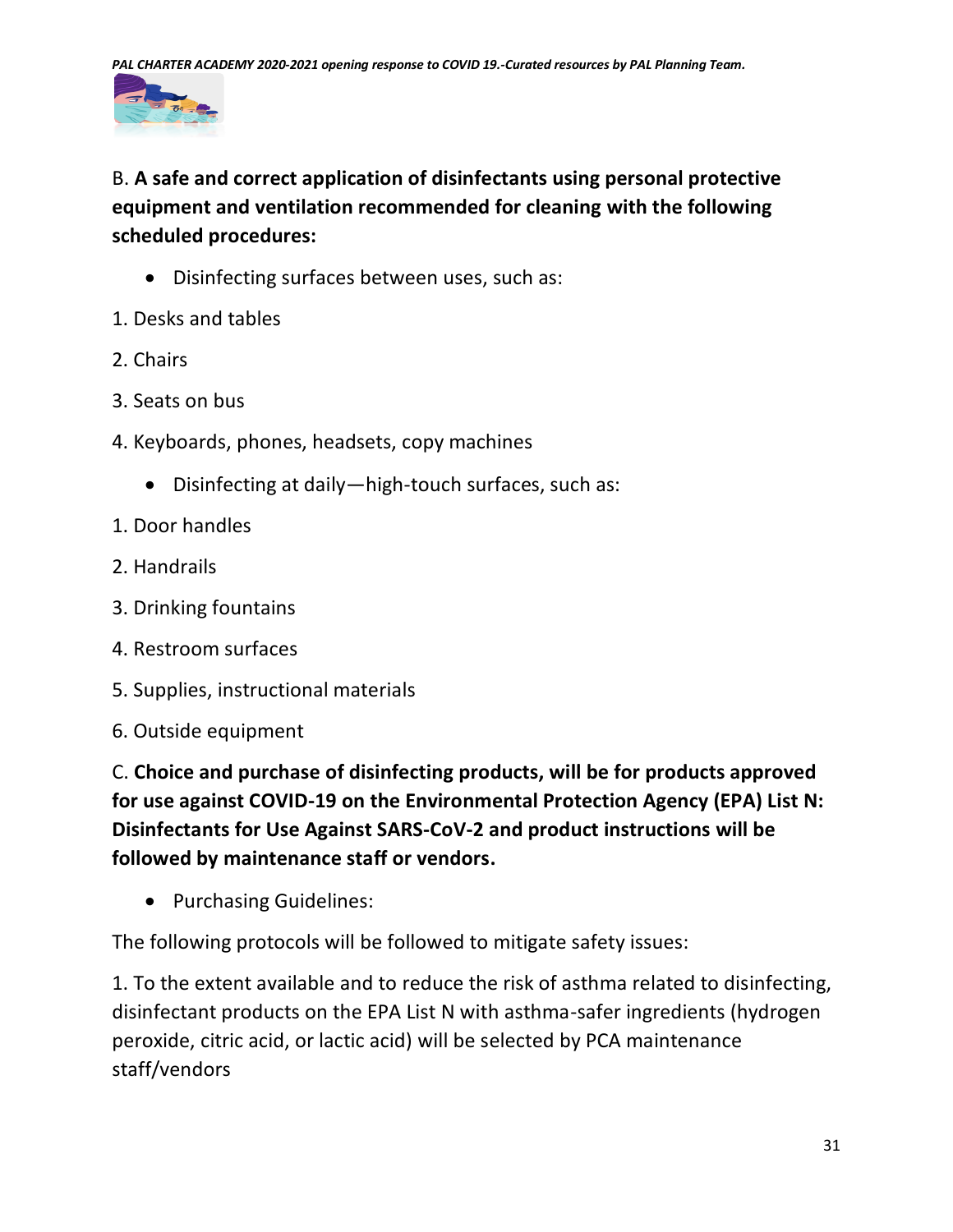

2. Avoidance of products that mix these ingredients with peroxyacetic acid, sodium hypochlorite (bleach), or quaternary ammonium compounds, which can cause asthma.

3. Use of disinfectants labeled to be effective against emerging viral pathogens, following label directions for appropriate dilution rates and contact times.

4. When cleaning, airing out the space before students arrive. Plan to do thorough cleaning when children are not present.

5.Closing off areas used by any sick person and not using before cleaning and disinfection. To reduce risk of exposure, wait 24 hours before cleaning and disinfecting. If it is not possible to wait 24 hours, wait as long as possible.

• Planning for Adequate Outdoor Air Circulation

1.In accordance with CDC guidance, maintenance staff will ensure that ventilation systems and fans operate properly and increase circulation of outdoor air as much as possible by opening windows and doors and other methods.

2. Staff/students will be instructed to not open windows and doors if doing so poses a safety or health risk to children using the facility (for example, allowing pollen in or exacerbating asthma symptoms).

**RESPONSIBILITY:** HR, CEO DEPARTMENT HEADS.

# **9.EMPLOYEE ISSUES / EDUCATION PLAN**

**GOAL:** Engage employees on COVID-19 plans and provide necessary training and accommodations.

# **1. The staffing plan addresses the following:**

a. Communication of COVID 19 working requirements /changes to staff.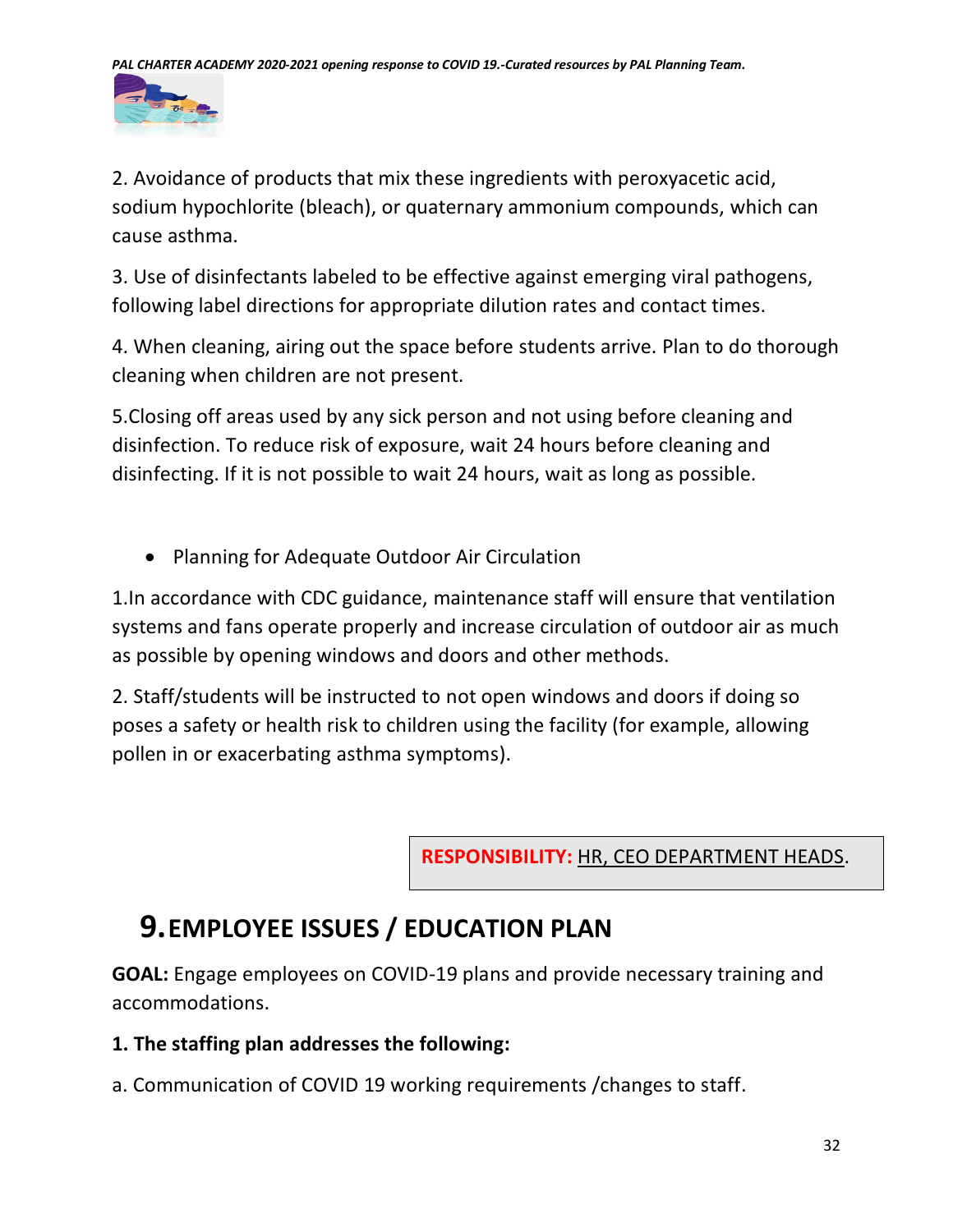

b. Creation of a plan based on changes to accommodate COVID 19 issues and change in Staffing Ratios.

# **2**. **Aligning staffing levels goals to meet unique facility cleanliness, physical distancing, student learning, and health and safety needs to address COVID-19.**

a. Develop staff cohorts/groupings to meet needs and avoid overwork.

b. Provide time/funding in schedule for staff training or utilize state-provided training on:

i. Disinfecting frequency and tools and chemicals used in accordance with the Healthy Schools Act, CDPR guidance, and Cal/OSHA regulations. For staff who use hazardous chemicals for cleaning, specialized training is required.

ii. Physical distancing of staff and students.

iii. Symptom screening, including temperature checks.

iv. Updates to the Injury and Illness Prevention Program (IIPP).

v. State and local health standards and recommendations, including, but not limited to, the following:

- Proper use of protective equipment, including information on limitations of some face coverings that do not protect the wearer and are not PPE but can help protect people near the wearer. Face coverings do not replace the need for physical distancing and frequent handwashing. Cloth face coverings are most essential when physical distancing is not possible. Also include training on removal and washing of cloth face coverings.
- Cough and sneeze etiquette.
- Keeping one's hands away from one's face.
- Frequent handwashing and proper technique.

# **3.Confidentiality around health recording and reporting.**

a. Training for school health staff on clinical manifestations of COVID-19, pediatric

presentations, and CDC transmission-based precautions.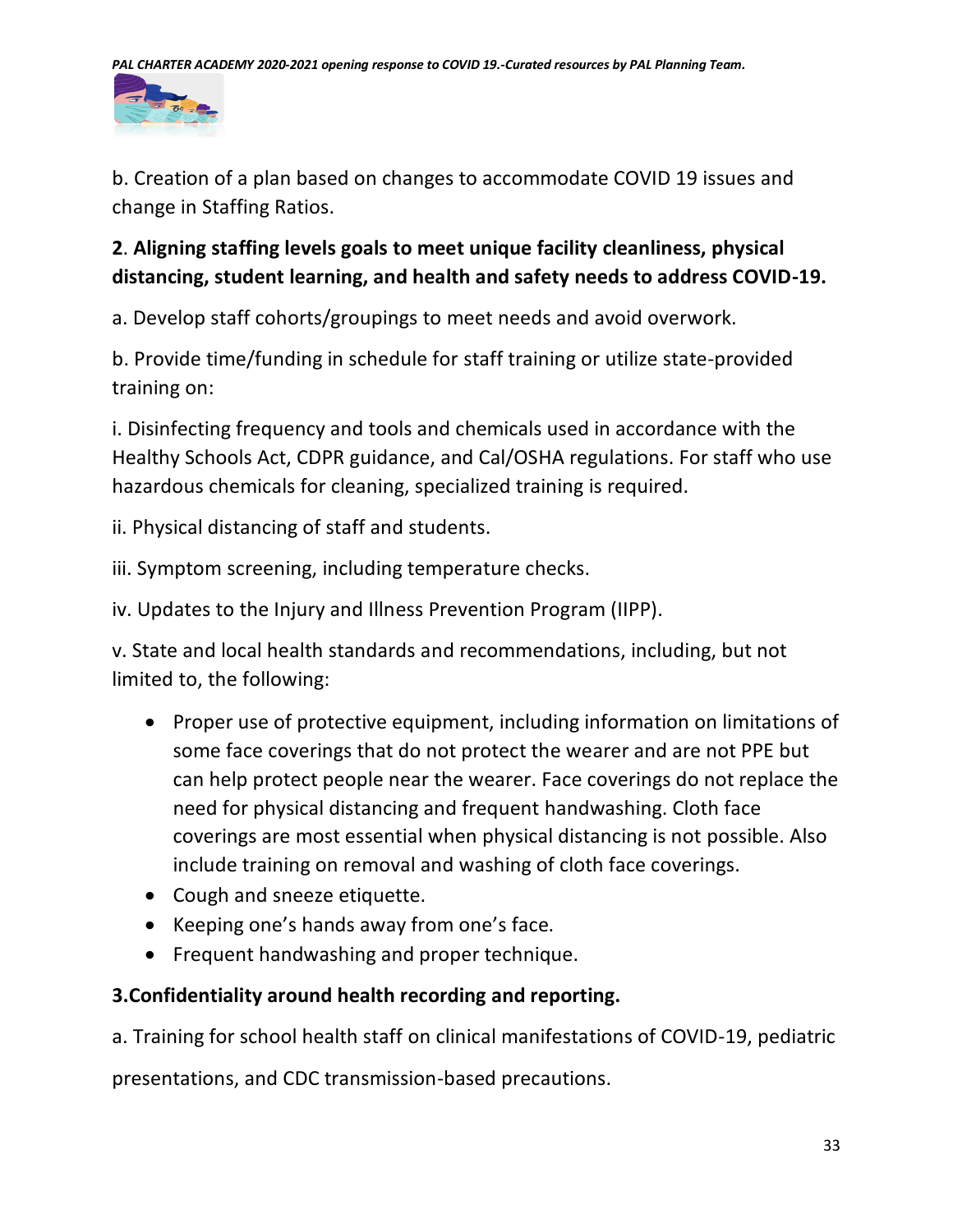

- b. Training on trauma-informed practices and suicide prevention.
- c. Designated staff liaisons responsible for responding to COVID-19 concerns.

### **4. Reasonable Accommodations**

a. Protect and support staff who are at higher risk for severe illness (medical conditions that the CDC says may have increased risks) or who cannot safely distance from household contacts at higher risk by providing options such as telework or negotiated change in classification or duties.

b. If reasonable accommodations are not practicable, work with PAL employees to develop a flexible leave plan that works to avoid exhausting the employee's earned leave.

**RESPONSIBILITY:** CEO- OPERATIONS DEPT

# **10. COMMUNICATION PLAN**

**GOAL:** Communicate school news, plans effectively with Students, Parents, Employees, Public Health Officials, and the Community

Implement the plans in this checklist:

**1.** Create opportunities to communicate to staff, students, and parents about PAL Charter Academy new, COVID-19-related protocols, including:

- a. Proper use of PPE/EPG.
- b. Cleanliness and disinfection.
- c. Transmission prevention.
- d. Guidelines for families about when to keep students' home from school.
- e. Systems for self-reporting symptoms.
- f. Criteria and plan to close schools again for physical attendance of students.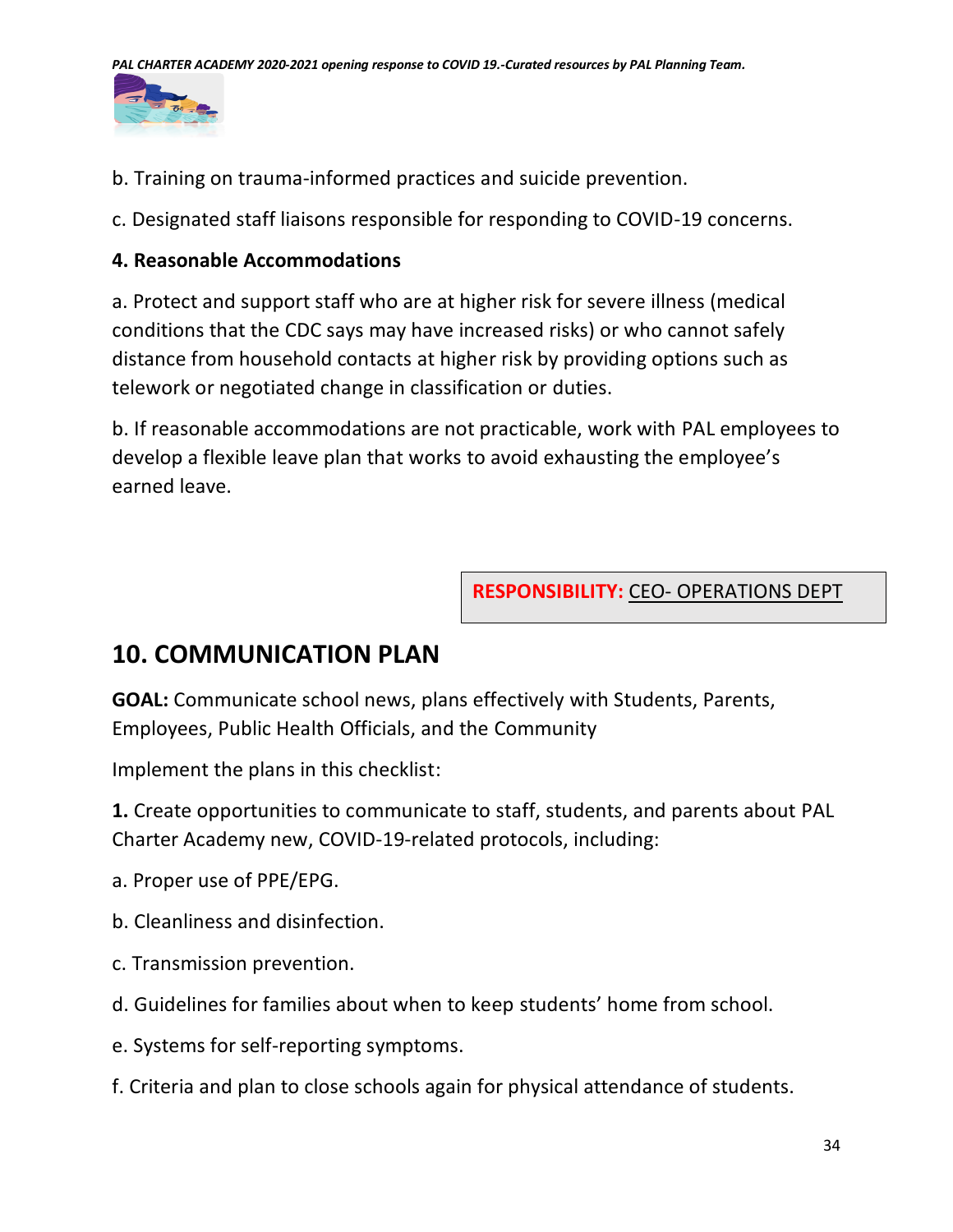

g. Target communication for vulnerable members of the school community.

h. Create a communications plan for if a school has a positive COVID-19 case.

2. Address the school's role in documenting, reporting, tracking, and tracing infections in coordination with public health officials.

3. Notify staff and families immediately of any possible cases of COVID-19. Review legal responsibilities and privacy rights for communicating about cases of the virus.

4. Provide guidance to parents, teachers, and staff reminding them of the importance of community physical distancing measures while a school is closed, including discouraging students or staff from gathering elsewhere.

E. Provide information to parents regarding labor laws, Disability Insurance, Paid Family Leave, and Unemployment Insurance.

5. Advise sick staff members and children not to return until they have met CDC criteria to discontinue home isolation.

6. Inform those who have had close contact with a person diagnosed with COVID-19 to stay home and self-monitor for symptoms and to follow CDC guidance if symptoms develop. If a person does not have symptoms follow appropriate CDC guidance for home isolation.

# **COMMUNICATION TOOLS:**

PARENT SQUARE PHONE CALLS LETTERS HOME EMAILS-PARENT/STUDENT HOME VISITS PARENT TEACHER MEETING **ORIENTATIONS**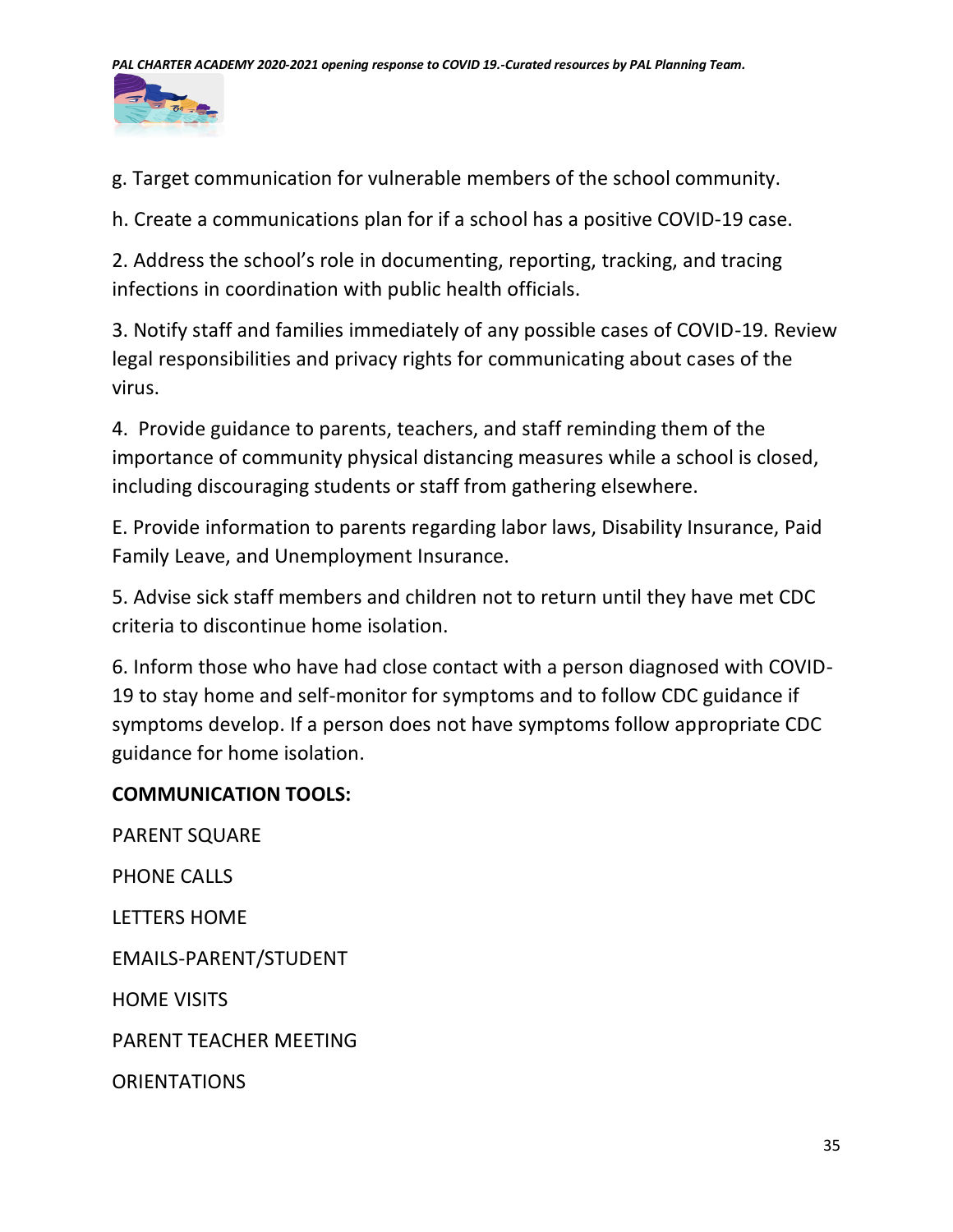*PAL CHARTER ACADEMY 2020-2021 opening response to COVID 19.-Curated resources by PAL Planning Team.*



# MASTER AGREEMENT MEETINGS

### AERIES



# **11. PAL CHARTER ACADEMY -Instructional programs Guidance**

# **Planning Do's.**

- Schedule zoom planning time for staff meetings to develop infrastructure resources and for teachers and staff to discuss real-time feedback from students, parents and each other, in order to inform those resources.
- Provide opportunities for staff/teachers to design and lead changes to create more effective classrooms (Ring Central or on campus).
- Determine the data that will be collected as a feedback loop on students' experiences to inform our Trimester planning.
- Ensure students with disabilities and other special populations are fully integrated into every aspect of preparation and participation of the instructional model.
- Determine the essential state standards Edmentum modules are focusing on for providing appropriate or alternative supplemental resources.
- Identify learning barriers needs and create a plan using innovative ways to meet those needs for students.
- Determine needed academic and social–emotional supports or interventions for those students who are struggling with their selected instructional program model.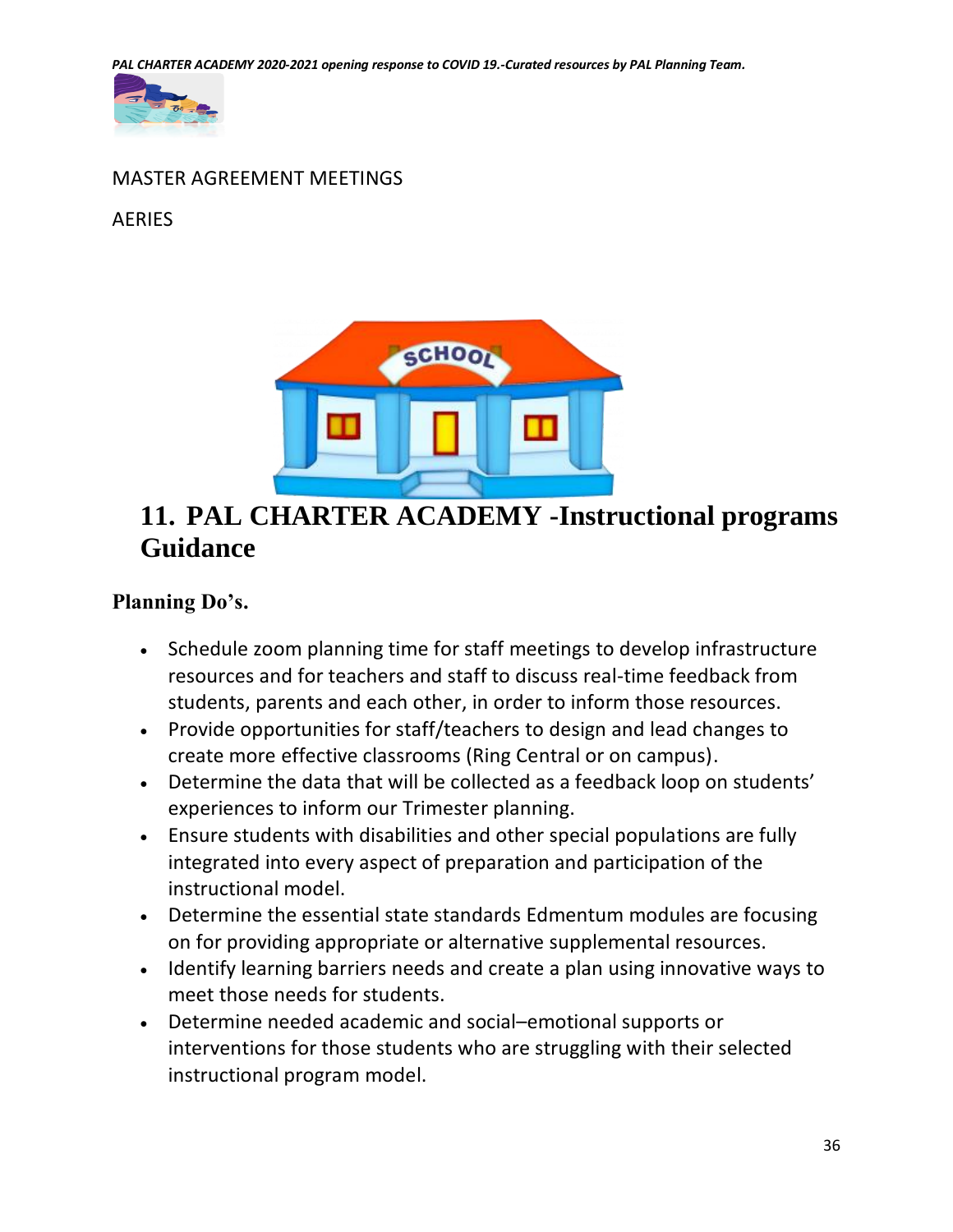

• Ensure not only the needs of all students are addressed, but that the decision made will benefit all students, staff, and families.

### **Sample Instructional Scheduling Model Options**

PAL PRE COVID 19 MODEL

Independent one - Four day a week, daily Bell Schedule, CYBER Fridays, Trimester model.

Independent two – Two days a week, Afternoon schedule (Hybrid, packets/online classes , work at home 2 days, CYBER Friday)

Independent three\_

### **2019-2020 COVID 19 Distance Learning Model**:

Ring Central Classrooms, Long Distance Learning, 1-1 Chrome books, Edmentum Curriculum

### 2**020-2021 Sample Models- Sample recommended COVID 19 on campus models:**

#### Two-Day Rotation Blended Learning Model

Students report to school on two designated days based on grade level for in-person instruction.

### A/B Week Blended Learning Model

Half of the student population attends in-person learning opportunities four full days per week while the other half is engaged in distance learning opportunities.

#### Looping Structure

For schools serving grade levels TK–8, there is an opportunity for students to stay with the same teacher in cohorts for multiple grade levels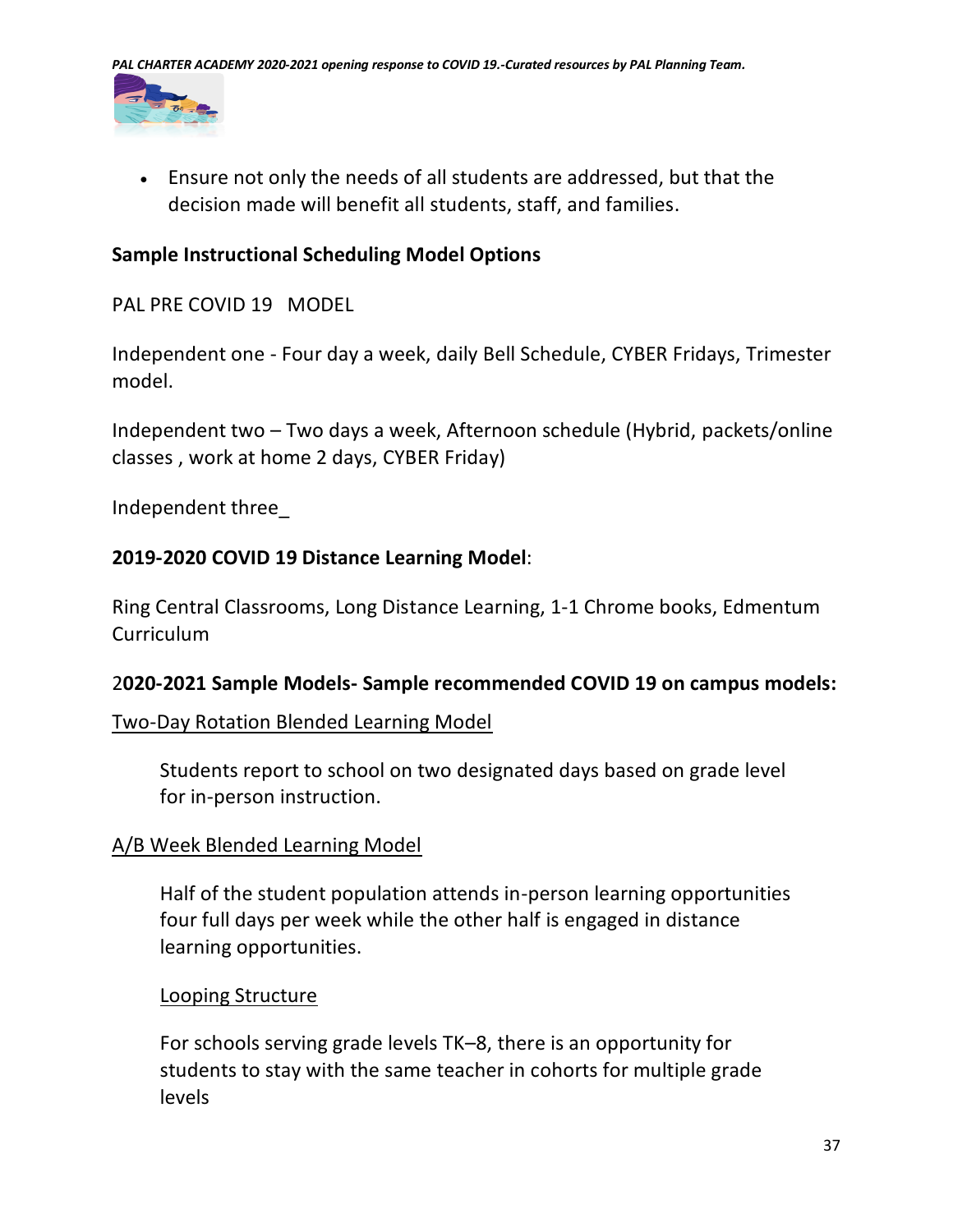

### Early/Late Staggered Schedules

Grade level bands would have staggered start and dismissal times, such as AM/PM rotations, the bell schedule would accommodate multiple recesses and lunch periods and multiple meal distribution points, along with time for students to engage in handwashing before entering classrooms. Students could be in a homeroom with teachers rotating to decrease student congregation in hallways.

### Planning Action Steps to Determine Learning Model

- As well as following all CDC, State and CDE guidelines, PAL Charter Academy will engage with our families, staff and education community in collaboratively making the decision of choosing an instructional schedule model by surveying Students/Families, Teachers, staff and appropriate stakeholders and apply their feedback in PCA decision making.
- PAL Charter Academy will have an ongoing evaluation of its:

Stage one- Distance Learning (First Trimester) learning plan,

Stage two-- Blended Learning (Second Trimester) and

Stage three- four day a week on campus earning (Third Trimester) plan.

- Communication of instructional plans and school policies for reopening with any instructional schedule model:
	- $\circ$  PCA needs to create an effective communication plan for different audiences and for critical messages, including
		- how messages will be delivered and
		- how to improve the efficacy of communication by identifying and addressing potential language barriers, cultural barriers, and disability accommodations (including those students who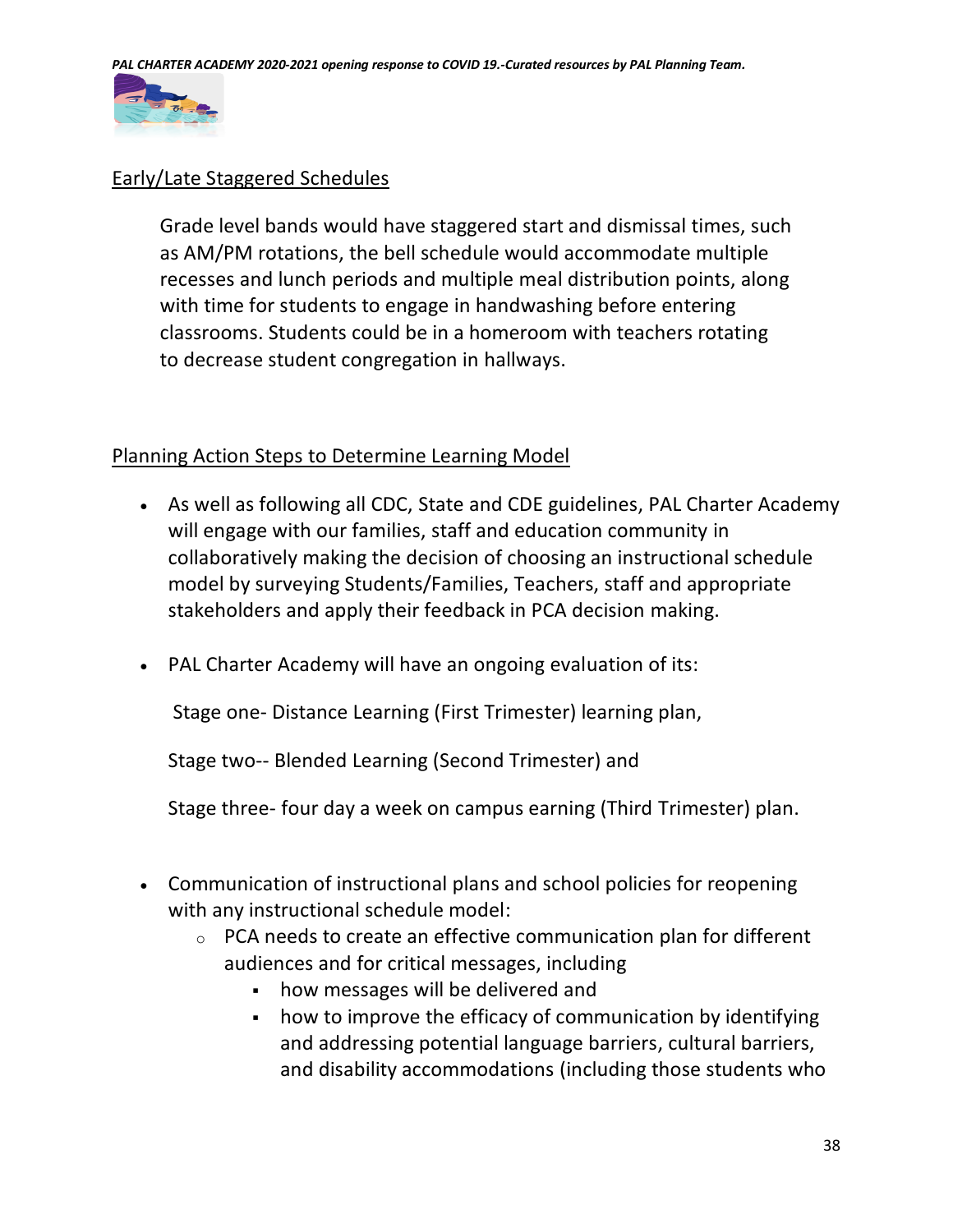

tune out our normal channels of communication) or supports necessary for communicating to families and other audiences.

**Heads of Schools/Teachers**

# **12.Professional relationships and learning Guidance**

# **MENU OF PROFESSIONAL DEVELOPMENT TOPICS**

### **Virtual Learning**

- Helping teachers understand how to motivate individual learners
- Enhancing student interaction and understanding without visual cues
- Tailoring instruction to particular learning styles
- Development  $21^{st}$  century learning skills
- Modifying interactive lessons to meet individual student needs, including English learners, and student with disabilities
- Developing heightened communications skills
- Improving the time management skills critical for online teachers.

# **Learning Loss**

### **Initial Screening/Diagnostic Assessments**

Purpose: Diagnostic assessments are used to identify specific areas where instruction or intervention may be needed to improve student learning.

Due to interrupted instruction caused by COVID-19, local educational agencies (LEAs) should consider scheduling universal screenings at a variety of intervals. For example, diagnostic assessments can be administered at the beginning of the school year (or in summer if appropriate or feasible).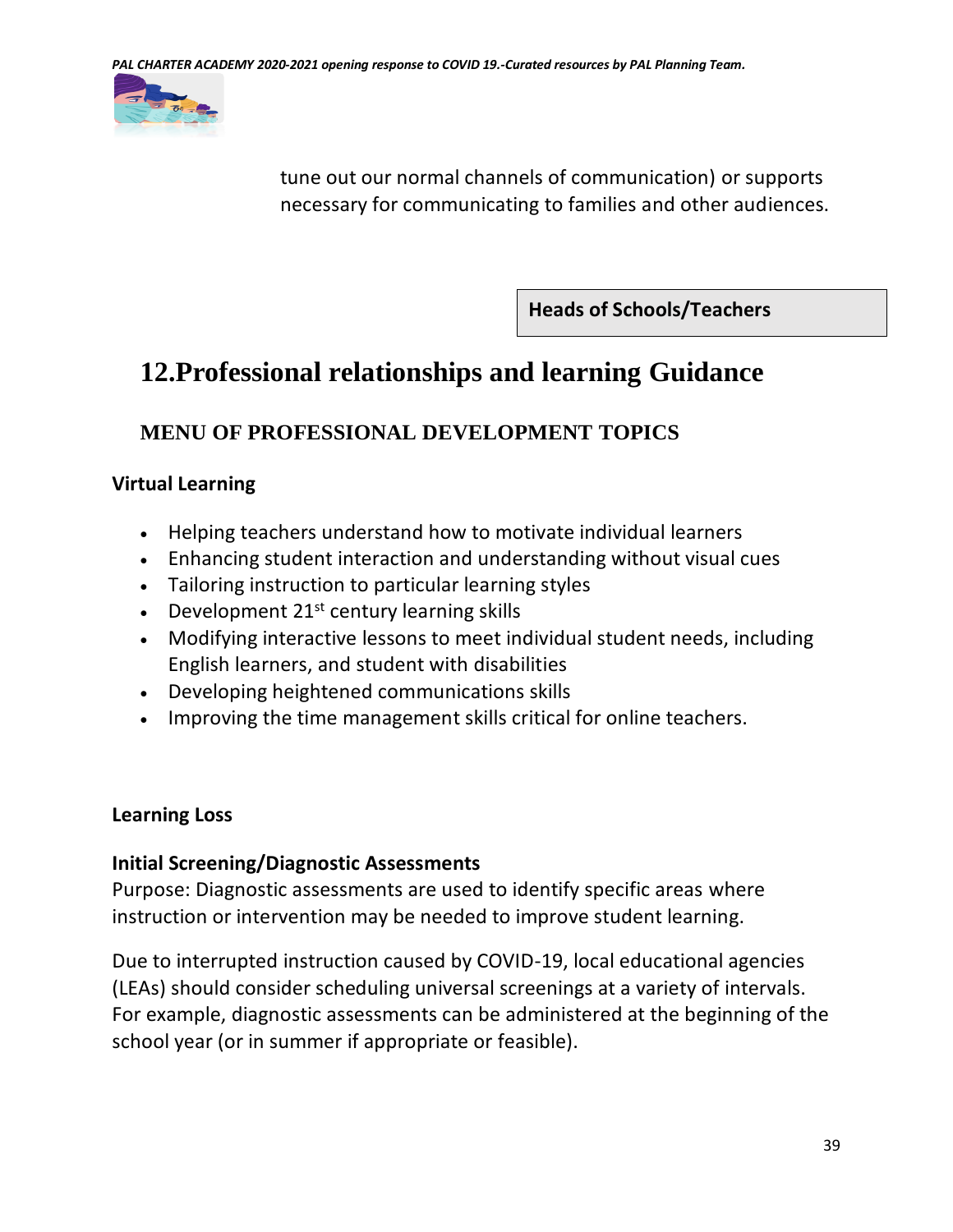

# **13.Continuity of relationships and learning plans**

### **Effective Online Strategies to consider:**

- Create supplemental assignments to includes activities that guide learners towards promoting ownership of their learning and self-monitoring;
- Include introductory assignments or activities to engage learners;
- In virtual learning you may have to provides learners with multiple learning paths, as appropriate, based on learner needs, that engage learners in a variety of ways;
- Provide opportunities for learner-instructor interaction, including opportunities for regular feedback about learner progress;

*A report published by Penn State's World Campus identified a number of recommended online teaching principles and characteristics, as described below.*

### **Principles of Effective Online Instruction**

- Actively engage in online instruction
	- o Although the majority of the curriculum or course material is designed and available to students at the start of the course, online instructors should still take an active role in the distance education.
	- $\circ$  An instructor's role as a guide, facilitator and teacher is arguably more important in an online course due to the lack of any face-toface interactions.
	- $\circ$  Online courses provide teachers with the opportunity to focus more on student interactions during the duration of the course because the content is already generated.
	- $\circ$  Instructors should pay attention to students' course program, communicate course expectations, and manage students' learning experience.
- Practice proactive course management strategies
	- $\circ$  Examples of proactive course management strategies include: monitoring assignment submissions, communicating with students,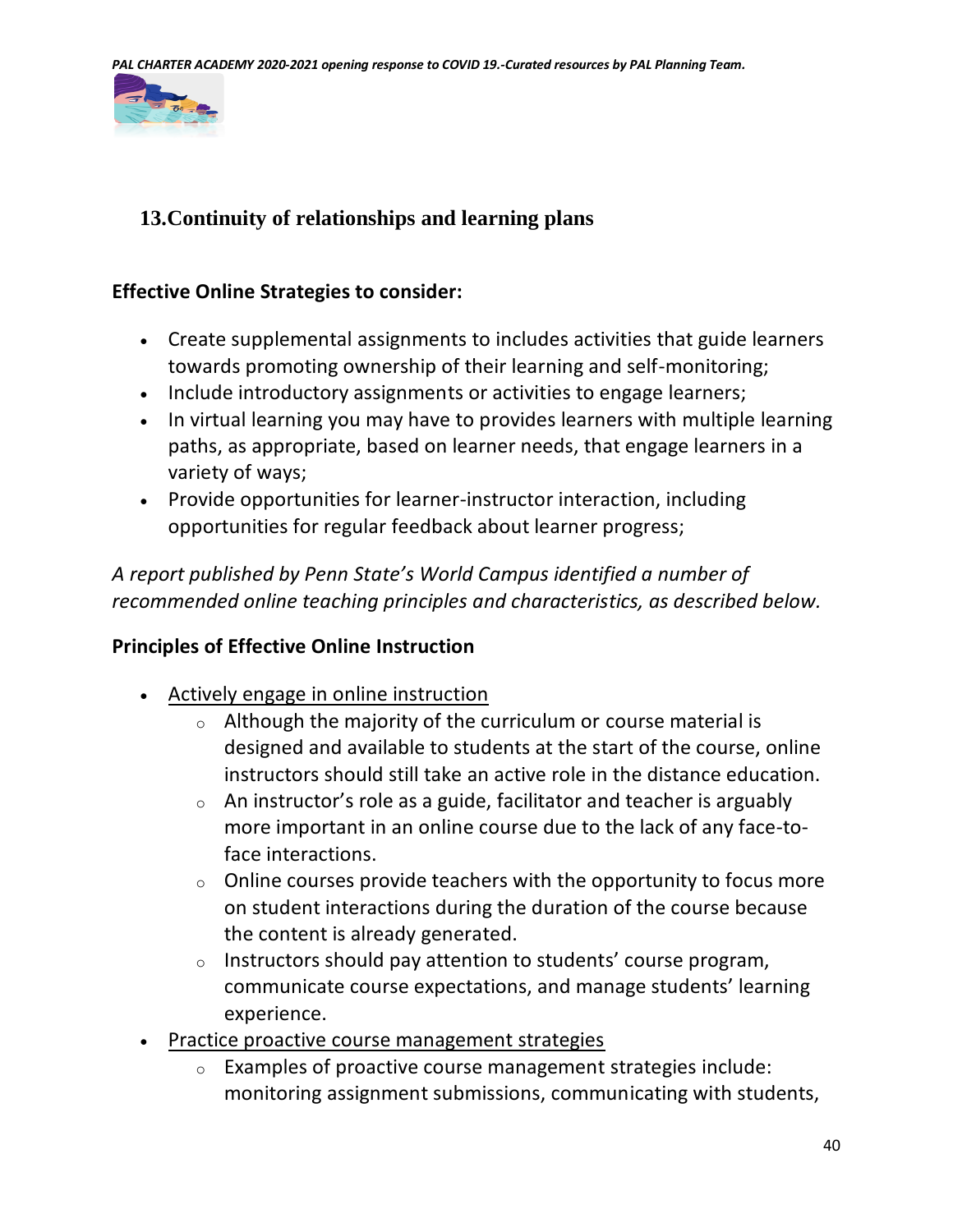

reminding students of missing or upcoming deadlines, and making course adjustments where and when necessary.

- $\circ$  The level of course management should be adapted based on the instructor, the size of the class, the students, and the demands for the course.
- o Instructors should set clear and defined expectations for students and communicate them effectively so that the roles and responsibilities of the instructor and the students are clearly defined.
- Establish patterns of course activities
	- $\circ$  The establishment of patterns and routines during an online course can help instructors and students develop a sense of time management to balance the expectations of the online course with their non-course, life activities.
	- $\circ$  A course schedule helps instructors contain the course activities into an appropriate duration and workload.
	- $\circ$  A pattern of activities and timed expectations may assist students in their ability to keep pace with the class requirements.
	- $\circ$  It is beneficial for an instructor to establish work timeframes wherein course-related activities take place so that students become familiar with the defined work patterns and expect that the instructor's responses will be confined to a predetermined timeframe.
- Prepare for potential course interruptions
	- $\circ$  Communicate any unexpected changes to students in order to reduce the level of stress and anxiety associated with changes to the pre-established course pattern.
	- $\circ$  It is recommended that instructors inform students of any changes to the course schedule: via the learning management system, email, a posting on an announcement page, a phone message. Any interruptions that are scheduled in advance can be noted in detail on the syllabus so that students can prepare accordingly.
- Response to student inquiries in a timely manner
	- $\circ$  It is important to note that a students' abilities to complete their work may be dependent on a response from the instructor; therefore instructors should establish and maintain a reasonable response timeframe for their course.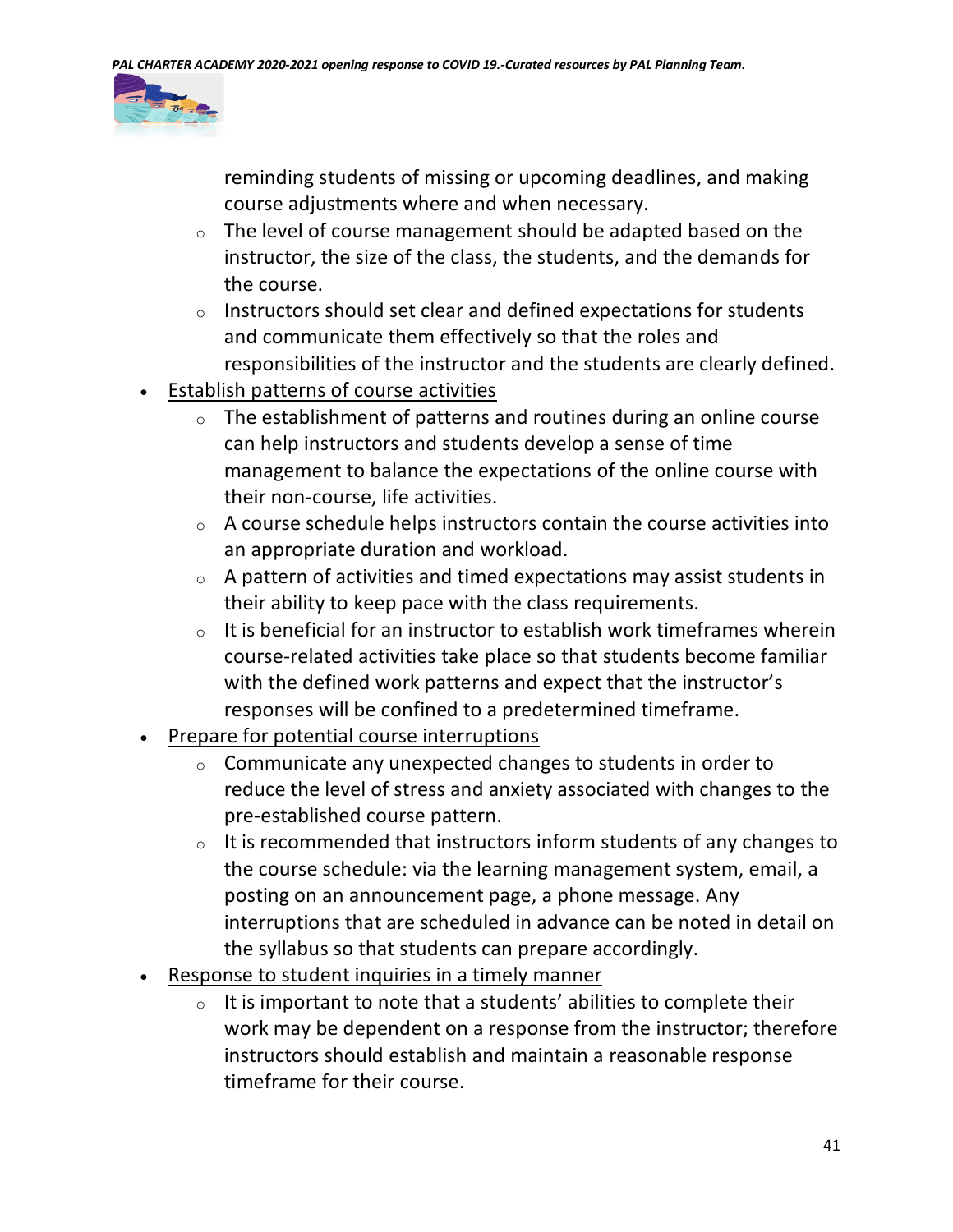

- o The research related to online students' satisfaction levels cite instructor connectedness as the most rewarding or frustrating aspect of an online course experience.
- $\circ$  Instructors are expected to monitor student inquiries regularly and adjust course operation or content if a similar inquiry is received on multiple occasions. It may allude to the need for a refinement in instructions or content, or point to a need for additional clarification.
- **Establish a timely process for returning assignment grades** 
	- o Instructors should develop a plan for how assignments will be graded and returned to students in a timely manner. An expectation of a two-day turnaround for assignments and quizzes ensures that students receive the necessary feedback to assist their course progress within a reasonable time period.
	- $\circ$  Instructors should inform students about when grades are posted or expected to be posted, particularly if there is a delay in the timeline.
	- $\circ$  There are often times when an instructor may not be able to offer a quick turnaround for an assignment and in those cases, it is advised that instructors communicate with students about when they can expect the feedback to limit the negative effects on the class.
	- $\circ$  Graded assessments are valuable because they can act as a form of effective feedback for making adjustments to teaching and learning.
- Use the Learning Management System (LMS) for Communication
	- $\circ$  If the LEA or school has selected an LMS, it is recommended that instructors and students use the LMS for communication. It is often complicated for students and instructors to maintain communication through multiple emails.
	- $\circ$  The use of the LMS as a primary communication tool can helps students and instructors review the chain of communication more easily and maintain relevant communications in one location.
	- $\circ$  Through the LMS, student and instructor data is stored in an institutionally managed system, which ensures confidentiality and security.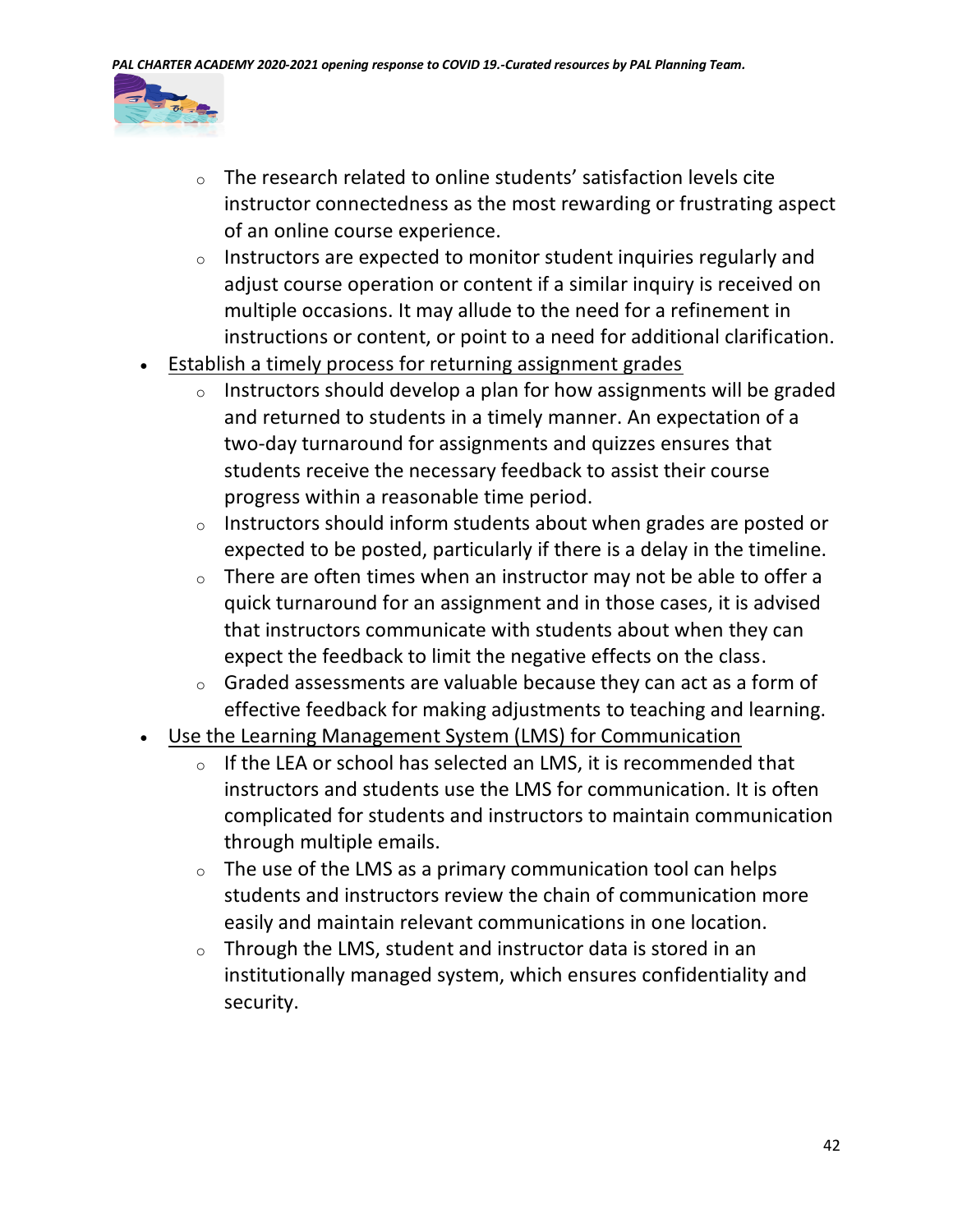

- Ensure course quality
	- $\circ$  The quality assurance process is important in the design, development, and delivery of an online course because it will contribute to the students' learning and satisfaction.
	- $\circ$  Instructors should review and test the course across all relevant domains to ensure quality in course content, instructional design, and system performance.
	- $\circ$  Instructors can gather input from users and their colleagues and use that feedback to further improve the design and delivery of the course.
	- $\circ$  Practice quality assurance processes will reduce the amount of time instructors have to spend during the course to address system problems, instructional confusions, or potential user frustration.

### **Establish a sense of Community:**

*The single most influential factor in establishing a sense of community in an online classroom is the instructor (Delahunty et.al., 2013), and their ability to establish a sense of community in the online learning environment.*

### Keys to establishing teaching/instructor presence are to:

- Develop activities that promote interaction and socialization;
- Regularly communicate with students and provide a communication schedule for students
- Provide feedback and responses in a timely manner
- Facilitate learner dialogue
- Clearly communicate expectations; and
- Monitor student interactions and intervene as necessary.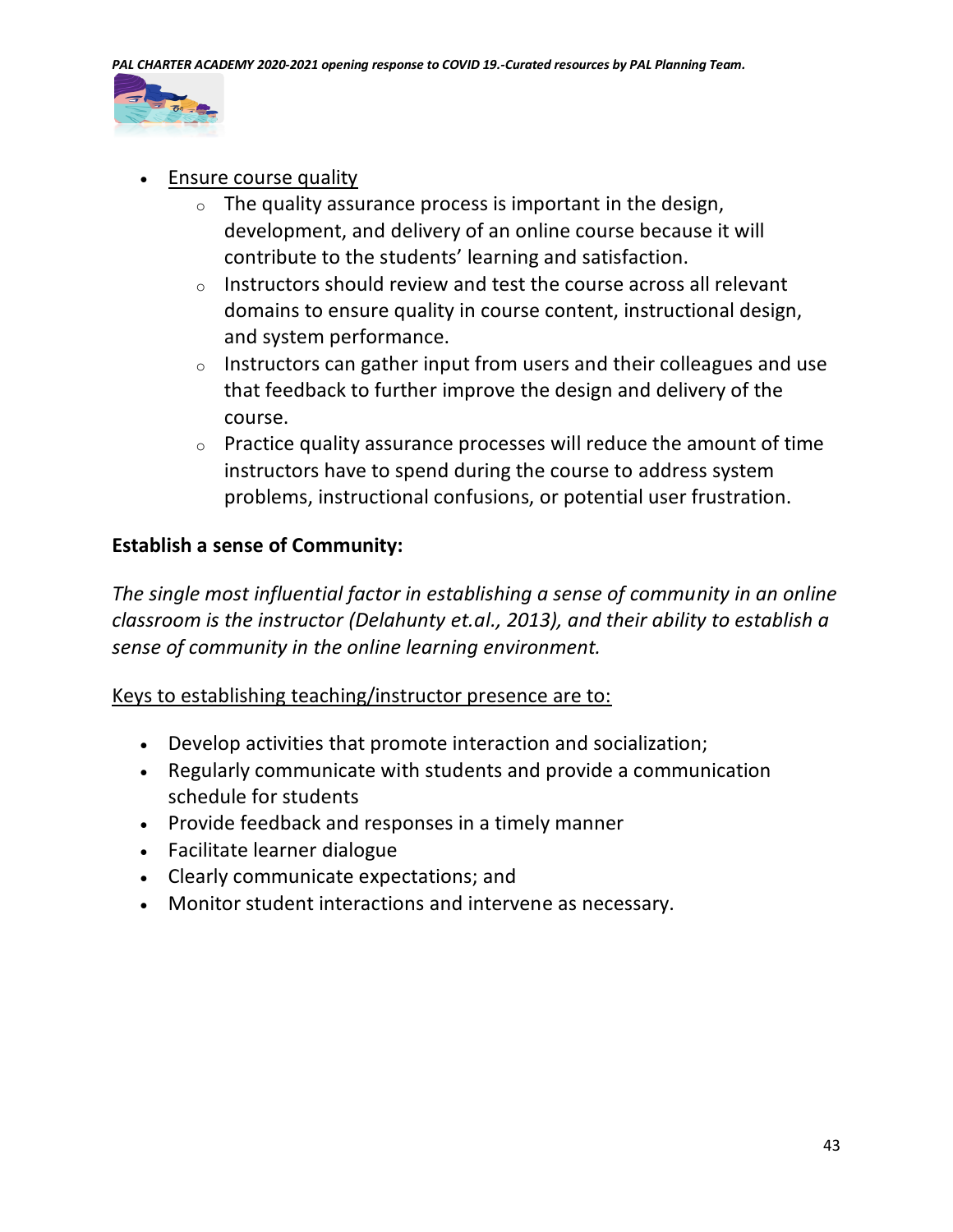*PAL CHARTER ACADEMY 2020-2021 opening response to COVID 19.-Curated resources by PAL Planning Team.*





# **14.Mental health and well-being of all Guidance**

Social and Emotional Learning. Reunite, Renew, and Thrive: Social and Emotional Learning Roadmap for Reopening School provides guidance from CASEL and more than 40 partners on preparing to go back to school centered on relationships and building on the existing strengths of a school community.

**<https://casel.org/wp-content/uploads/2020/07/SEL-ROADMAP.pdf>**



**15.Communication and community engagement guidance**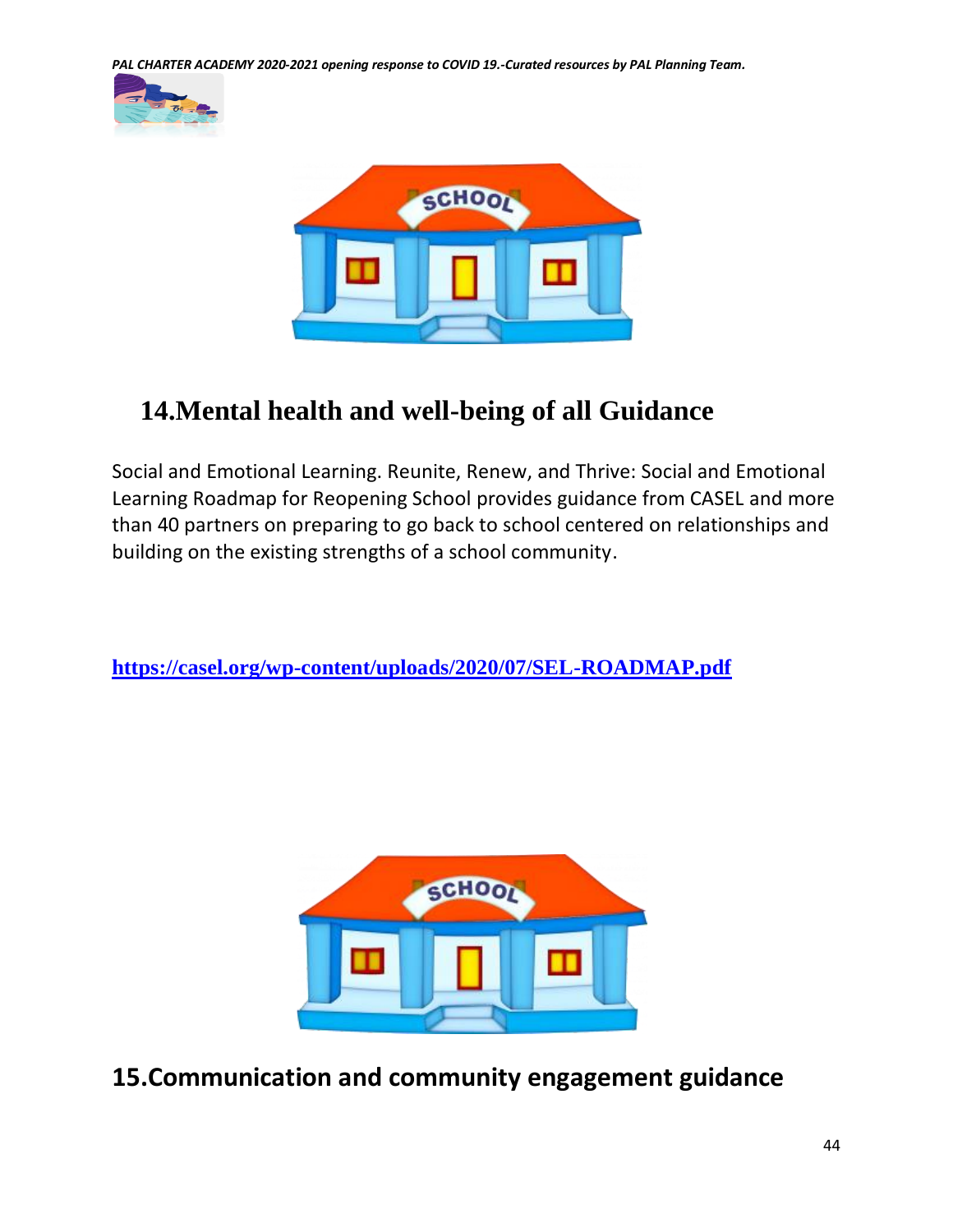

### **Communication Goals during COVID 19 pandemic**

- To clearly communicate to all stakeholders, PCA's objectives, policies and guidelines that address school operations during the COVID 19 pandemic.
- To ensure stakeholders understand the ask and their role in the process.
- To specify how and when feedback will be used in the decision-making process.
- To reflect back to stakeholders the feedback received to demonstrate the organization has listened.
- To close the loop and strengthen credibility by communicating how feedback was acted upon.

PCA Communication Plan Strategies

- 1. COVID 19 information posted on school Website with appropriate links to helpful websites.
- 2. Regular and clear communications to students/families via established platforms:
	- Parent square
	- Personal Emails
	- Students School emails
	- Phone calls
	- Letters home
	- Home Visits
	- Returning parent phone calls in timely manner
	- Teacher check ins with parents
	- Parent check in with teachers
	- Online teacher/parent meetings
	- School Surveys
	- Online link for parents to give feedback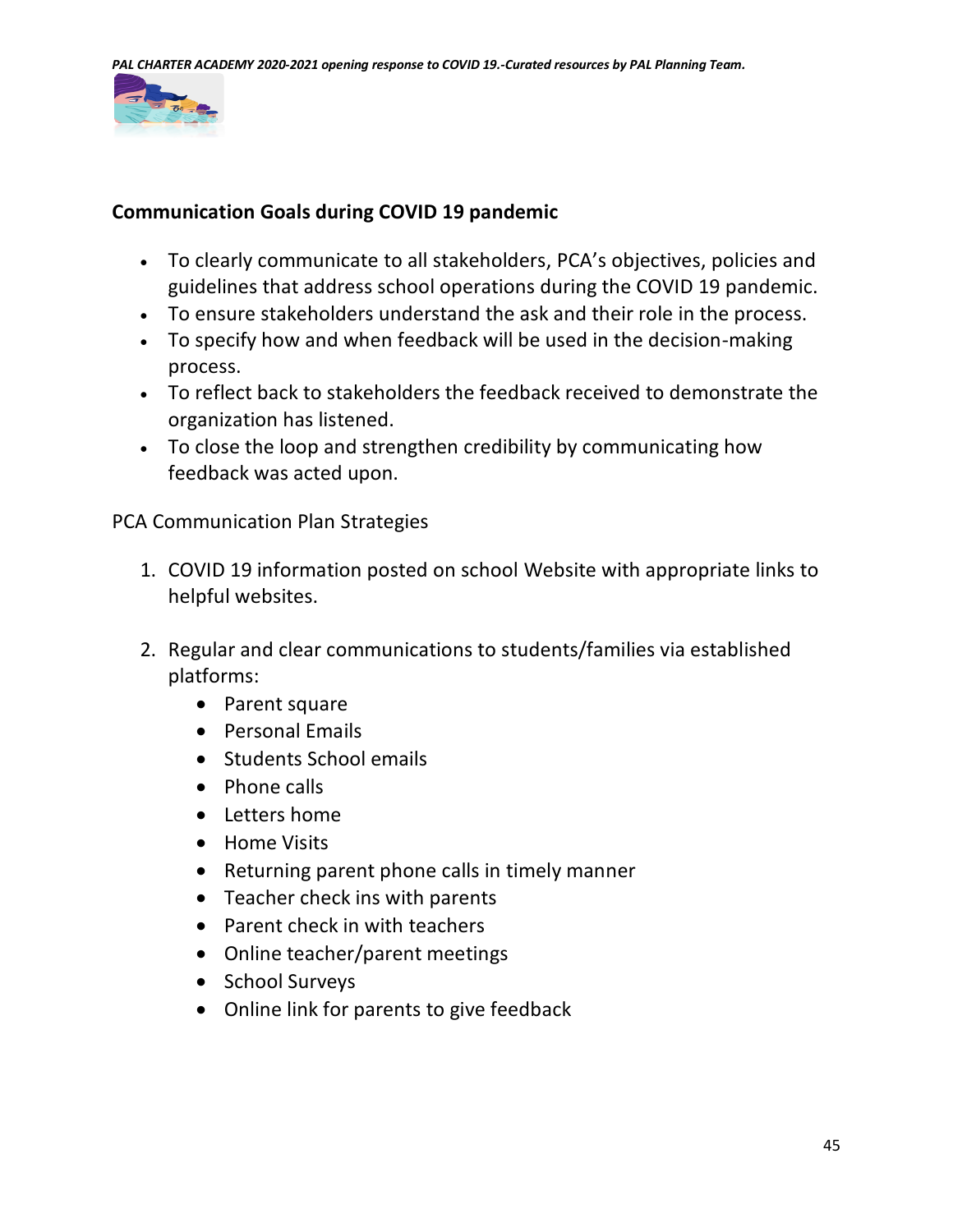*PAL CHARTER ACADEMY 2020-2021 opening response to COVID 19.-Curated resources by PAL Planning Team.*





# **CLUBS /SPORTS**

All PCA group activities will be redirected to online learning platforms until PCA has the appropriate health clearances to participate in group activities like sports and clubs. All current social distancing policies and health prevention strategies will be practiced and individual plans for each club/sport will be in place and approved by the CEO/BOARD prior to any sport or club activity.

# **Transportation** (*Unavailable during STAGE 1- 2020-2021 school year)*

PCA operates a school bus program to transport students to and from school. It is critical that if PCA provides any student Transportation we plan for the safe transportation of students to and from school during this pandemic.

Transportation Plan Elements

- In order to practice physical distancing on a school bus, the seating capacity must be reduced. PCA drivers will use a seating chart to designate which seats are available for use.
- The temperature of children prior to loading and unloading will be taken according to approved procedures shared and signed off by all parents and students during orientation.
- Proper training in temperature taking and other screening methods to meet local CDHP policies will be provided to PCA drivers.

### **Physical Distancing Guidance on PCA Transportation**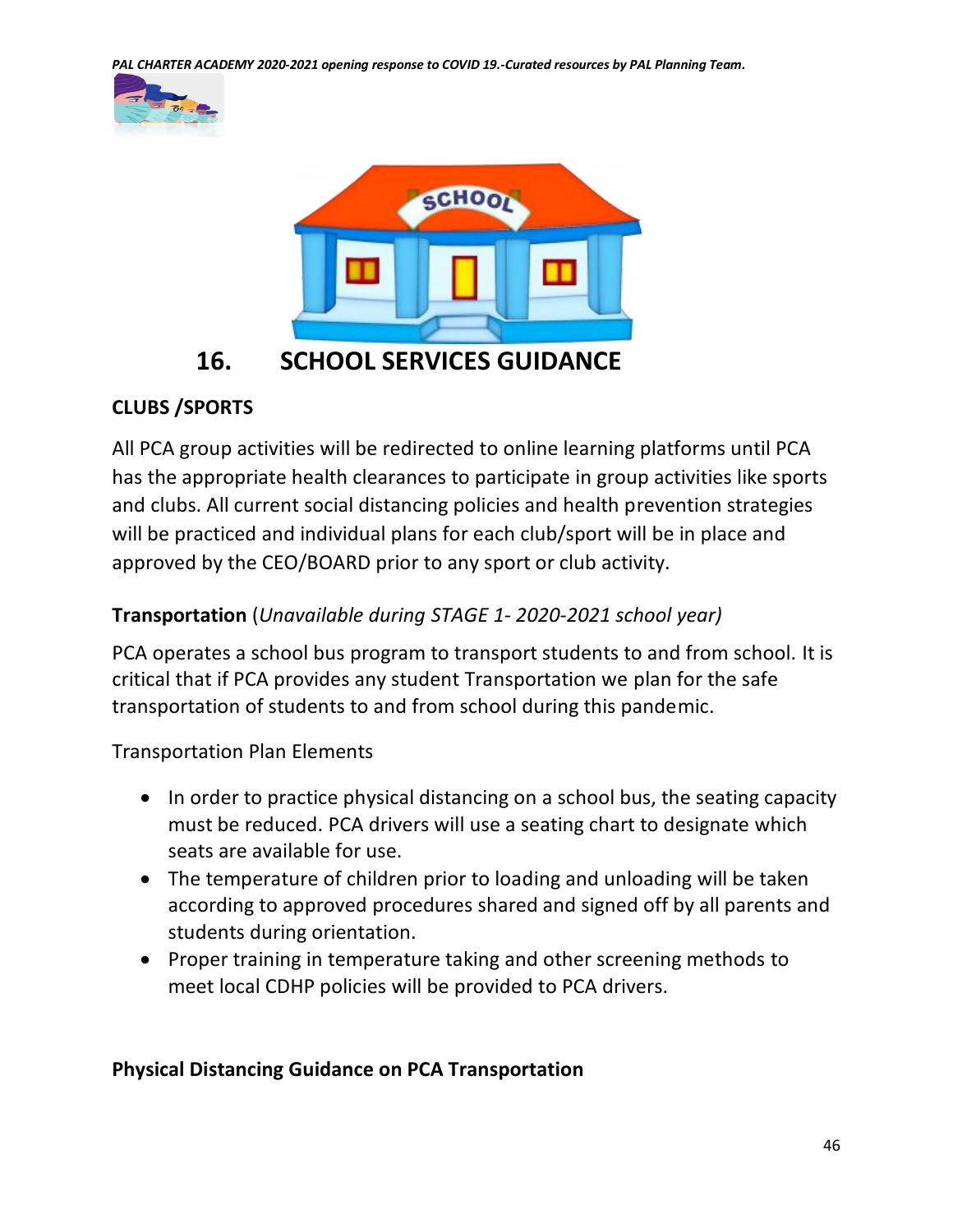

- Each vehicle used for transportation will have a minimum/maximum capacity of students for each vehicle plan to meet six-foot physical distancing objectives.
- The plan for seating based on minimum/maximum capacity will be clearly posted on each vehicle. Sample options:
	- $\circ$  Option 1: Seat one student to a bench on both sides of the bus, skipping every other row.
	- $\circ$  Option 2: Seat one student to a bench, alternating rows on each side to create a zigzag pattern on the bus.
	- $\circ$  Mark or block seats that must be left vacant.
- Six-foot distancing at bus stops while loading and unloading will be practiced.
- Prevent students from walking past each other by taking the following measures:
	- $\circ$  Seat students from the rear of the bus forward.
	- $\circ$  Board afternoon runs based on the order in which students will be dropped off. Students who get off first should board last and sit in the front.
- PCA requires face coverings for all students and staff at bus stops and on buses

# Vehicle Cleaning

- **Wear disposable gloves** to clean and disinfect.
- **Clean surfaces using soap and water, then use disinfectant.**
- Cleaning with soap and water **reduces number of germs, dirt and impurities** on the surface. **Disinfecting kills germs** on surfaces.
- **Practice routine cleaning** of frequently touched surfaces.
	- o More frequent cleaning and disinfection may be required based on level of use.
	- o Surfaces and objects in and on the van should be cleaned and disinfected before and after each run.
- **High touch surfaces include:**
	- $\circ$  Door handles, seats and back of seats, any high touch areas on the vehicle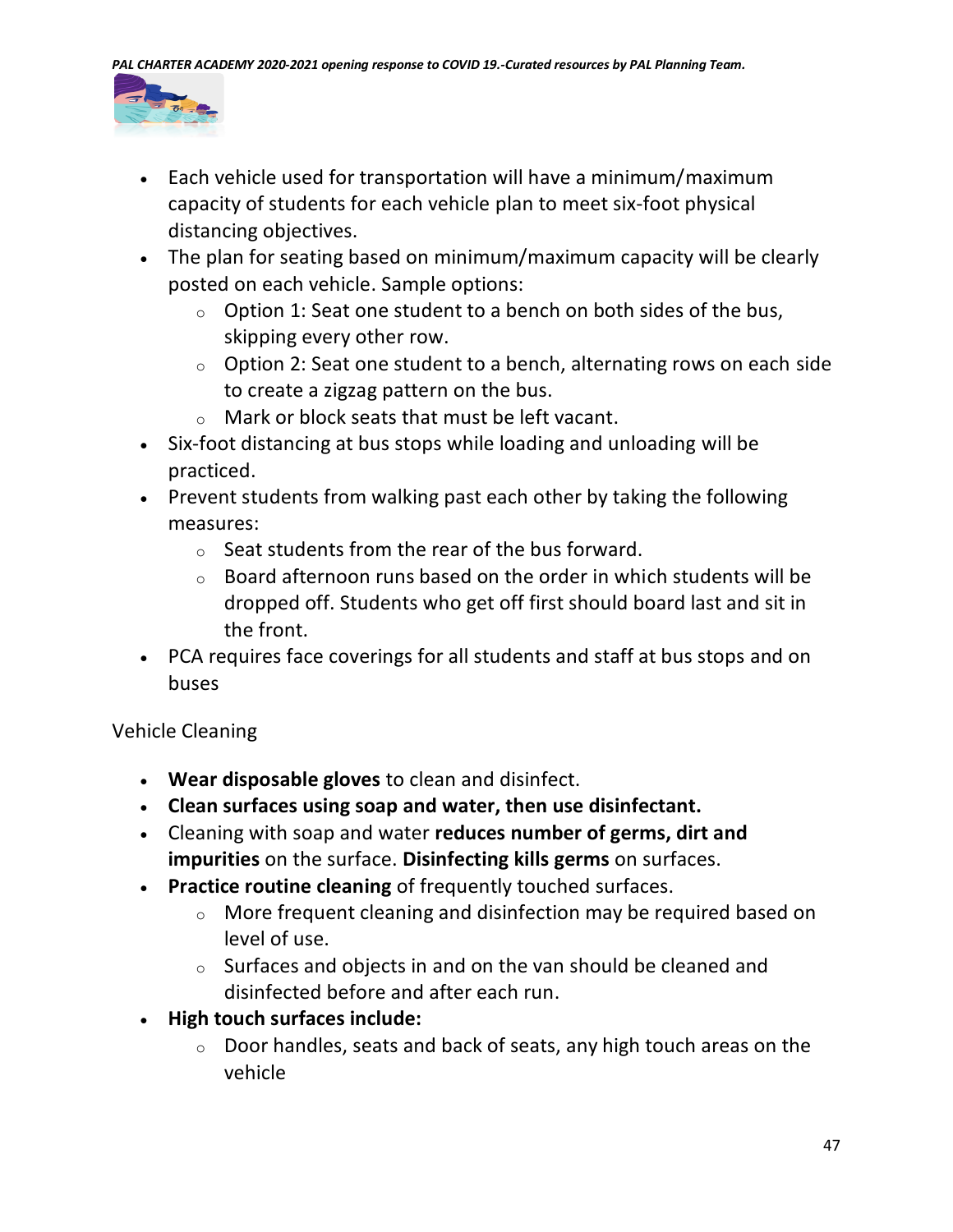

### **Student Meals**

### PCA Health and Hygiene Promotion Guidelines

- Designate a COVID-19 coordinator.
- Practice and reinforce handwashing and use of a cloth face covering by employees when near other employees or students.
- Ensure that adequate supplies for both employees and students including soap, hand sanitizer, and tissues are available and ready for use.
- Post any applicable "Food handling" signs on how to stop the spread of COVID-19.

### **Cleaning and Sanitation**

- Update standard operating procedures for sanitation of school kitchens, cafeterias, food warehouses, and central production kitchens.
- All PCA Food Service employees are to be trained on health and safety protocols, including correct application of disinfectants and maintaining physical distancing.
- Clean and disinfect surfaces frequently touched by students during meal service, including tables, chairs, carts used in transportation.

### **Meal Preparation**

- Ensure gloves, masks, disposable aprons, and other supplies are readily available.
- Promote fresh healthy menu options that are individually plated meals and proportioned and prewrapped produce.
- Use disposable trays and wrap cold items in plastic and hot food with foil.
- Reorganize kitchen work stations for proper physical distancing during meal preparation and meal service.
- Adjust food service worker shifts to minimize number of staff in the kitchen.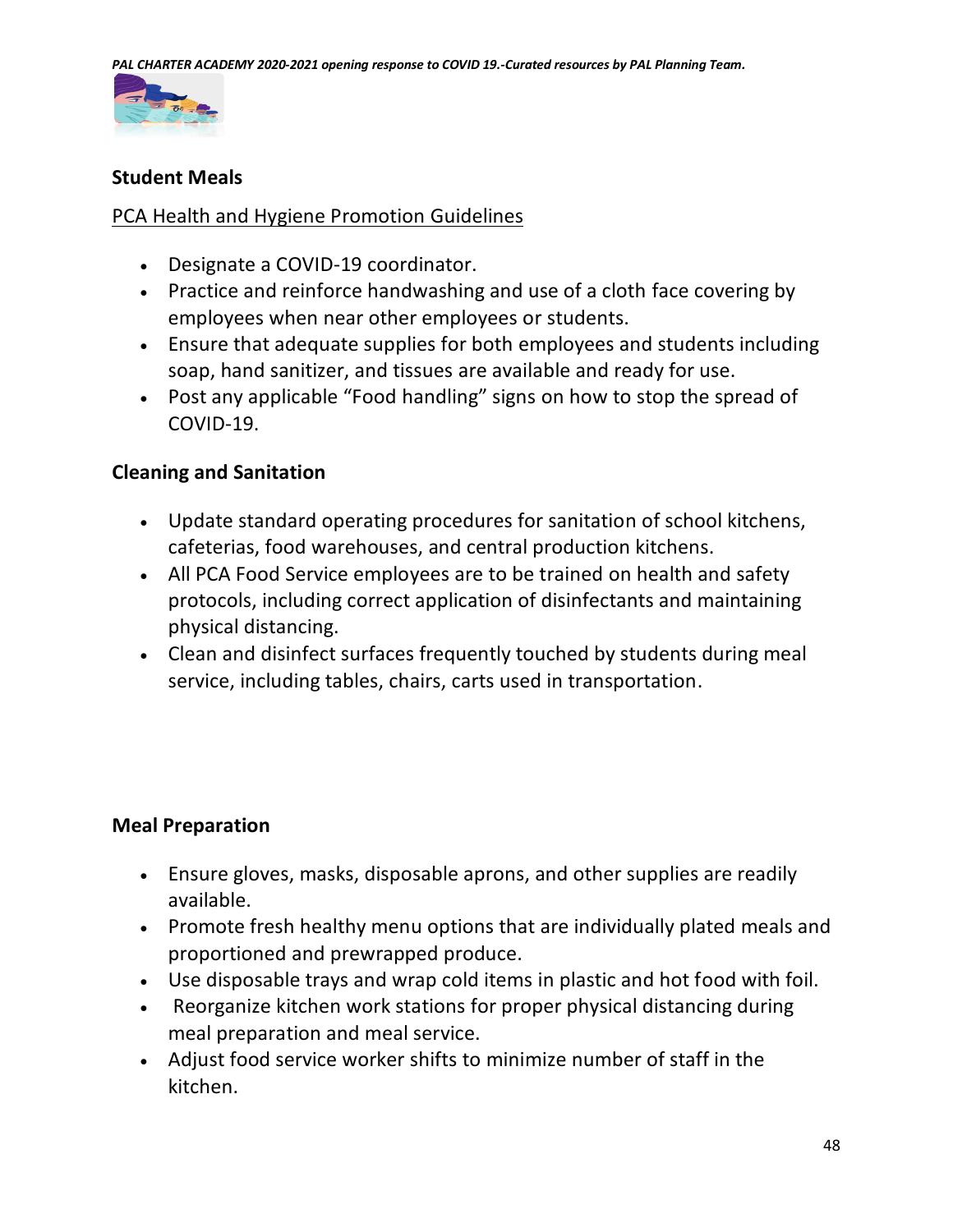

### **Onsite Meal Service Guidelines**

For meals served in the classroom or cafeteria or use outdoor seating.

- Physical distancing will be practiced by increased spacing, small groups, and limited mixing between groups.
- If needed implement plan to stagger meal times to allow for cleaning between meal services and to serve students in smaller groups.
- Provide at least six feet of physical distancing between groups or tables by increasing table spacing, removing tables, marking tables as closed, or providing a physical barrier between tables.
- Provide physical guides, such as tape on floors or sidewalks and signage on walls to ensure that students remain at least six feet apart in lines or while waiting for seating.
- Remove or suspend use of share tables and self-service buffets for food and condiments.
- Staff MUST wear masks and gloves and use hand sanitizer as needed.
- Review all service areas and determine if PCA needs to install physical barriers, such as sneeze guards and partitions where maintaining physical distance of six feet is difficult.
- PCA will increase access points for providing meal service if needed.
- Clean every table /desk between groups of students or meal service times.

### **Offsite Meal Service (with approved USDA waivers)**

- During Virtual Learning Stages PCA will provide grab-and-go student meals for consumption at home, through drive through, some delivery, or curbside pick-up options.
- Any students/families who are unable to access school meal distribution sites can call the school office for help to overcome barriers.

### **Communication with Students and Families**

• All PCA student and parents will be notified regularly through all school notification platforms about school meal service and options.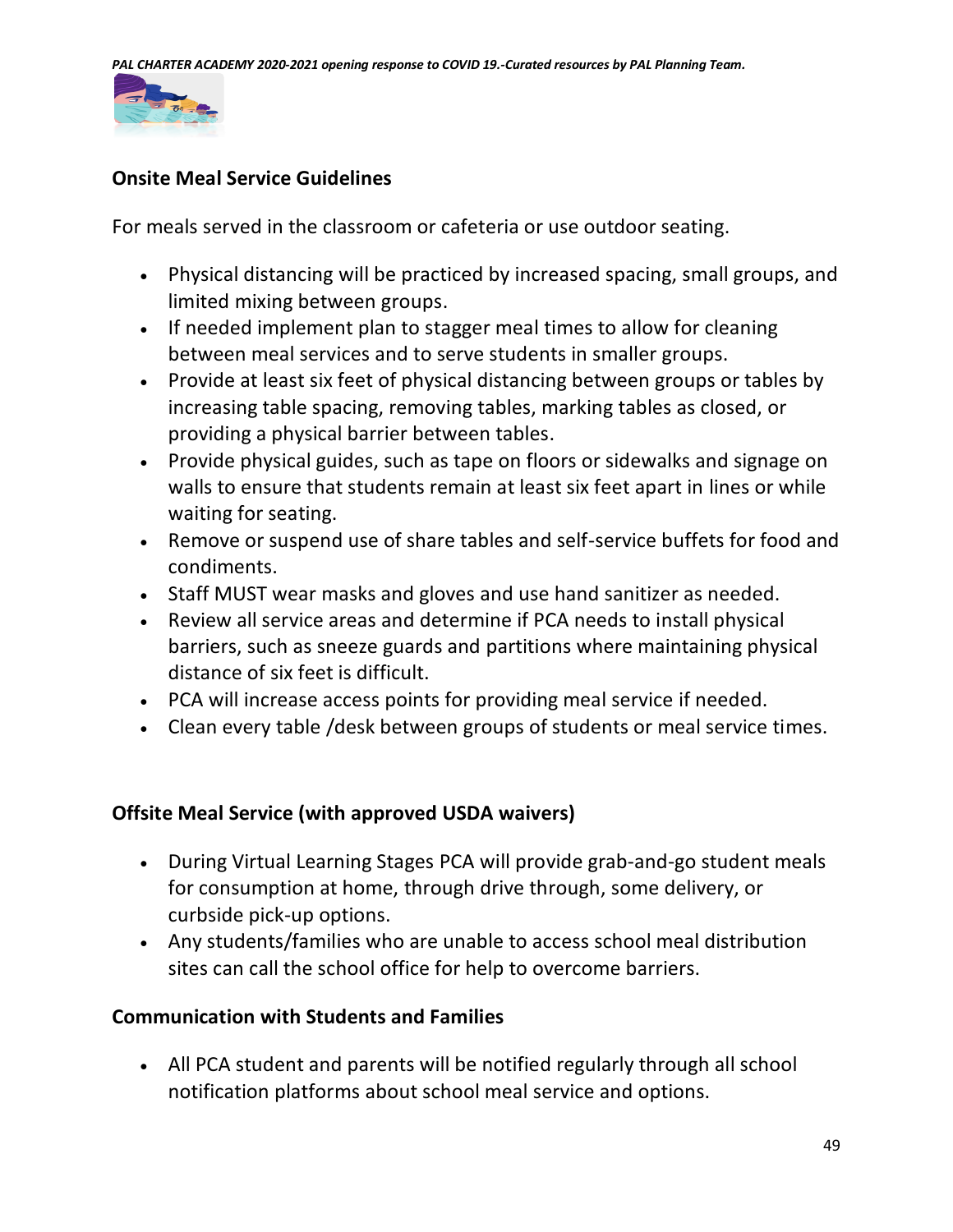*PAL CHARTER ACADEMY 2020-2021 opening response to COVID 19.-Curated resources by PAL Planning Team.*





# **From CDE Stronger together, reopening schools' guidance:**

# **Appendix C. Frequently Asked Questions (FAQs): Safe Reopening of School Districts**

1. **What will LEAs do if a teacher has an underlying health condition?**

LEAs should work with the teacher to obtain a medical note and may need to consider providing these teachers with accommodations, such as telework or negotiated change in classification or duties.

#### 2. **What will the plan be for nonteaching staff with underlying health conditions?**

LEAs may need to provide these employees with the ability to work remotely. There may need to be some reassignment of duties that lends to these staff being able to work remotely, or in some other way that meets their need for accommodations, for example, a parent engagement liaison assisting parents with technical support.

#### 3. **If students have underlying health conditions or parents/family members have underlying health conditions, what accommodations will LEAs make?**

LEAs will likely need to consider providing these students with the option to distance learn so as to protect students and families with compromised health systems from being in harm's way.

#### 4. **How will LEAs arrange students and staff to accommodate physical distancing conditions?**

LEAs will likely have to maintain small class sizes and limit the number of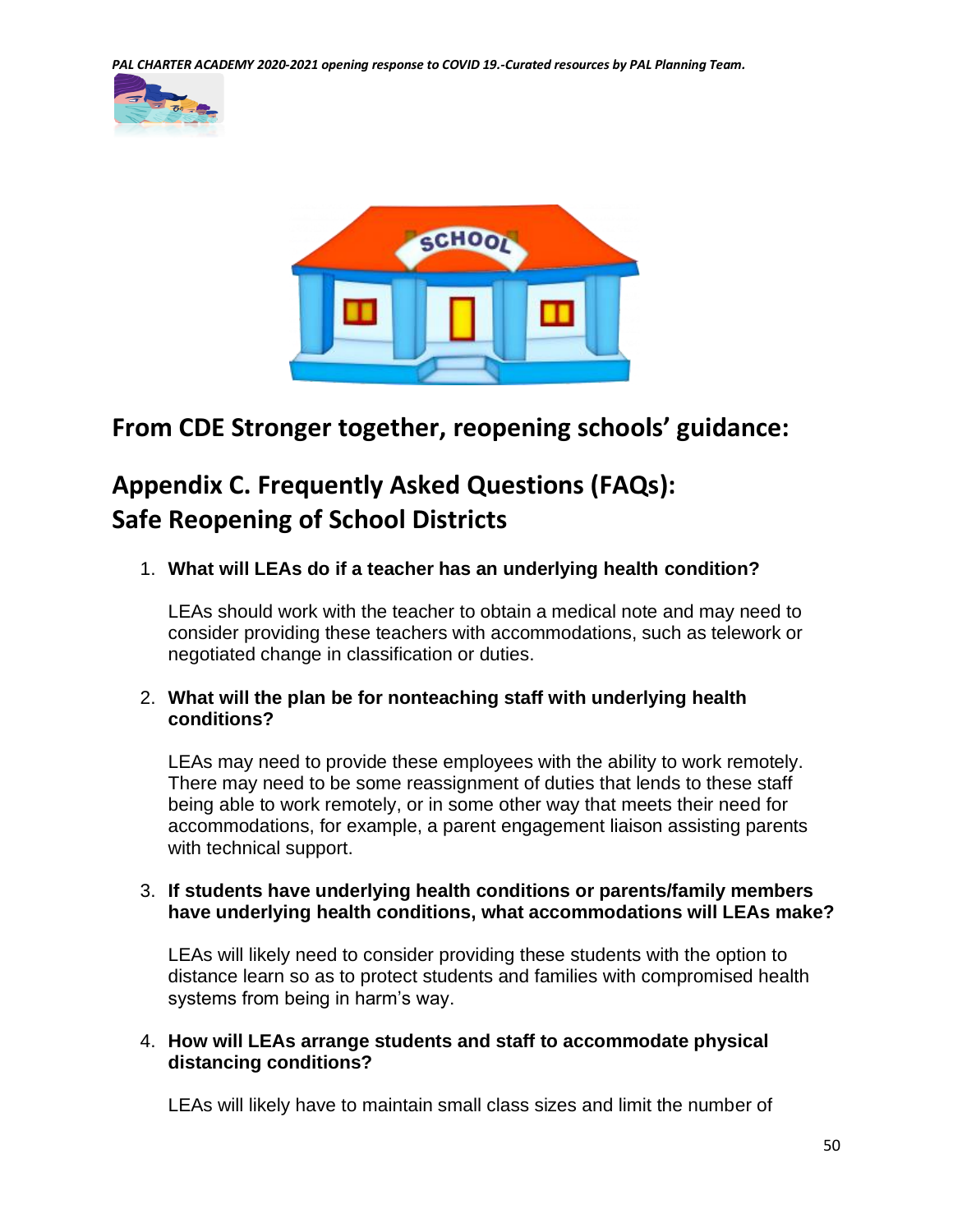

students in hallways and common spaces. There may need to be a morning session and afternoon session at each school so as to accommodate all students arranged into small class sizes and to offset space limitations.

#### 5. **How will LEAs work with early-grade students who, because of their age, may struggle with maintaining physical distance or wearing a mask?**

If students from early grades participate in in-person instruction, LEAs may need to arrange them in small groups and may need to increase the number of staff who work with the students in classrooms to help keep students separated in physical distancing ways.

#### 6. **How will you manage school spaces (hallways, common areas, etc.) to accommodate physical distancing needs?**

Staff will likely need to remind students in hallways and common spaces to maintain physical distancing. LEAs will need to have signage throughout the campus communicating physical distancing requirements.

#### 7. **How will you handle requests from parents who state a preference for distance learning instead of in-person instruction for their children?**

There are families that may request distance learning and LEAs should consider providing parents, who request it, with the option to learn through distance learning.

### 8. **How will LEAs handle physical education considering the need for physical distancing?**

LEAs may need to consider providing physical education through instruction provided to students in small groups or through distance learning where students complete assignments independently.

#### 9. **How will LEAs manage meals during school hours?**

LEAs may need to consider serving meals utilizing different spaces on campus for health and safety reasons. For those with staggered start times, this could be accomplished in ways such as providing "grab-and-go" meals as students who attended a morning session ending by lunch time leave campus..

#### 10.**How will LEAs handle physical distancing guidelines during bus transport?**

LEAs will need to consider how transportation can best support their chosen instructional model. LEAs may need to consider deploying more buses or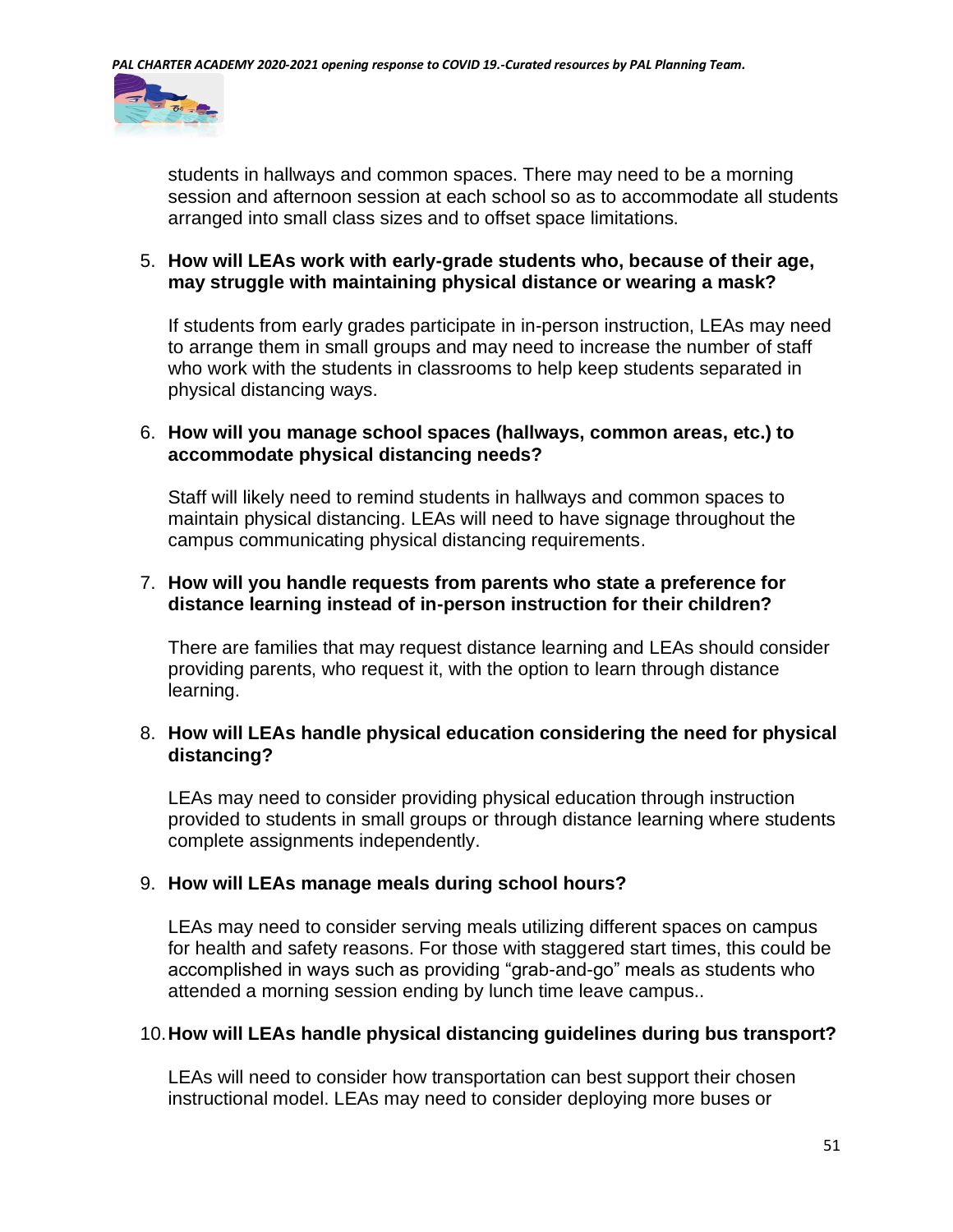

bringing students to schools in shifts in order to maintain physical distances on buses. Buses will have to be fully sanitized between each run. CDE recommends that students should wear cloth face coverings and maintain 6 feet of physical distance while on buses.

#### 11.**What will LEAs do if students forget to bring a mask or do not have one?**

LEAs will likely have to maintain a supply of masks at school for students and staff who forget to bring one.

#### 12.**What, if any, temperature-taking procedures will LEAs utilize?**

LEAs will need to designate staff and create a system for student entry that accommodates temperature checks for all students. This could include a selfscreening process for families prior to coming to school. In some instances, they may also need to arrange for staff to take the temperatures of students and staff as they arrive to prevent the further spread of the coronavirus.

#### 13.**How will LEAs address hand sanitizing procedures for students?**

LEAs may have to establish hand sanitizing stations at all school entrances and on playgrounds so that students and staff can sanitize their hands upon entering and exiting the campus and classrooms.

#### 14.**How will LEAs address campus cleaning and sanitizing?**

Campuses will have to deploy deep-cleaning schedules at campuses at at least daily, frequently disinfecting door handles, handrails, sink handles, restroom surfaces, playground equipment, and shared items. Considerations will need to be made for longer breaks within the instructional day to accommodate handwashing. Occupational safety guidelines should be consulted to determine the interval and the ingredients needed to ensure that desks and surfaces are properly sanitized.

#### 15.**How will LEAs handle after-school program needs?**

If LEAs offer after-school programs, physical distancing guidelines will have to be followed at all times. School and after-school program staff ratios will need to be adjusted (more staff and smaller student group sizes).

#### 16.**How will LEAs address sports and extracurricular activities?**

LEAs will need to consult public health experts for when these activities may be safely resumed. LEAs are encouraged to be in touch with their local lead of the